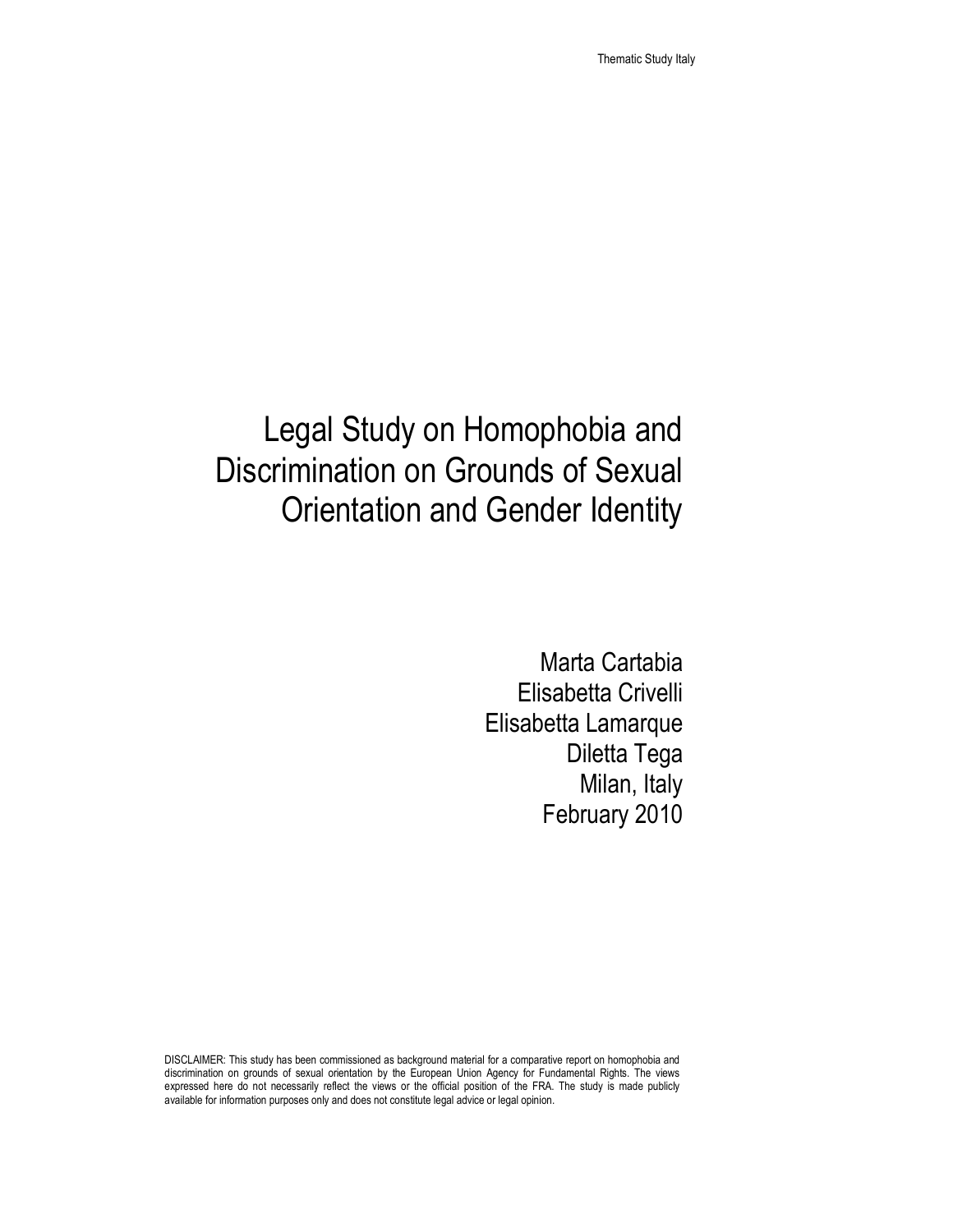# Contents

|  | A. IMPLEMENTATION OF EMPLOYMENT DIRECTIVE 2000/78/EC  8 |
|--|---------------------------------------------------------|
|  |                                                         |
|  |                                                         |
|  |                                                         |
|  |                                                         |
|  |                                                         |
|  |                                                         |
|  |                                                         |
|  |                                                         |
|  |                                                         |
|  |                                                         |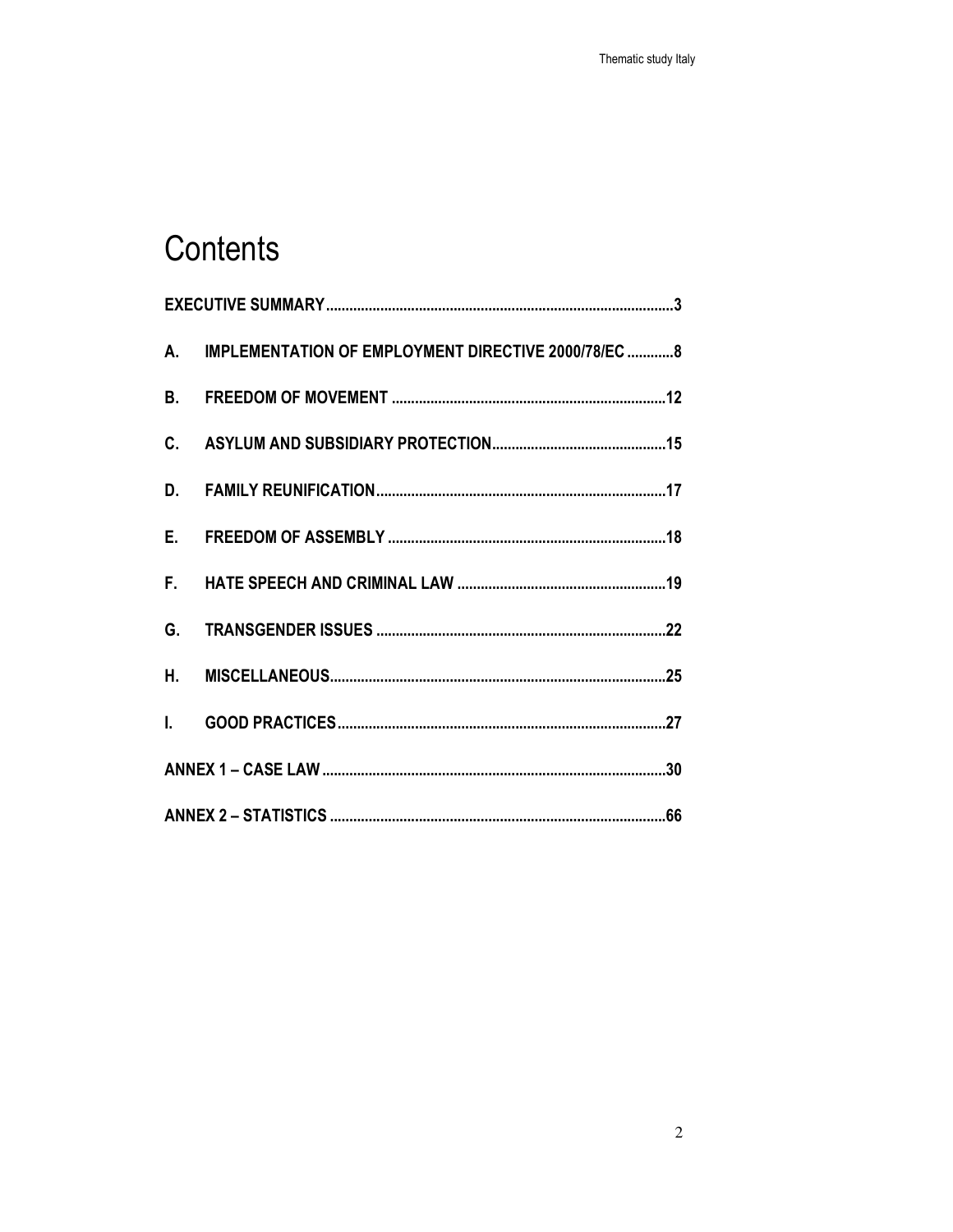### Executive summary

#### Implementation of Employment Directive 2000/78/EC

Employment Directive 2000/78/EC has been implemented in Italy by Decreto legislativo [Legislative Decree] n. 216 of 9.07.2003, issued by the Government acting upon delegation of the Parliament. There are no gaps in implementation of the Directive. However, according to the letter of 12.12.2006, infringement procedure 2006/2441, issued by the European Commission, some parts of the Directive have not been properly implemented. In 2008, in order to respond to those remarks Legislative Decree 216/2003 was amended by Decree Law n. 59/2008 (art. 8 septies), turned into Law n. 101/2008

As to judicial remedies and other instruments of protection against discrimination, Article 4 of the Decreto legislativo [Legislative Decree] n. 216 of 9.07.2003 provides that all agreements aimed at discriminating against workers 'on grounds of sexual orientation' are illegitimate. The Ufficio Nazionale Antidiscriminazioni Razziali (UNAR) – ufficio per la promozione della parità di trattamento e la rimozione delle discriminazioni fondate sulla razza e sull'origine etnica [Office against Racial Discrimination], which deals mainly with problems of racism and xenophobia, is expanding its files of competences to other kinds of discrimination, including discrimination based on sexual orientation, are envisaged. This body has advisory, monitoring and information provision roles. As to proceedings aimed at safeguarding victims of discrimination, Legislative Decree No 216/2003 provides a fast procedure. In accordance with Art. 4(3) of the Legislative Decree, the presumed victim of discrimination may invoke conciliatory procedure before turning to the judges.

The more important changes made by Decree Law n. 59/2008 to the articles of the Decree 216/2003 concern the understanding of victimisation (new art. 4 bis, see [12] below); the cases of justification of differences of treatment based on occupational requirements that had been limited and specified (art. 3 (3,4 bis, 4 ter), see [12] below; the burden of proof (art. 4 (4), see [17] below; the role of the associations in the fight against discrimination (art. 5, see [15] below).

#### Freedom of movement

It is important to highlight two elements: firstly, the Italian measures for implementation of Directive 2004/38/EC reproduce Articles 2 and 3 of the Directive, without adding any further specification. Secondly, the Italian legal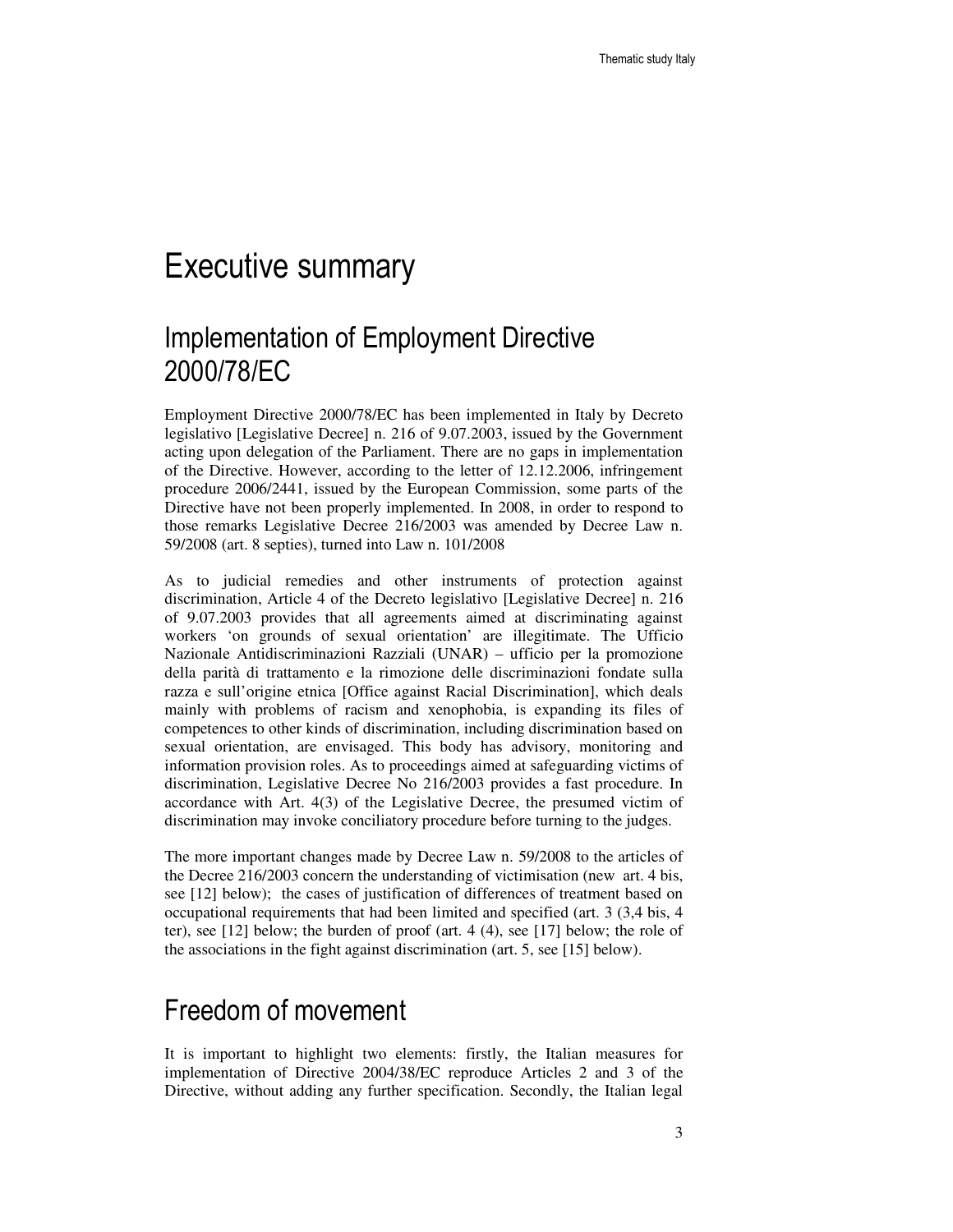system does not recognise same-sex marriage (Italy does not recognise any form of registered partnerships, either heterosexual or LGBT). Italian law does not consider same-sex marriage or registered partnership or durable relationship, duly attested, as autonomous entitlement to enjoy freedom of movement. Italian legal system provides entry and residence rights only for the spouse, and this excludes both same-sex spouses and same sex (registered and unregistered) partners.

#### Asylum and subsidiary protection

Italian law provides that persecution on the grounds of sexual orientation is a ground for obtaining refugee status or humanitarian/subsidiary protection. Two recent Supreme Court decisions recognising refugee status affirm that the petitioner must prove that in the country of origin homosexuality, as a private, personal practice and not only as public manifestation of 'sexual indecency', is considered a criminal offence.

### Family reunification

The provisions of Directive 2003/86/EC with regard to family reunification have been implemented by legislative Decree  $5/2007$ .<sup>1</sup> The notion of the family relevant to the purpose of reunification used by Decree 5/2007 is: (1) the spouse; (2) minor unmarried children of the spouse and of his/her spouse, or born out of wedding, provided that the other party sharing custody has given his or her agreement; (3) adult unmarried children, where they are objectively unable to provide for their own needs on account of their state of health; (4) first degree relatives in the direct ascending line, where they are dependent on them an do not enjoy proper family support in the country of origin The delegated legislation does not recognise the right to family reunification to persons in same-sex marriages or registered unions (neither heterosexual, nor LGBT) or de facto unions.

#### Freedom of assembly

In Italy neither gay pride parades nor homophobic demonstrations can be banned by the public authorities if they are peaceful and unarmed, and subject to those conditions, the right to hold both kinds of meetings is fully protected by the Constitution. There is no official data regarding how measures concerning the freedom of assembly in the context of homophobia and/or discrimination on the grounds of sexual orientation are implemented in the Italian legal system.

-

<sup>1</sup> Italy/Decreto legislativo 5/2007 (08.01.2007).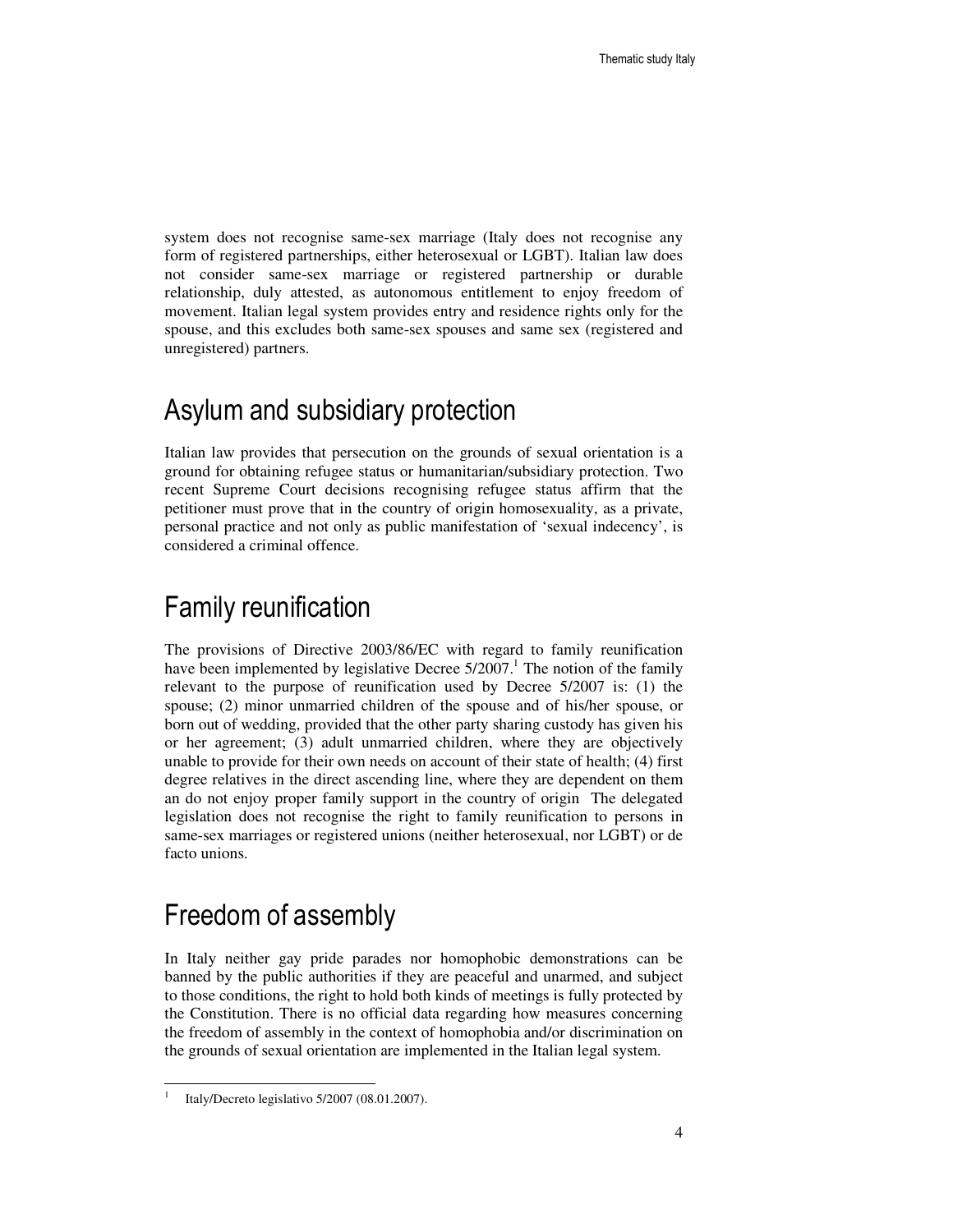#### Hate speech and criminal law

Italian criminal legislation provides neither punishment against sexual orientation hate, the so-called "hate speech", nor an aggravating circumstance for crimes committed on the grounds of sexual orientation motives, the socalled "hate crimes". On the contrary, the Italian criminal legislation shows more consideration towards racial and ethnic discrimination, punishing both the act of disseminating ideas based on the idea of a racial superiority or on the racial or ethnic hate, and the commission of discrimination on the grounds of race, ethnicity, nation or religion, and the incitement to discrimination for the same reasons, and a more general aggravating circumstance (Italy/legge nr. 654/1975, Italy/legge nr. 205/1993). Moreover, the Italian legal system takes no account – either in its legislation or in its case law – of whether a common crime was committed with a homophobic motivation. There is no official data regarding the number of non-criminal court cases initiated in connection with homophobic statements.

At the very beginning of 2009 the Justice Commission of the Chamber of Deputies started examining a bill, made by two Parties of the Opposition (Partito Democratico and Italia dei valori), aiming at introducing into the penal code an aggravating circumstance for sexual orientation motives (AC 1658- 1882 A). The bill was not turned into a law as the prejudicial question of unconstitutionality was approved.

#### Transgender issues

Transgender people have been able to rely on very favourable treatment on the part of the Italian public health service since the 1980s, under the provisions of the law on Norme in materia di rettificazione di attribuzione di sesso [Rules concerning rectification of sexual attribution].<sup>2</sup> According to this law, a transsexual person must make two requests to the judge: first, he/she must be authorised to have the required surgery. This judicial authorisation allows the person to obtain this surgery in public hospitals totally free of charge. Secondly, he/she can ask for a judicial order which gives consent to change the details of their sex and name in the records of the Ufficio dello Stato civile [Registrar of Civil Status].

-

<sup>2</sup> Italy/Legge 164/1982 (14.04.1982).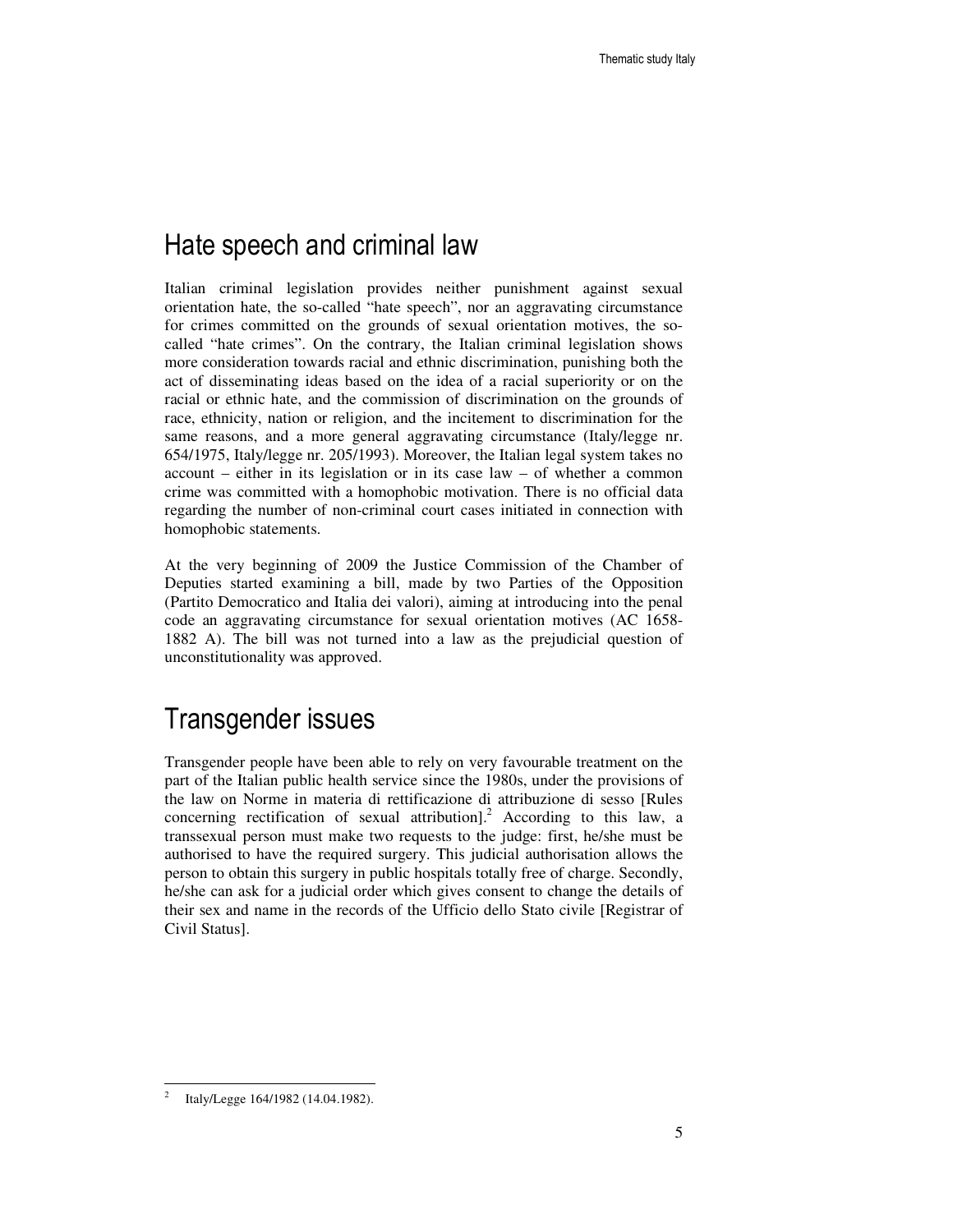#### **Miscellaneous**

In Italy, some positive actions for LGBT people are being pursued at both national and local level. Three legislative bills have been presented before Parliament.

Some town councils, though it is not possible to list exactly which councils, or how many, have created public registers of civil unions. However, the value of these registers is only symbolic, and the number of unions thus 'registered' is not significant.

Our research did not result on any findings regarding phallometry or phallometric testing.

Our research did not result in any findings on legislation comparable to the Lithuanian legislation institutionalizing homophobia.

#### Good practices

The most important initiatives concerning the fight against discrimination on the ground of sexual orientation have been pursued by the region of Tuscany. Rejection of discrimination on the ground of sexual orientation is affirmed by Article 4 of the Statuto della Regione Toscana [Statute of the Region of Tuscany].<sup>3</sup>

In 2009 also the region of Liguria passed a Law (Legge Regione Liguria, Regional law of Liguria)  $52/2009$ <sup>4</sup> providing for specific actions in favour of LGBT persons in relation to various issues, such as employment, health and culture (see [74] below).

Tuscany and other regions have launched a national public administrations network with the aim of improving and promoting the civil rights of LGBT people.

As far as good practices in regard to transsexuals are concerned, sexreassignation surgery is performed completely free of charge in public hospitals if authorised by the judicial authorities.

On 4th August 2008 the Minister of Equal Opportunities signed an agreement with ISTAT (The National Statistic Office) to carry out the first multipurpose survey regarding "Discrimination on the ground of sexual orientation, identity and ethnicity". The result of the survey will be published in the 2011.

<sup>3</sup> Italy/Statuto della Regione Toscana (19.07.2004).

<sup>4</sup> http://rl.regione.liguria.it/leggi/docs/20090052.htm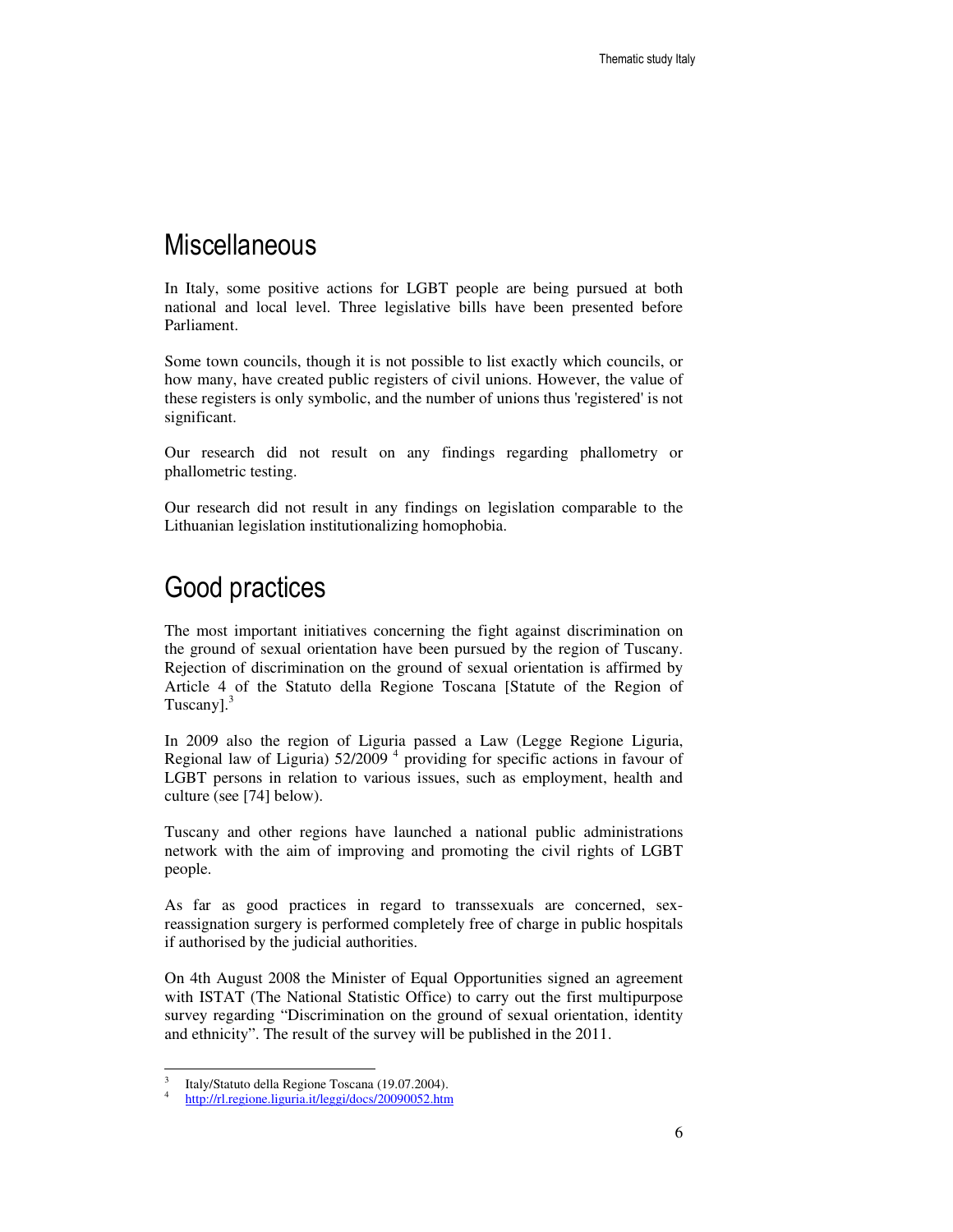In 2009 several judges<sup>5</sup> raised the question of the constitutionality of Codice civile dispositions, as interpreted by the majority of legal doctines, for limiting marriage to opposite sex couples, due to a breach of article 2 of the Constitution, protecting inviolable human rights and social groups like family, art. 3, prohibiting discrimination on grounds of social conditions, art. 29, granting the recognition of marriage, as well as art. 117, Par. I, requiring the exercise of the legislative power of the state and the regions to comply with international law obligations.

With the decision n.  $138/2010^6$  Constitutional Court declared the question partly inadmissible and partly unfounded and stated that founding safeguards and recognising homosexual unions are both up to the Parliament in exercising its own discretionary power.

<sup>5</sup> Italy/Tribunale di Venezia (03.04.2009); Italy/Corte di Appello di Trento (29.07.2009); Italy/Corte di Appello di Firenze (03.12.2009); Italy/Tribunale di Ferrara (03.12.2009);

<sup>6</sup> Italy/Corte costituzionale 138/2010 (14.04.2010)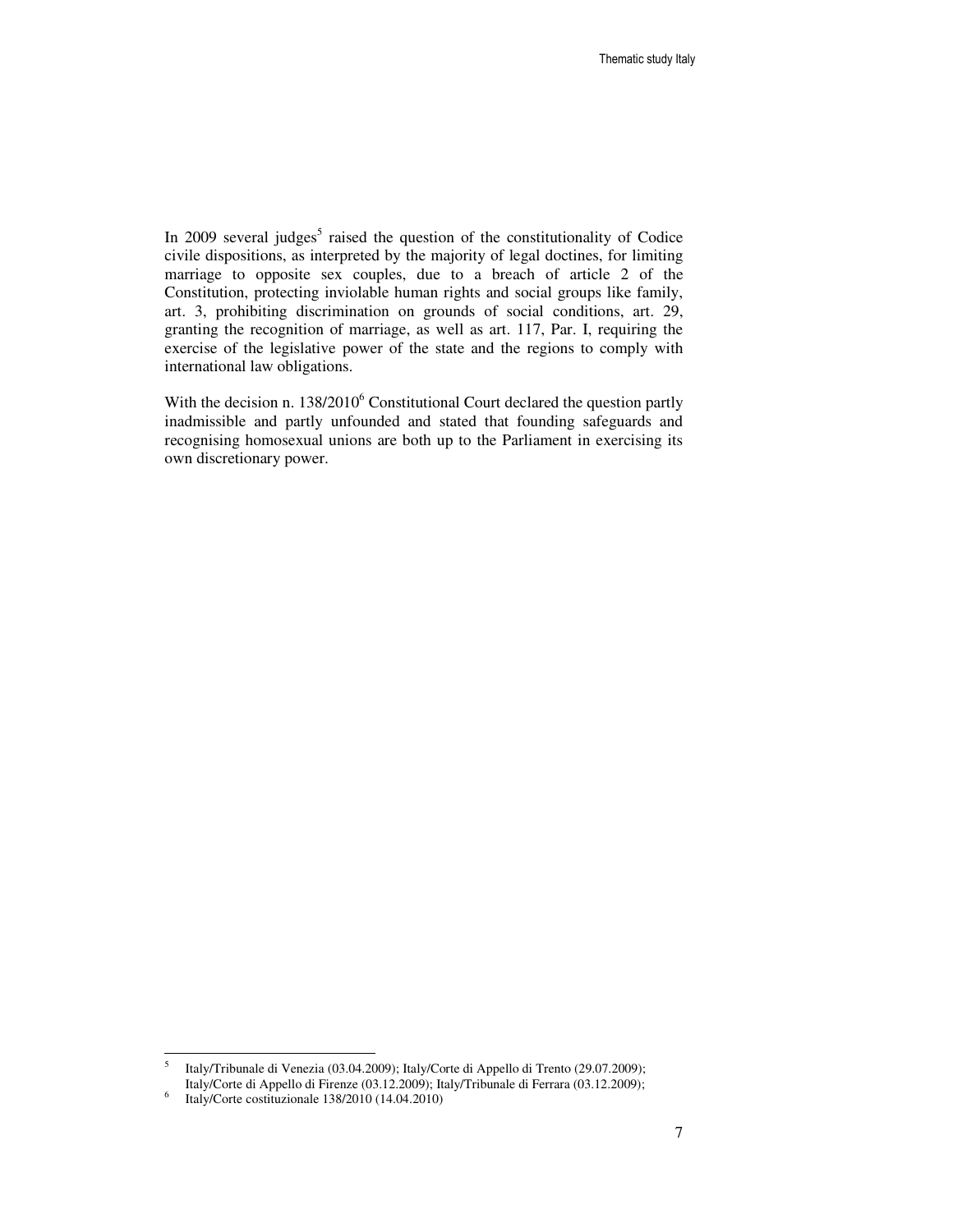# A. Implementation of Employment Directive 2000/78/EC

Employment Directive 2000/78/EC has been implemented in Italy by Decreto legislativo [Legislative Decree] n. 216 of 9.07.2003, issued by the Government acting upon delegation of the Parliament. This decree concerns discrimination based not only on sexual orientation but also on religion, personal beliefs, disability and age. As the decree refers to the same grounds as the Directive, there are no gaps in implementation of the Directive. The Directive 2000/78/EC has been implemented only regarding employment; the implementing measures do not cover other fields such as education, public services, etc. However, according to the letter of 12.12.2006, infringement procedure 2006/2441, issued by the European Commission, some parts of the Directive have not been properly implemented. In particular, as far as discrimination on the ground of sexual orientation is concerned, the Commission considers that the following articles of Directive 2000/78/EC have not been adequately implemented: Article 3 (4, para. 1), concerning cases where a differences of legal treatment cannot be qualified as discrimination because they are justified as genuine and determining occupational requirements – Italian law seems to adopt an excessively broad understanding of this exception to the principle of equal treatment; Article 9, para. 2 concerning the role of associations in engaging in judicial or administrative procedures against discrimination (see [30] below); Article 10, para. 1 on the burden of proof (see [28] below) and Article 11 on victimisation, because the Italian law seems to protect only the direct victim of the discrimination, without taking into account other persons, such as witnesses or other workers, who tried to protect the victim. In 2008, to respond to the remarks of the Commission, Art. 8 septies of Decree Law n. 59/2008 turned into Law n. 101/2008 introduced a series of changes to Legislative Decree 216/2003.

More specifically, with regard to the justification of differences of treatment based on occupational requirements, the actual Article 3 (4, para 1) contains a more detailed provision on the justification of differences in treatment.

The possibility to not consider discrimination the evaluation of such personal characteristics when they are relevant to establish whether a person is suitable to carry out the functions that armed forces, the police, prison and rescue services can be called on to carry out has been abolished.

With regard to the notion of victimisation, a new article (art. 4 bis) is introduced providing legal protection to protect not only the direct or indirect victim of the discrimination, but also any other person as a reaction to enforce compliance with the principle of equal treatment.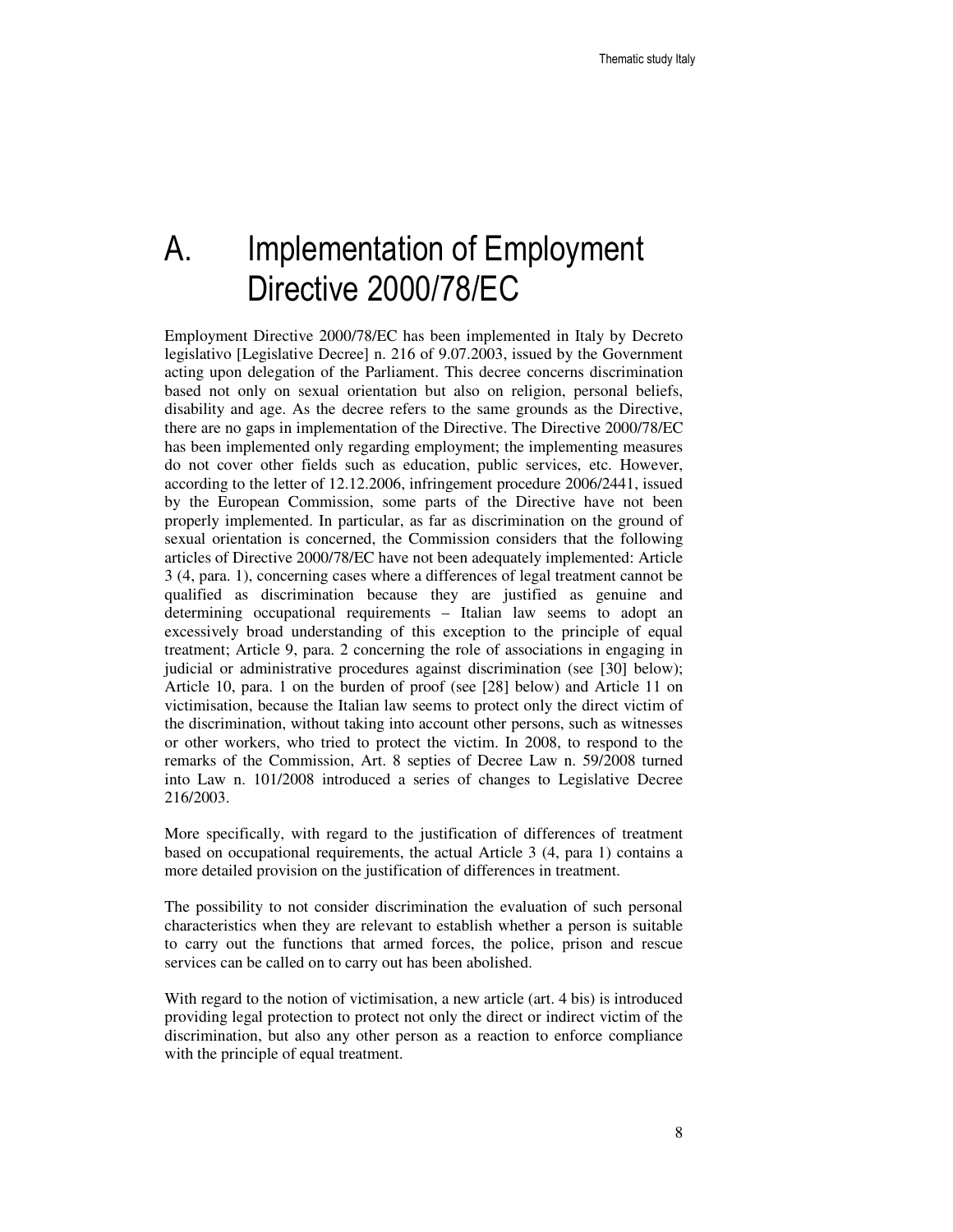As to judicial remedies and other instruments of protection against discrimination, Article 4 of the Decreto legislativo [Legislative Decree] n. 216 of 9.07.2003 adds a sentence to Article  $15$  of Law No 300/1970,<sup>7</sup> the basic Italian law on the protection of workers, the so-called Statuto dei lavoratori [Workers' Statute], all agreements aimed at discriminating against workers 'on grounds of sexual orientation' are illegitimate.

In accordance with Article 7 of Legislative Decree No 215 of  $09.07.2003$ ,<sup>8</sup> implementing Directive 2000/43/EC, a Prime Minister's decree issued on 11.12.2003 set up the Ufficio Nazionale Antidiscriminazioni Razziali (UNAR) – ufficio per la promozione della parità di trattamento e la rimozione delle discriminazioni fondate sulla razza e sull'origine etnica [Office against Racial Discrimination] within the Dipartimento per i Diritti e le Pari Opportunità [Department for Rights and Equal Opportunities].<sup>9</sup> This Office deals mainly with problems of racism and xenophobia, but initiatives to expand its competences to other kinds of discrimination, including discrimination based on sexual orientation, are envisaged. The UNAR is about to develop its competences in the field of discrimination on the ground of sexual orientation. This Office consists of a pool of five judges and several lawyers. This body has advisory, monitoring and information provision roles. UNAR has two main departments: the Service for equal treatment and the Service for study, research and institutional relationships. The powers of the Office are the following:

- Legal assistance: the Office gives legal assistance for civil and administrative proceedings undertaken by victims of discrimination, through a specific Contact Center.
- Monitoring: the Office carries out enquiries to verify the existence of discriminations, in respect of judicial decisions. UNAR submits an annual report based on this research to Parliament and to the Prime Minister.
- Development: in cooperation with non-profit associations: the Office promotes positive action projects regarding discrimination.
- Information: the Office spreads knowledge by means of awareness actions and advertising campaigns
- Consulting: the Office gives advice and opinions relating to discrimination.
- Study and research: the Office promotes studies, research, and vocational education courses in cooperation with NGOs and associations, operating in the same field. This also includes the establishment of guidelines and codes of behaviour to be applied in the fight against discrimination.

As to proceedings aimed at safeguarding victims of discrimination, Legislative Decree No 216/2003<sup>10</sup> refers to Art. 44 of the Immigration Framework Act, Legislative Decree No  $286/1998$ ,<sup>11</sup> which provides a fast procedure. In

<sup>7</sup> Italy/Legge n. 300/1970 (20.05.1970).

<sup>8</sup> Italy/Decreto legislativo n. 215/2003 (09.07.2003).

<sup>9</sup> See http://www.pariopportunita.gov.it/defaultdesktop.aspx?page=91

<sup>&</sup>lt;sup>10</sup> Italy/Decreto legislativo n. 216/2003 (09.07.2003).

<sup>11</sup> Decreto legislativo n. 286/1998 (25.07.1998).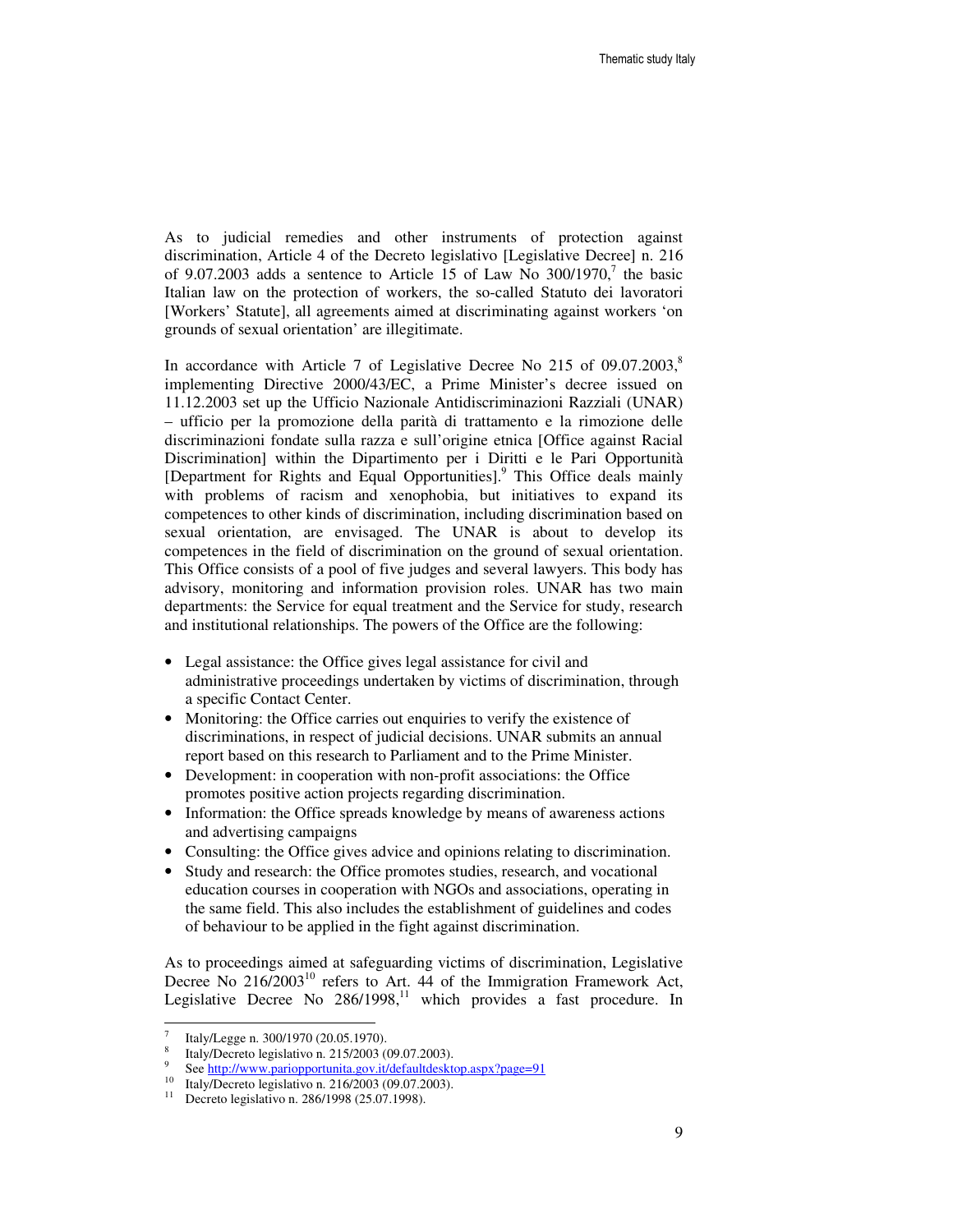particular, after a victim's petition has been filed without any formality at a tribunal, the judge can order the discriminatory behaviour by the respondent to cease, and may take any measures necessary for the removal of all consequences and effects of such behaviour. A special procedure for use in cases of urgency is established by Art. 44 (5): judicial remedies are immediately enforced by judicial decree and subsequently confirmed or modified during the first hearing of the formal process. In particular, the judge can also award compensation for non-pecuniary damages. Pursuant to Art. 388 of the Criminal Code, if the respondent does not respect the judge's decision, he can be sentenced to prison for up to three years and have to pay a fine. The final decision is to be published in national newspapers, with the expenses borne by the respondent. When taking into account all the relevant circumstances to declare on damages, the judge also takes into consideration whether the respondent's behaviour was in reprisal for a previous civil action against him.

In accordance with Art. 4(3) of the Legislative Decree, the presumed victim of discrimination may invoke conciliatory procedure before turning to the judges.

As to the burden of proof, the Commission was not satisfied with the Italian norms implementing Art. 10 of the Directive, because in the Commission's view it had been implemented in the narrowest sense<sup>12</sup>, providing that "in order to establish the existence of the discriminatory behaviour, the plaintiff may offer statistical evidence as well as serious, accurate and non contradictory factual evidence that the judge evaluates as ex art. 2729, primo comma, c.c. (simple presumption): the new article 4 (4) now provides that "if the plaintiff establishes specific facts which demonstrate the existence of discriminatory acts, agreements or behaviours, it shall be for the respondent to prove that there has been no breach of the principle of equal treatment". The same change has been done in relation with Legislative Decree n. 215/2003, implementing Directive 2000/43/EC by Law Decree n. 59/2008 (art. 8-sexies) turned into law 101/2008, in order to respond to infringement procedure 2005/2358.<sup>13</sup>

No statistics concerning discrimination on the ground of sexual orientation are available until now but on 4th August 2008 the Minister of Equal Opportunities signed an agreement with ISTAT (The National Statistic Office) to carry out the first multipurpose survey regarding "Discrimination on the ground of sexual orientation, identity and ethnicity". The game plan is to interview 1500 fourteen-year-old people in 2009 and 10.000 people in 2010. The result of the survey will be published in the 2011.

Regarding the role of associations in the fight against discrimination on the ground of sexual orientation, the Commission was not satisfied with the Italian norms implementing Art. 9/2 of the Directive, because Art. 5 of Legislative Decree No 216/2003 provided that only "the local representatives of the most representational national organisations at national level may engage in the

See the letter of the Commission of 12.12.2006, infringement procedure 2006/2441.

<sup>&</sup>lt;sup>13</sup> Italy Decreto legislativo 215/2003, art. 4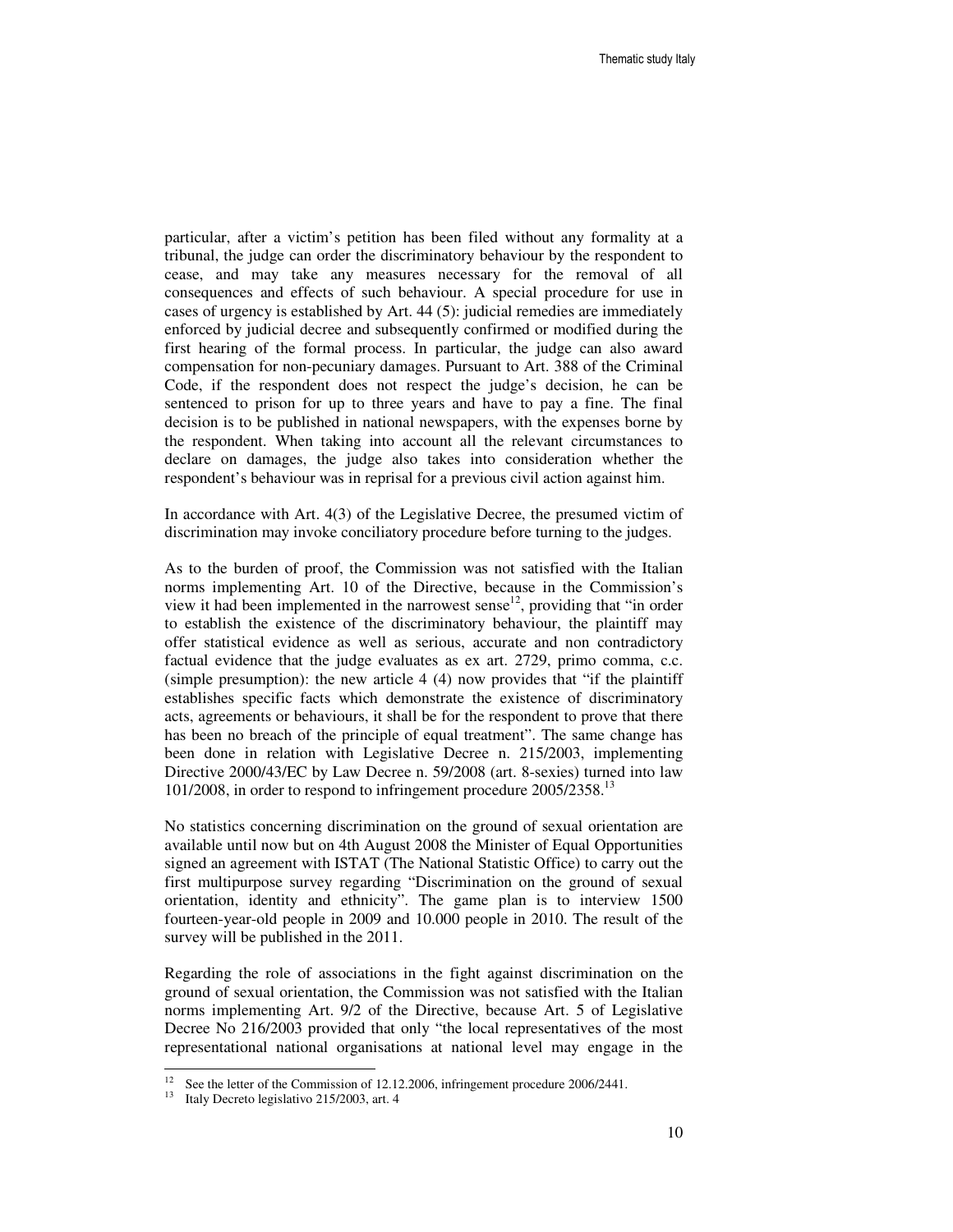procedure established by Art. 4 against the natural or legal person who is the author of the discriminatory act or behaviour, either in name or on behalf or in support of the victim of discrimination, with his or her delegation, released by public or private authentic deed on pain of nullity". The reference to 'the most representational national organisations at national level' is a typical definition used in Italian labour law, and refers to the three major trade unions in Italy, CGIL, CISL, and UIL. The provisions concerning the role of association in the field of discrimination on the ground of sexual orientation were narrow when compared to similar provisions regarding discrimination on the ground of race: in this latter case, Legislative Decree No 215/2003, implementing Directive 2000/43/EC, provides that all associations that fulfil certain requirements established by the law can be registered at the UNAR and be entitled to locus standi: $14$ : in order to eliminate the described discrepancies with Directive 2000/43/EC, Art. 5 of Decree 216/2003 was amended by Article 8 septies of Decree Law n. 59/2008 turned into Law n. 101/2008. The right to take part in litigation, previously limited by Decree n. 216/2003 only to local representatives of the most representational National organizations is now extended to any organization or association representing the rights affected. The previous reference to the "local representatives of the most representational National organizations" was abolished and art. 5 now provides that all organizations or associations representing the rights or interest affected can either issue a petition in name or on behalf or in support of the victim of discrimination, with his or her delegation, or may embark on judicial procedure if the victim of discrimination cannot be clearly identified

-

<sup>&</sup>lt;sup>14</sup> See the letter of the Commission of 12.12.2006, infringement procedure 2006/2441.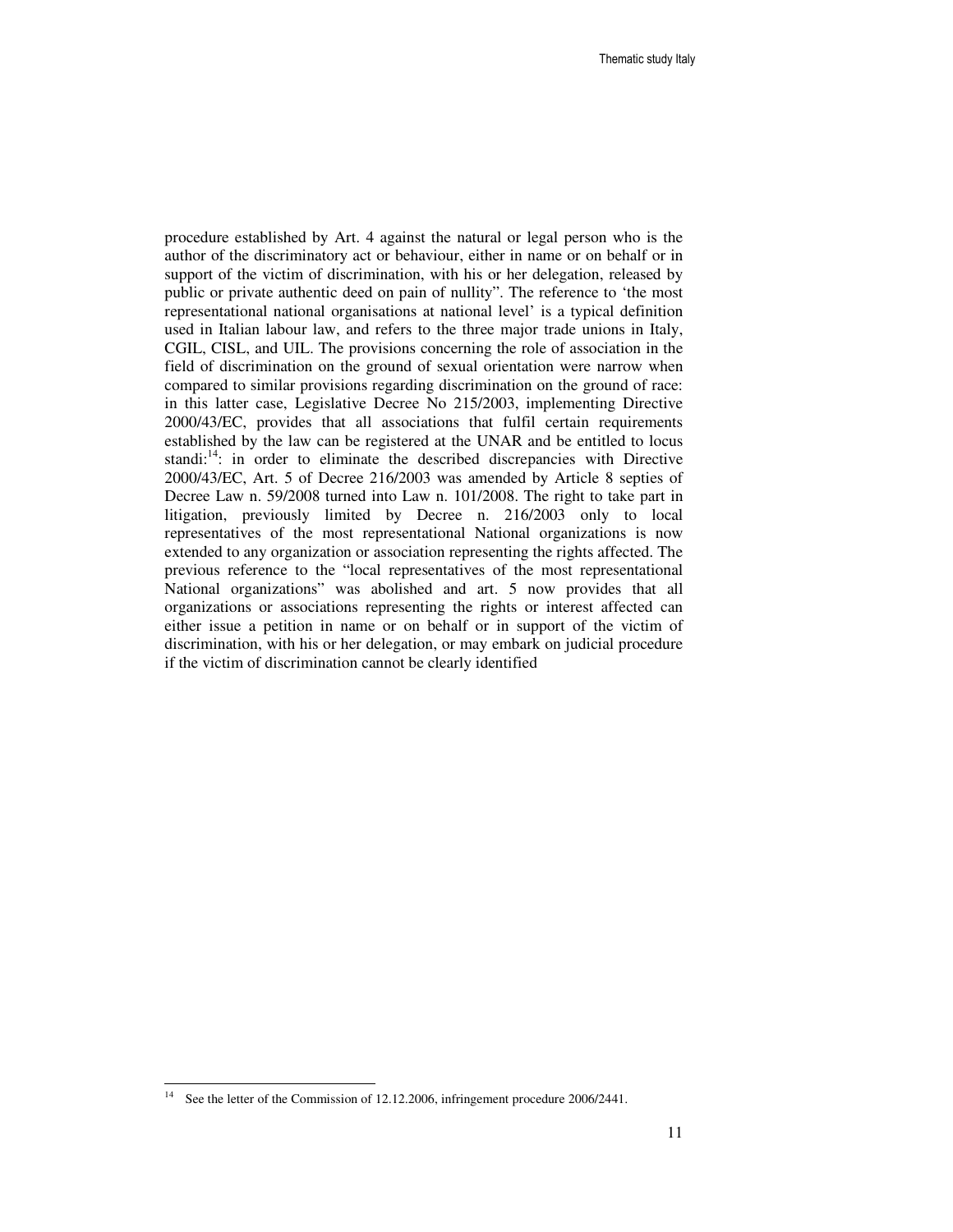### B. Freedom of movement

It is important to highlight two elements: firstly, the Italian measures for implementation of Directive 2004/38/EC reproduce Articles 2 and 3 of the Directive, without adding any further specification. Secondly, the Italian legal system does not recognise same-sex marriage (Italy does not recognise any form of registered partnerships, either heterosexual or LGBT). Italian law does not consider same-sex marriage or registered partnership or durable relationship, duly attested, as autonomous entitlement to enjoy freedom of movement.

Directive 2004/38/EC has been implemented by Decreto legislativo [Legislative Decree] 30/2007.<sup>15</sup> Article 2 of the Decree 30/2007 reproduces art. 2 of the Directive and defines who must be considered as a 'family member': (1) the spouse; (2) the partner with whom the Union citizen has contracted a registered partnership, on the basis of the legislation of a Member State, if the legislation of the host Member State treats registered partnerships as equivalent to marriage and in accordance with the conditions laid down in the relevant legislation of the host Member State; (3) the direct descendants who are under the age of 21 or are dependants and those of the spouse or partner as defined in point (b); 4) the direct dependent relatives in the ascending line and those of the spouse or partner as defined in point (b). Article 3 of the Decree 30/2007 reproduces art. 3 of the Directive and provides that Italy shall, in accordance with its national legislation, facilitate entry and residence for the following persons: (a) any other family members, irrespective of their nationality, not falling under the definition of Article 2, who, in the country from which they have come, are dependants or members of the household of the Union citizen having the primary right of residence, or where serious health grounds strictly require the personal care of the family member by the Union citizen; (b) the partner with whom the Union citizen has a durable relationship, attested by the citizen's Member State.

LGBT partners who are not nationals of a Member State shall have the right of residence on Italian territory for a period of longer than three months if they apply for a Residence Card and if the Union citizen satisfies the Directive's conditions (he/she shall have the right to residency on the territory for a period of up to three months without any conditions or any formalities other than the requirement to hold a valid identity card or passport). For the Residence Card to be issued, Italy requires presentation of the following documents: (a) a valid passport; (b) a document attesting to the existence of a family relationship; (c) the registration certificate of the Union citizen whom they are accompanying or joining. The Residence Card is valid for five years. They can also apply for a residence permit for 'elective residence', supplying proof of considerable personal economic resources to sustain himself/herself (Art. 11, Regolamento

-

<sup>&</sup>lt;sup>15</sup> Italy/Decreto legislativo 30/2007 (06.02.2007).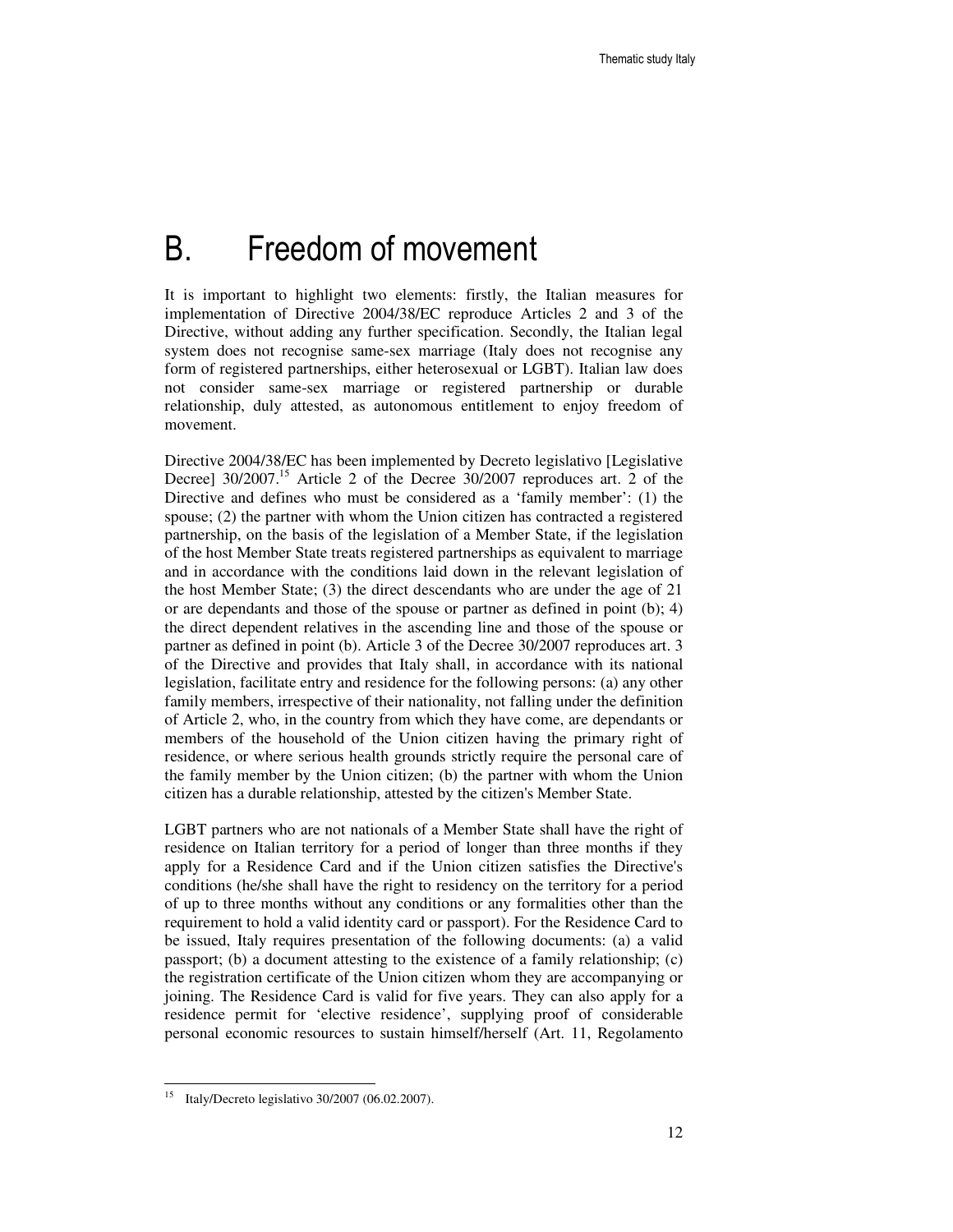$394/1999^{16}$  and other modifications<sup>17</sup>). The Union citizen's death shall not entail loss of the right of residence of his/her family members who are not nationals of a Member State and who have been residing in Italy as family members for at least one year before the Union citizen's death. Before acquiring the right of permanent residence, the right of residence of the persons concerned shall remain subject to the requirement that they are able to show that they are workers or self-employed persons or that they have sufficient resources for themselves and their family members not to become a burden on the social security system of the State during their period of residence and have comprehensive sickness insurance cover in the host Member State, or that they are members of the family, already constituted in the host Member State, of a person satisfying these requirements. 'The Union citizen's departure from the host Member State or his/her death shall not entail loss of the right of residence of his/her children or of the parent who has actual custody of the children, irrespective of nationality, if the children reside in the host Member State and are enrolled at an educational establishment, for the purpose of studying there, until the completion of their studies. Family members who are not nationals of a Member State and have legally resided with the Union citizen in the State for a continuous period of five years have the right of permanent residence there.'

There are no available statistics to demonstrate the impact / social reality of relevant legislation for LGBT persons.

There is no relevant statistical information either on the number of LGBT partners of EU citizens residing in Italy, or on the number of LGBT partners who claimed their right to residence but were denied this right.

In recent years at least three homosexual couples have requested recognition of their relationship by the Italian authorities. A decision of the Tribunale di Latina [Latina Law Court]<sup>18</sup> affirmed that it is not possible in Italy to register a samesex marriage of two Italian citizens that was registered in the Netherlands, since the two individuals were not of the opposite sex, an essential prerequisite for marriage in the Italian legal system. The decree of the Corte di Appello di Roma [Court of Appeal of Rome] of 13.07.2006 confirms the Tribunal decree. The Tribunale di Firenze [Tribunal of Florence] decree of 07.07.2005 recognises the right of a citizen of New Zealand to receive a visa/ residence permit on the basis of a de facto partnership, attested by the New Zealand authorities, between him and an Italian citizen. The reasoning is based on the Directive 2004/38/EC, at that time not yet implemented in Italy, and on the Italian system of international private law. That decree was appealed and rejected by the Corte d'appello di Firenze [Court of Appeal of Florence].<sup>19</sup> The Court affirmed that the Italian system recognises exclusively partnerships between a woman and a man. It would be against public order to recognise, on the basis of the legislation of a

 $16$  Italy/Decreto legislativo 394/1999 (31.08.1999).

<sup>&</sup>lt;sup>17</sup> Italy/Ministerial memorandum (18.07.2007).

<sup>18</sup> Italy/Tribunale di Latina (10.06.2005).

<sup>19</sup> Italy/ Corte d'appello di Firenze (12.05.2006).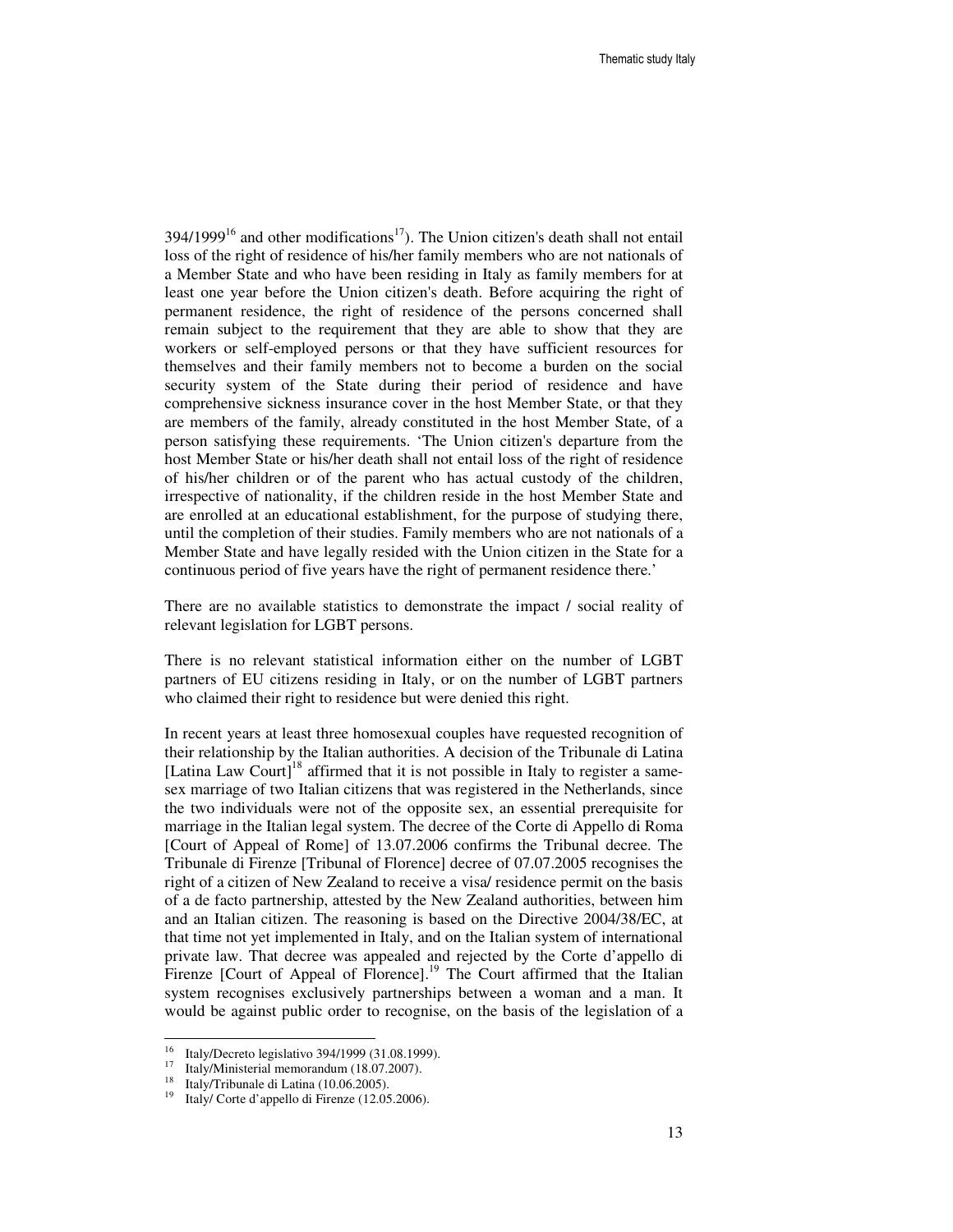third country, same-sex partnerships and related rights. The applicants appealed to the Supreme Court that on the 17th of March 2009 with the decision nr. 6441, has decreed that a non-EU homosexual citizen who lives permanently with his Italian partner is not eligible for the residence permit on the ground of family reunification. The Supreme Court assessed that partners de facto cannot be considered as "relative" under Italy/Dlgs. 286/98 (25.07.1998). Nonetheless, this extensive interpretation is not imposed by any constitutional rule and it cannot derive from Art. n. 9 of the European Charter of Human Rights or from Art. 12 of European Convention of Human Rights. Furthermore, the European Directive 2003/86/EC (implemented by Italy/Dlgs. 5/2007, that concern only the reunification of third country national with their family members) and the European Directive 2004/38/EC (implemented by Italy/Dlgs. 30/2007 that concern the right of citizen of the Union and their family members to move and reside freely within an other Member State and not the right of family reunification to a citizen of a Member State regularly resident who lives in his country of origin are not applicable in the case<sup>20</sup>

-

 $^{20}$  Italy/Corte di Cassazione (19.03.2009).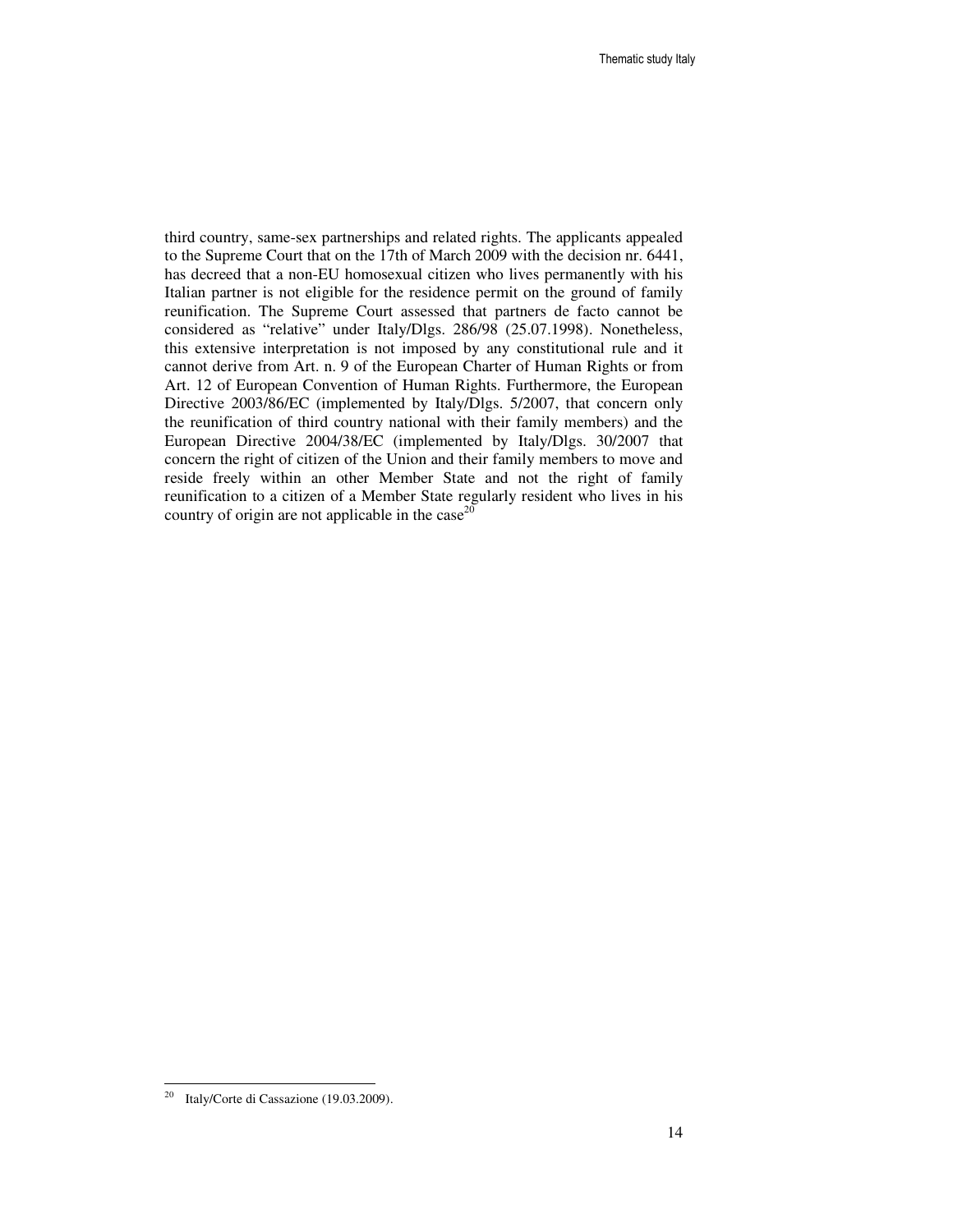# C. Asylum and subsidiary protection

Directive 2004/83/EC has been implemented by Legislative Decree  $251/2007$ <sup>21</sup> Article 8 acknowledges that persecution for belonging to a particular social group characterised by the common feature of sexual orientation is to be considered as among the grounds for protection. The guidelines followed by National Commission for Asylum Rights also contain the same reference.

Official data available, supplied by the Ministry for Internal Affairs the 4.02.2008, regards the period between 2005 (the first year of activity of the Commissioni territoriali di asilo [Territorial Commissions for Asylum Rights]) and the start of 2008. The Commissione nazionale di asilo [National Commission for Asylum Rights] affirms that it does not usually keep that kind of personal data for statistical use. The data provided demonstrates that at least 29 of the 54 requests filed have been accepted. In all of these 29 cases either refugee status or a different kind of humanitarian protection was granted. Official data provided by Ministry for Internal Affairs does not specify the reasons that justify acknowledgement of refugee status or the other kinds of humanitarian protection granted. (Indeed it is not possible to indicate whether the protection granted was that of refugee status or was another form of subsidiary protection, because Italy has only recently adopted Directive 2004/83/EC by means of Legislative Decree 251/2007 of 19.11.2007.)<sup>22</sup> Petitioners come mainly from central and south America (Colombia, Brazil, Cuba), but also from Albania, Iran, Kosovo, Bangladesh, Sri-Lanka, Ghana. The National Commission also underlines that before 2005 few cases of requests for asylum based on sexual orientation had been presented and these had almost always been granted.

On the other hand, data supplied by ACNUR/UNHCR Italy (see the website of the LGBT organisation EURIALO&NISO - Associazione GLBT Biella. "diritti e culture delle differenze")<sup>23</sup> affirm that 40 homosexuals obtained refugee status or humanitarian protection because of persecution on the basis of their sexual orientation. The data does not specify the reasons that justify acknowledgement of refugee status or the other kinds of humanitarian protection granted. (Indeed it is not possible to indicate whether the protection granted was that of refugee status or was another form of subsidiary protection, because Italy has only recently adopted Directive 2004/83/EC by means of Legislative Decree 251/2007 of 19.11.2007.)

Two recent Supreme Court of Cassation decisions<sup>24</sup> recognising refugee status affirm that the petitioner must prove that in the country of origin homosexuality, as a private personal practice and not only as a public manifestation of 'sexual

 $21$ <sup>21</sup> Italy/Decreto legislativo 251/2007 (19.11.2007).<br><sup>22</sup> Italy/Decrete legislative 251/2007 (10.11.2007).

<sup>22</sup> Italy/Decreto legislativo 251/2007 (19.11.2007).

<sup>&</sup>lt;sup>23</sup> http://eurialoeniso.blogspot.com/2007/08/commisariato-onu-40-rifugiati.html

<sup>24</sup> Italy/Corte di Cassazione (18.01.2008) and Corte di Cassazione (25.07.2007)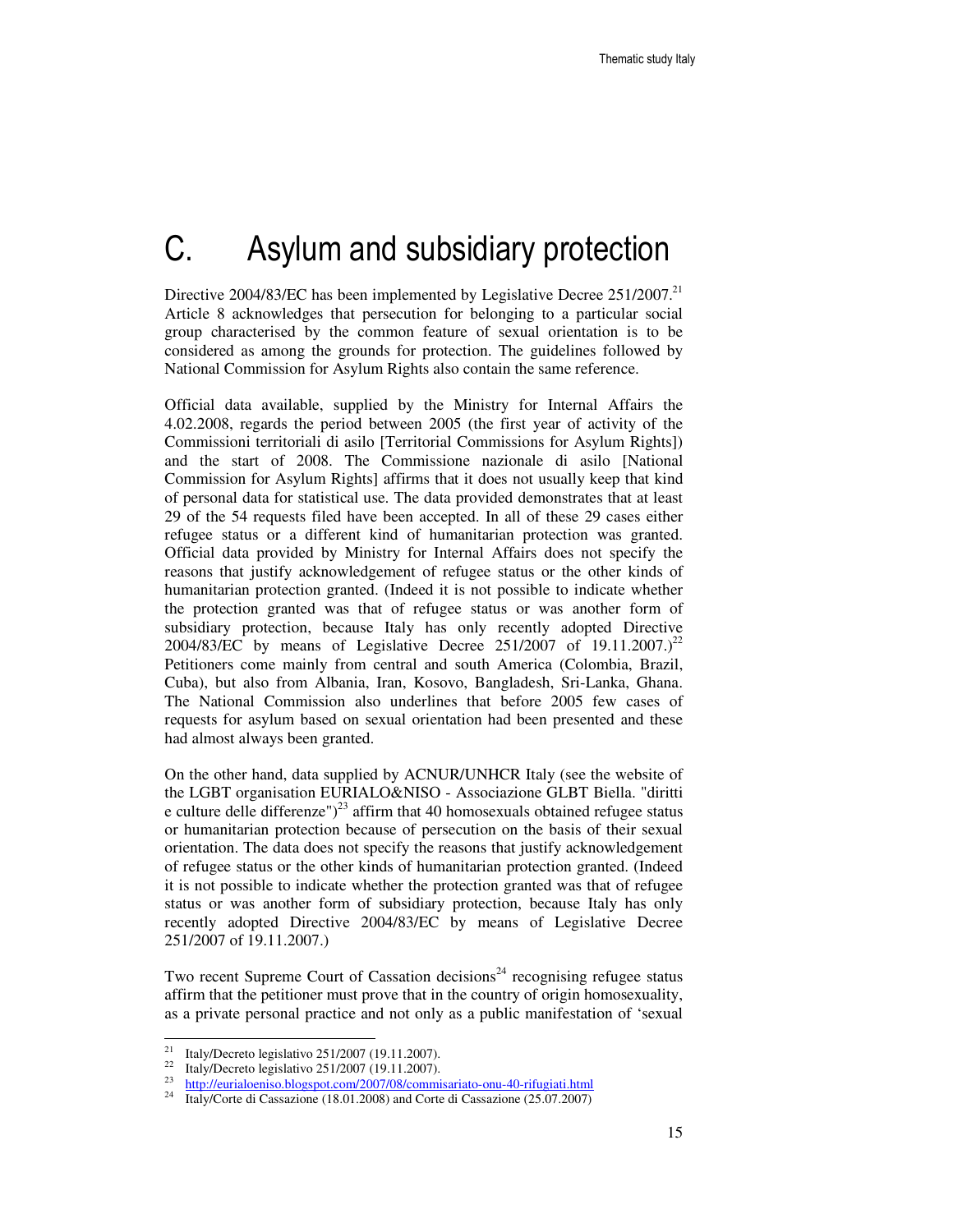indecency', is considered a criminal offence. It is important to underline that both cases arose in opposition to expulsion decrees (see Annex 1, Chapter C). It is important to state that these two recent decisions represent the only relevant case law.

Data about family reunification does not exist, since the Italian legal system provides family reunification only for the spouse of a heterosexual marriage (Art. 29 a, Legislative Decree 286/1998).<sup>25</sup>

There are no statistics available to demonstrate the impact / social reality of relevant legislation for LGBT people.

Data about denial of family reunification to LGBT partners is lacking, because no national record of reasons for denial exist.

-

<sup>25</sup> Italy/Decreto legislativo 286/1998 (25.07.1998). *(Testo unico sull'immigrazione)*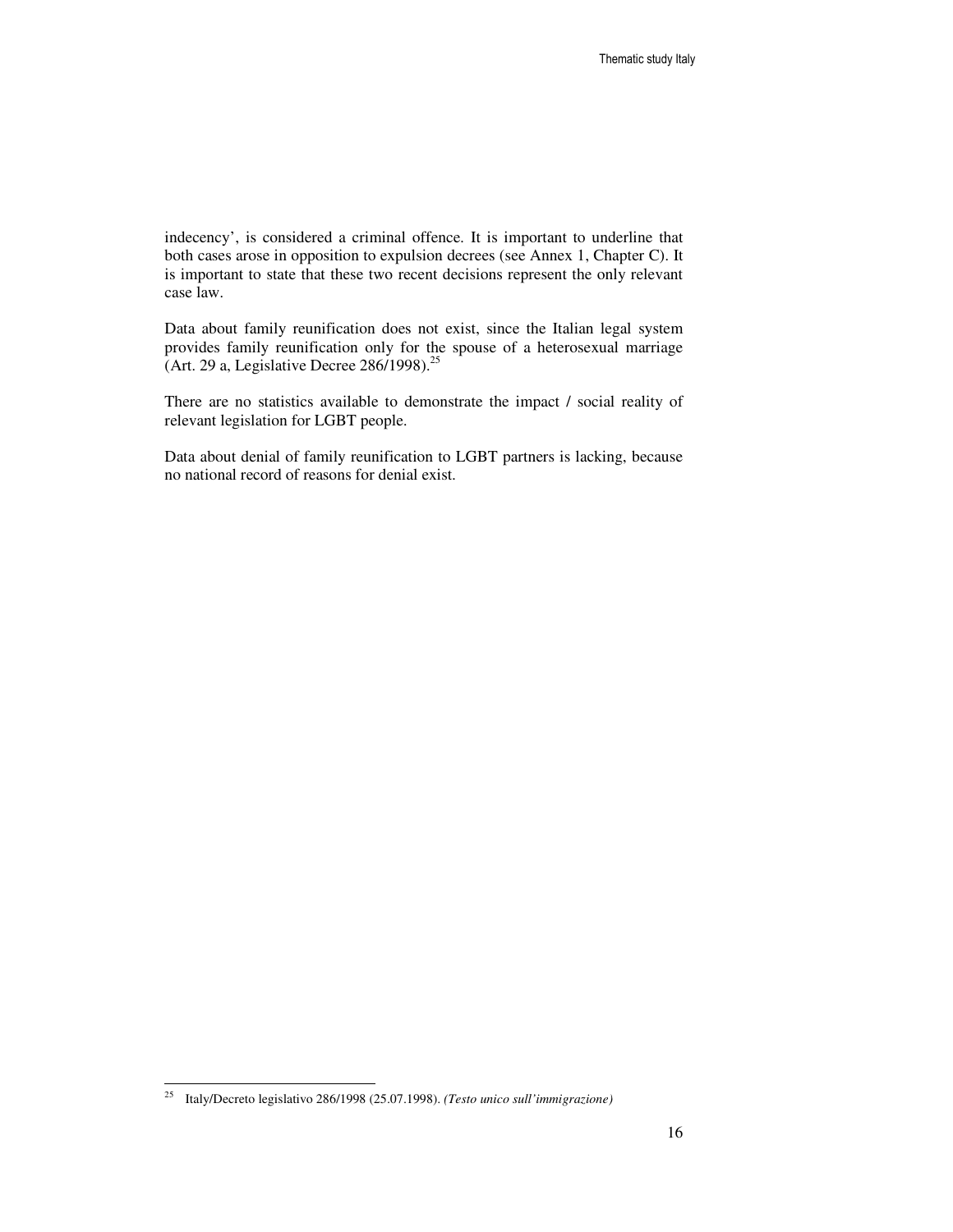## D. Family reunification

Directive  $2003/86/EC$  was implemented by Legislative Decree  $5/2007$ <sup>26</sup>. The notion of the family relevant to the purpose of reunification is: (1) the spouse; (2) minor unmarried children of the spouse and of his/her spouse, or born out of wedding, provided that the other party sharing custody has given his or her agreement; (3) adult unmarried children, where they are objectively unable to provide for their own needs on account of their state of health; (4) first degree relatives in the direct ascending line, where they are dependent on them an do not enjoy proper family support in the country of origin . The delegated legislation does not recognise the right of family reunification to persons in same-sex marriages or registered unions (neither heterosexual, nor LGBT) or de facto unions.

Data about family reunification of same-sex partners does not exist since the Italian legal system provides family reunification only for the spouse, not including same-sex marriage (Art. 2 e Legislative Decree 5/2007, Art. 29 a Legislative Decree  $286/1998$ ).<sup>27</sup> The Italian courts do not recognise a marriage concluded abroad between two persons of the same sex as giving rise to family reunification rights in Italy where one of the two spouses is granted the right to reside in Italy.

<sup>26</sup> <sup>26</sup> Italy/Decreto legislativo 5/2007 (08.01.2007).<br><sup>27</sup> Italy/Decreto legislativo 5/2007 Decreto legisl

<sup>27</sup> Italy/Decreto legislativo 5/2007, Decreto legislativo 286/1998 (25.07.1998). *(Testo unico sull'immigrazione)*.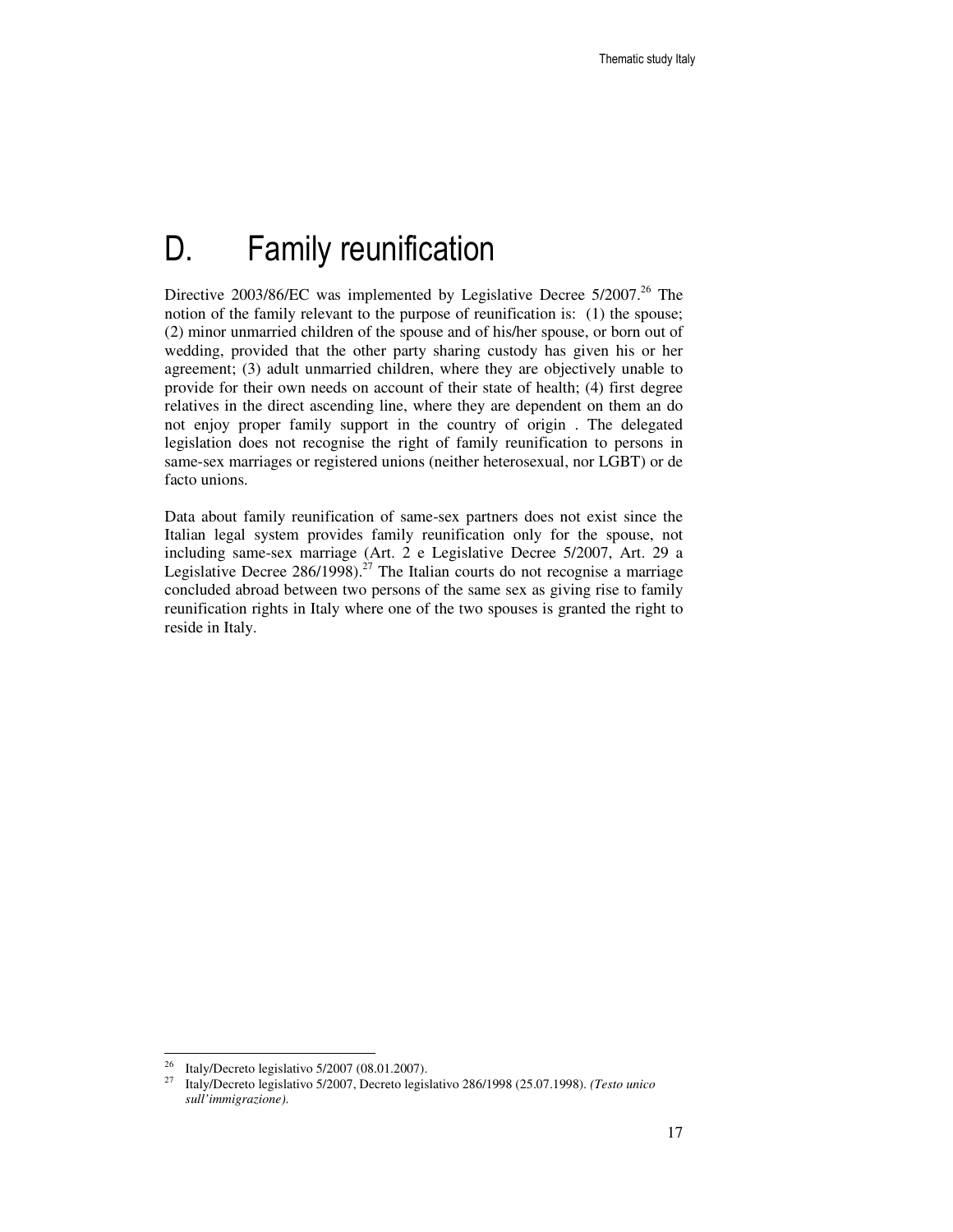## E. Freedom of assembly

Article 17 of the Italian Constitution provides that: 'Citizens have the right to assemble peacefully and unarmed. For meetings including those held in places to which the general public has access, no previous notice or authorisation is required. Previous notice is required to the authorities for meetings in public places. In such cases the authorities can prohibit such meetings only for proven reasons of security and public order'.

Accordingly, in Italy the right of assembly is never subject to authorisation on the part of the public authorities. Moreover, meetings – wherever they are held and whatever the aims of the people attending the meeting are – can be forbidden only for well-established reasons of security or public order.

For meetings held in public thoroughfares (streets, squares and so on) it is necessary that the promoters notify the questore [head of the police administration] of that place at least three days prior to the meeting, as provided by Article 18 of Regio Decreto [Royal Decree] 1931-773.<sup>29</sup> Prior notification allows the police to prevent those that may pose a risk to public security and safety, depending on the circumstances in which they are to be held, and also to set times and locations for such meetings; it also allows the police authorities to supervise meetings and to interrupt them where necessary, if they are not peaceful and unarmed. It is important to note that giving notice is compulsory for promoters of meetings, who can be fined in cases of non-compliance, but the individual right to assembly cannot be jeopardised by the promoters' attitude, and meetings posing no real danger for public safety or security should not be forbidden simply on the basis of lack of notice to the authorities.

In brief: in Italy neither gay pride parades nor homophobic demonstrations can be banned by public authorities if they are peaceful and unarmed, and on those conditions, both kinds of meeting are fully protected by the Constitution.

There is no official data regarding how freedom of assembly in the context of homophobia and/or discrimination on the grounds of sexual orientation is implemented in the Italian legal system.

The Minister of Internal Affairs personally answered that the only available information is that 13 gay and lesbian parades were held in 13 different towns in Italy in 2007.

There is no relevant case law on this issue.

<sup>&</sup>lt;sup>29</sup> Italy/R.D. 1931-773 (18.06.1931).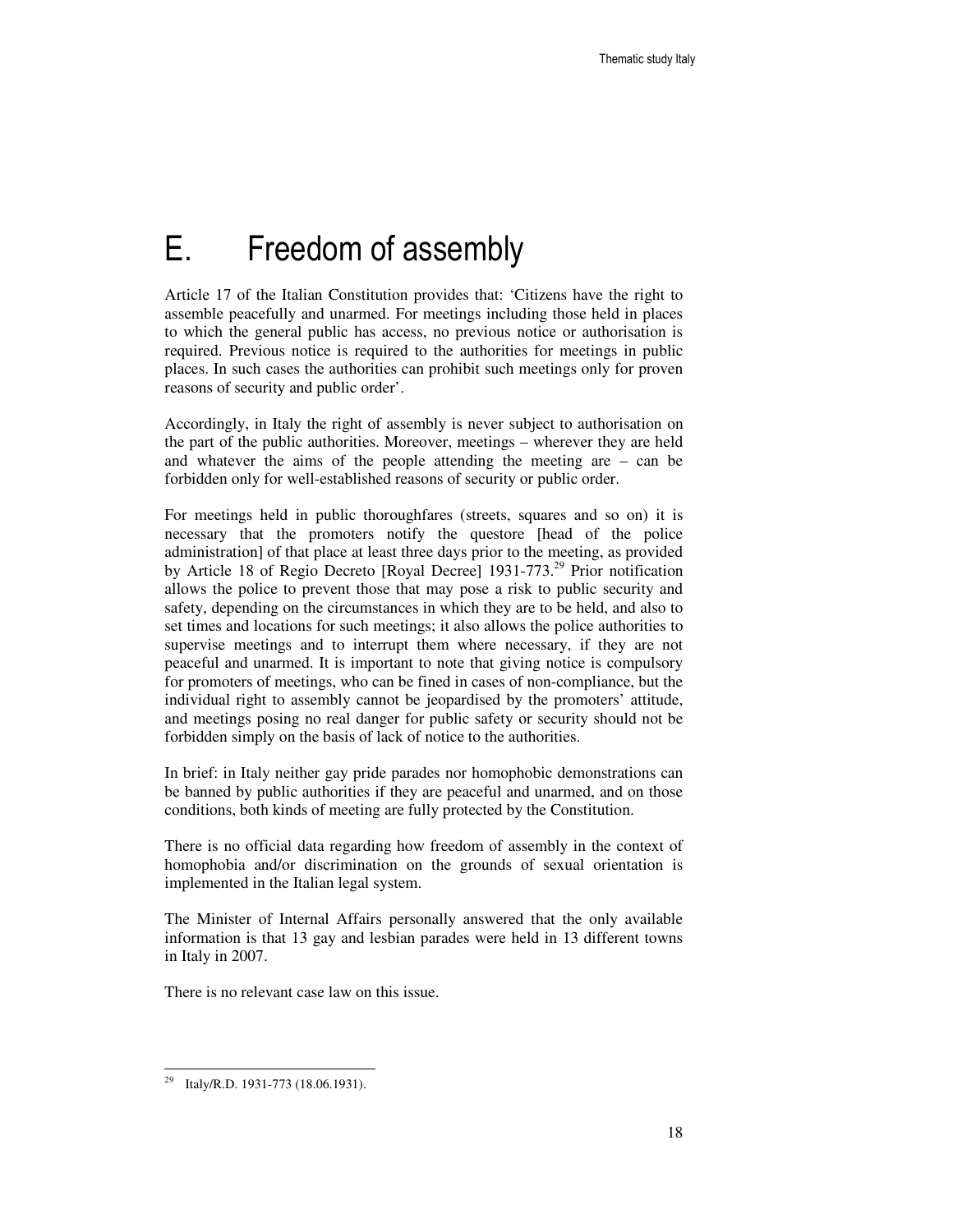# F. Hate speech and criminal law

There is currently no legal provision in Italy– either in criminal law or in civil law – on hate speech related to homophobia and/or discrimination on the ground of sexual orientation.

Criminal law only penalises: a) those who propagandise ideas founded on racial or ethnic superiority or hate, or solicit someone to commit, or those who themselves commit, acts of discrimination for reasons of race, ethnicity, nationality or religion; b) those who, in every way, solicit someone to commit, or themselves commit, violence or acts which induce to violence for reasons of race, ethnicity, nationality or religion; c) those who take part or support organisations, associations, movements or groups which aim to solicit discrimination or violence for reasons of race, ethnicity, nationality or religion (Article 3, Legge [Law]  $654/1975$ ,<sup>30</sup> which ratifies and implements the International Convention on the Elimination of All Forms of Racial Discrimination, New York, 7 March 1966, as amended by Decreto legge [Decree Law]  $122/1993^{31}$ .

During the period of the XV legislature (April 2006-February 2008), many bills were presented before Parliament, in order to extend these criminal provisions to discrimination on the ground of sexual orientation. However, none of these were approved because of the Government crisis and the subsequent early dissolution of Parliament in February 2008. Initially, Parliament tried to put these new criminal provisions in an amendment to a decree on the exclusion of immigrants for reasons of public security.<sup>32</sup> But the Government decree could not be turned into law because of a mistake in the quotation of the Article of the European Treaty on the prohibition of discrimination (Article 1-bis, Senate of the Republic, Bill no. 1872 and Chamber of Deputies, Bill no. 3292, which refers to 'Article 13, para. 1 of the Amsterdam Treaty' instead of 'Article 13 of the Treaty establishing the European Community')<sup>33</sup>: a mistake which made it impossible for the Parliament to pass the bill within the sixty-day time limit for turning a Governmental decree into a Parliament law allotted by Article 77 of the Italian Constitution. Subsequently, in order to approve new provisions on hate speech against LGBT people, the Parliament decided to follow the ordinary procedure: the Justice Committee of the Chamber of Deputies collected all the analogous bills brought before Parliament since the beginning of the legislature, and then, on 15.01.2008, proposed to the whole Assembly a text for discussion and approval (Chamber of Deputies, bill nos. 1249-ter and others)<sup>34</sup>. However, as previously noted, a few days later the President of the Republic decided to

<sup>30</sup>  $^{30}$  Italy/Legge 654/1975 (13.10.1975).<br> $^{31}$  Italy/Decrete lagge 122/1003 (26.4)

Italy/Decreto legge 122/1993 (26.4.1993).

 $\frac{32}{13}$  Italy/Decreto legge 181/2007 (01.11.2007).

See http://www.senato.it/ricerche/sDDL/nuova.ricerca

<sup>34</sup> See http://www.senato.it/ricerche/sDDL/nuova.ricerca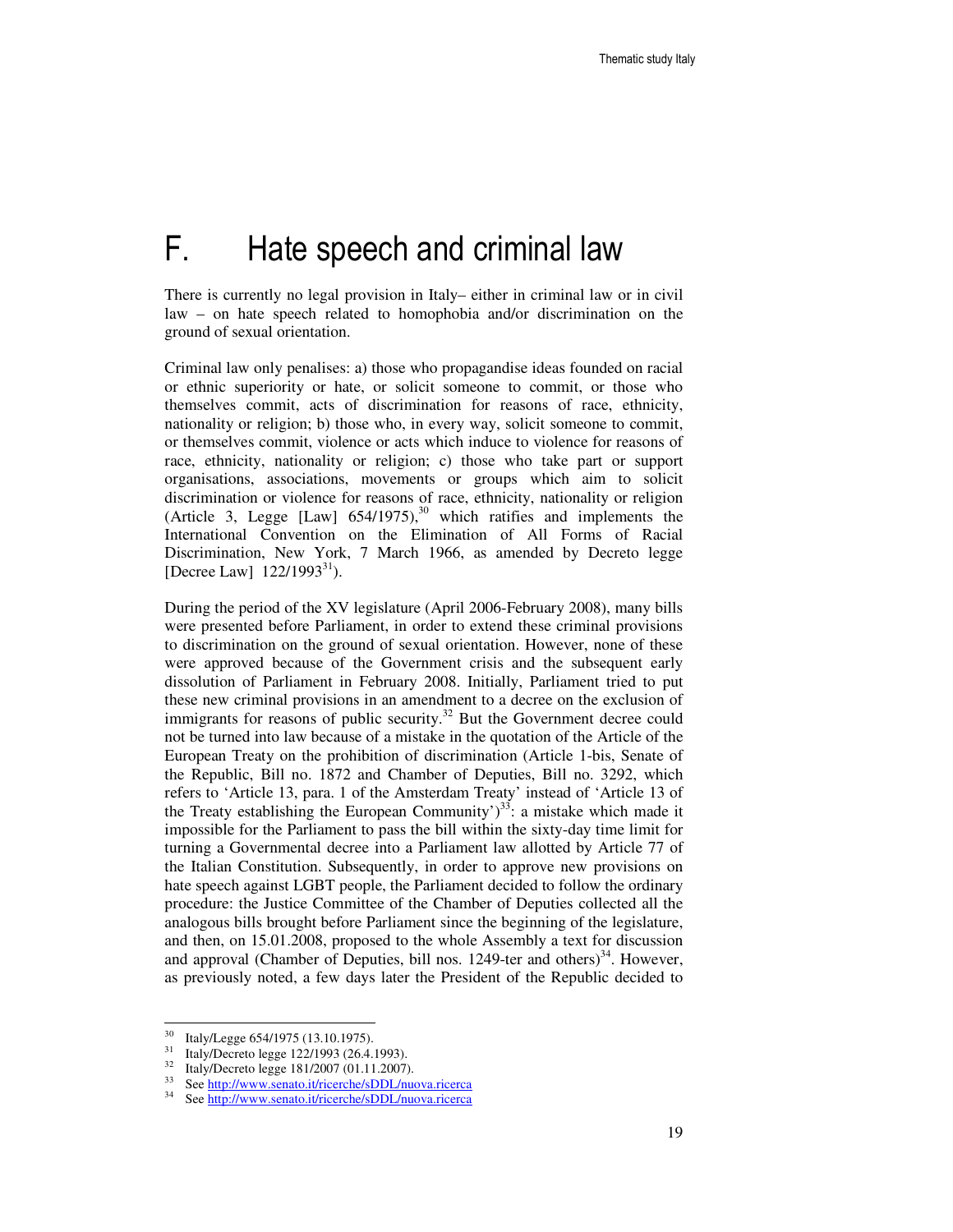dissolve Parliament, with the consequence that it has not been approved before election day (13.04.2008).

During the period of the XVI legislature (from april 2008 – until now), at the very beginning of 2009, the Justice Commission of the Chamber of Deputies started examining a bill, made by two Parties of the Opposition (Partito Democratico and Italia dei valori), aiming at introducing into the penal code an aggravating circumstance for reasons of sexual orientation (AC 1658-1882 A). The bill was not turned into a law as the prejudicial question of unconstitutionality was approved: on 13th October 2009 the Chamber of Deputies voted in favour of (285 vs 222) the prejudicial question of the unconstitutionality of that bill in order to show the maximum of the dissenting, following a Union of Center motion. The bill, from point of view of the majority of the Chamber of Deputies, violates both the equality principle (Italy/Costituzione art. 3) as regards in particular: the principle of reasonableness, in the sense that in the impossibility of verifying the authentic motive that leads to a violence, presumable for sexual motives, the victim would receive a greater protection than whoever is the victim of a violence tout court; the principle of peremptoriness of criminal provision's (Italy/Costituzione art. 25) as far as the lack of a precise definition of the expression sexual orientation is concerned, that seems to encompass every sexual tendency, such as incest, pedophilia, zoophilia, sadism and masochism.

As far as case law about hate speech is concerned, we have only few relevant decisions. In the first, the Supreme Court condemned a teacher for the crime of vituperation, after the teacher had used offensive adjectives such as 'stupid', 'imbecile', 'idiot' and 'gay' towards an underage student<sup>35</sup>: in this case, the adjective 'gay' was deemed to be offensive not for its own sake, but in the light of the aim pursued by the teacher, which was only that of humiliating the student.

The second and the third decisions regard the right of an LGBT association to claim civil damages when the individual persons involved, and not the association itself, are the direct target of the offensive words. The decision of the Corte d'Appello di Venezia [Court of Appeal of Venice]of  $11.10.2000^{36}$ denies this right to association, while that of the Tribunale di Milano [Milan Law Court] of  $03.10.2003^{37}$  grants it, even if it deems that in that case the words do not have an offensive tone.

Moreover, the Italian legal system does not take into account – either in its legislation or in its case law – whether a common crime was committed with a homophobic motivation.

<sup>&</sup>lt;sup>35</sup> Italy/Corte di Cassazione sez. V pen.(28.10.1994).

<sup>36</sup> Italy/Corte d'Appello di Venezia (11.10.2000)

<sup>37</sup> Italy/GIP Tribunale di Milano (03.10.2001).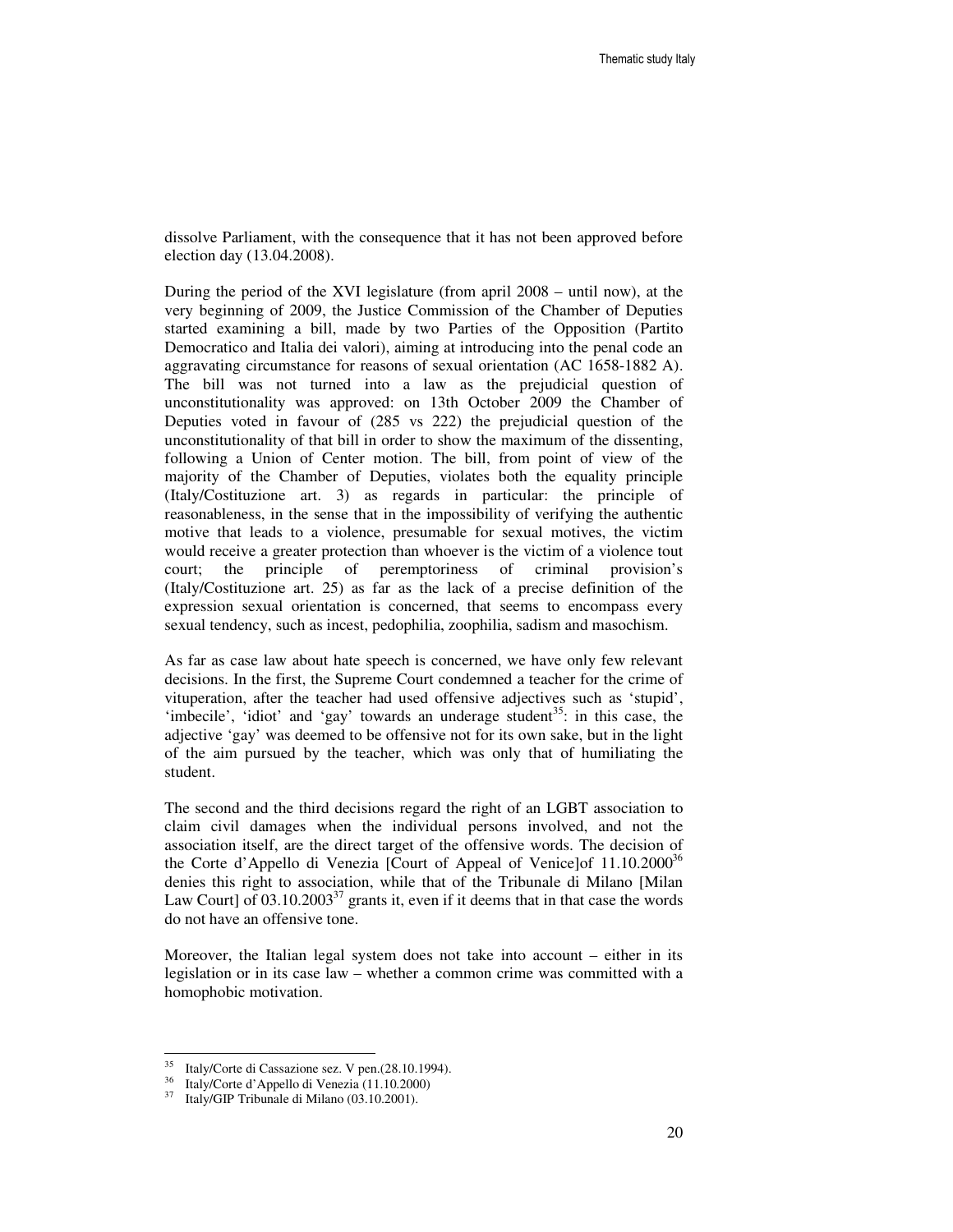In one decision regarding 'hate crime' (a murder where the defendant claimed to have killed in order to avoid a sexual assault by a homosexual man), the Supreme Court said that in that case the persistent requests for the performance of homosexual acts on the part of the victim had to be considered as a natural and foreseeable development of the relationship between the defendant and the victim.<sup>38</sup> In a more recent decision Rome's District Court introduced homophobic motif for a violent attack against a homosexual couple<sup>39</sup>.

There is no official data regarding the number of non-criminal court cases initiated for homophobic statements.

 $3\,8$ Italy/Corte di Cassazione sez. I pen. (14.07.1993).

 $\frac{12.03 \times 10^{14} \text{ J}}{29 \text{ Hz}}$  Italy/GIP Tribunale di Roma,  $(12.03.2010)$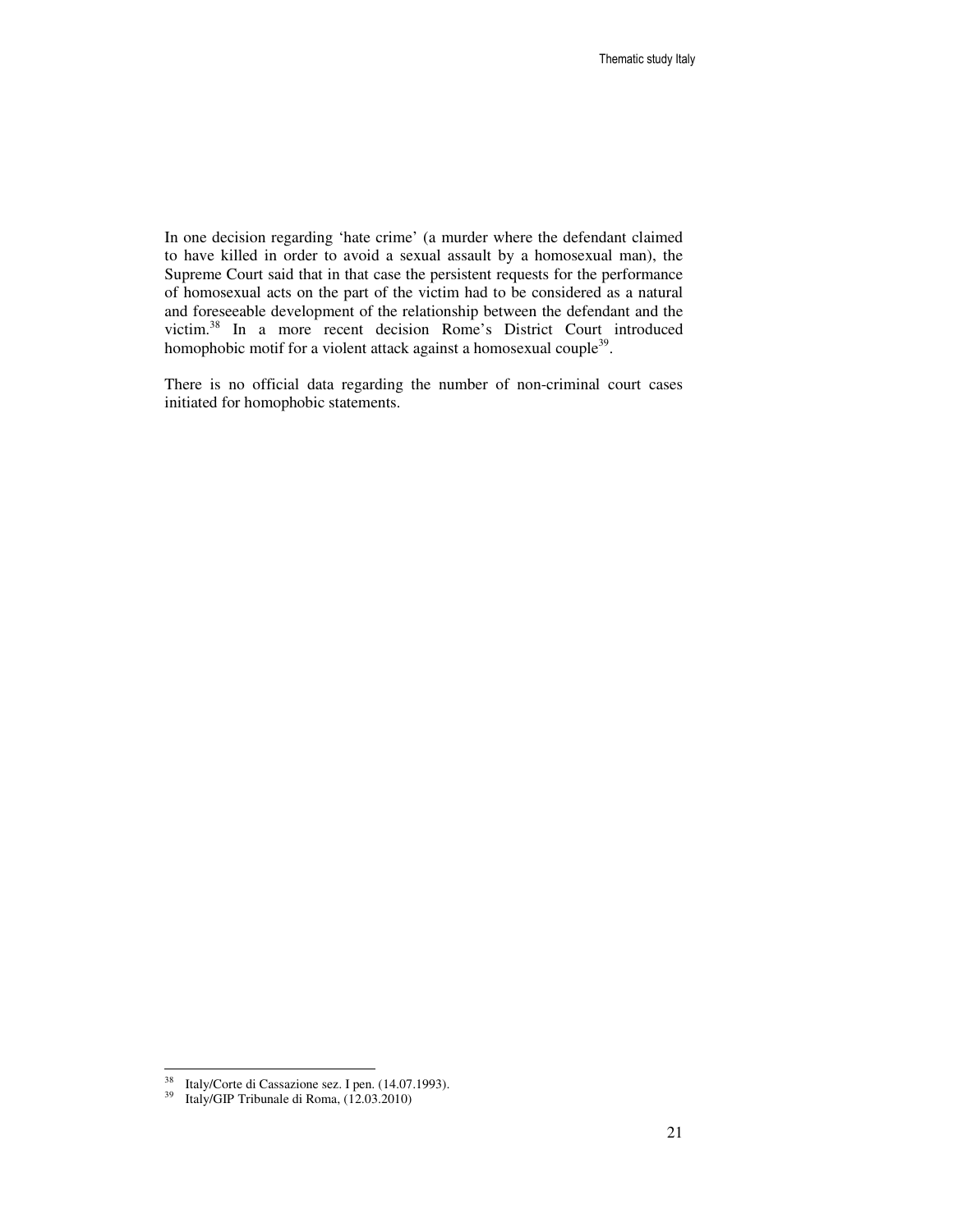## G. Transgender issues

Legge [Law] 164/1982 of 14.04.1982, Norme in materia di rettificazione di attribuzione di sesso [Rules concerning rectification of sexual attribution] $40$ , provides that the correction of the record of a person's sex held in the Registrar's Office can be obtained by producing a final judicial decision which assigns that person a different sex 'in consequence of the changing of sexual characteristics'. The law states that in such proceedings the judge 'may ask for a medical opinion regarding the psycho-physical condition of the person'. The law also provides that 'when an operation to change the sexual characteristics is necessary, the judge authorises it with a decision': afterwards the judge, 'having checked that the authorised operation has been done, orders the correction of the person's sex in the Registrar Office records.

A decision of the Constitutional Court<sup>41</sup> states that Law  $164/1982^{42}$  is not unconstitutional, because not only physical but also mental health has to be safeguarded by the public authorities; furthermore, the sex of a person is to be considered as part of a personality whose development has to be promoted.

In brief, as far as the sex reassignation proceedings are concerned, in Italy a transsexual person must make two requests to the judge: first, he/she must be authorised to have the required surgery (making an exception to Article 5 of the Civil Code, which prohibits any act of disposition of a person's own body that can bring about a permanent reduction of physical wellbeing). This judicial authorisation allows the person to obtain this surgery in public hospitals totally free of charge. Secondly, he/she can ask for a judicial order which gives consent to change the details of their sex and name in the records of the Ufficio dello Stato civile [Registrar of Civil Status].

It is very difficult to collect case law on this subject. It seems that the lack of a judge's prior authorisation for surgery cannot preclude a subsequent recognition of the individual's right to sexual identity, if authorisation could have been given in such a case<sup>43</sup>.

Male to female reassignation is usually authorised only when the person has had complex surgery including orchidectomy, penectomy and vaginaplasty. If the person cannot (for example because of illness) or does not want to undergo this complex surgery, he/she cannot obtain the judicial order and the consequent sex reassignment, even if he/she takes sex hormones prescribed by his/her doctor. Only in two cases, it seems, has a judge ordered a sex reassignment after a simple orchidectomy, and only in one case has a judge ordered a sex

 $^{40}$  Italy/Legge 164/1982 (14.04.1982)

<sup>41</sup> Italy/Corte costituzionale 161/1985 (06.05.1985)

<sup>42</sup> Italy/Legge 164/1982 (14.04.1982)

<sup>43</sup> Italy/Tribunale di Milano (05.10.2000).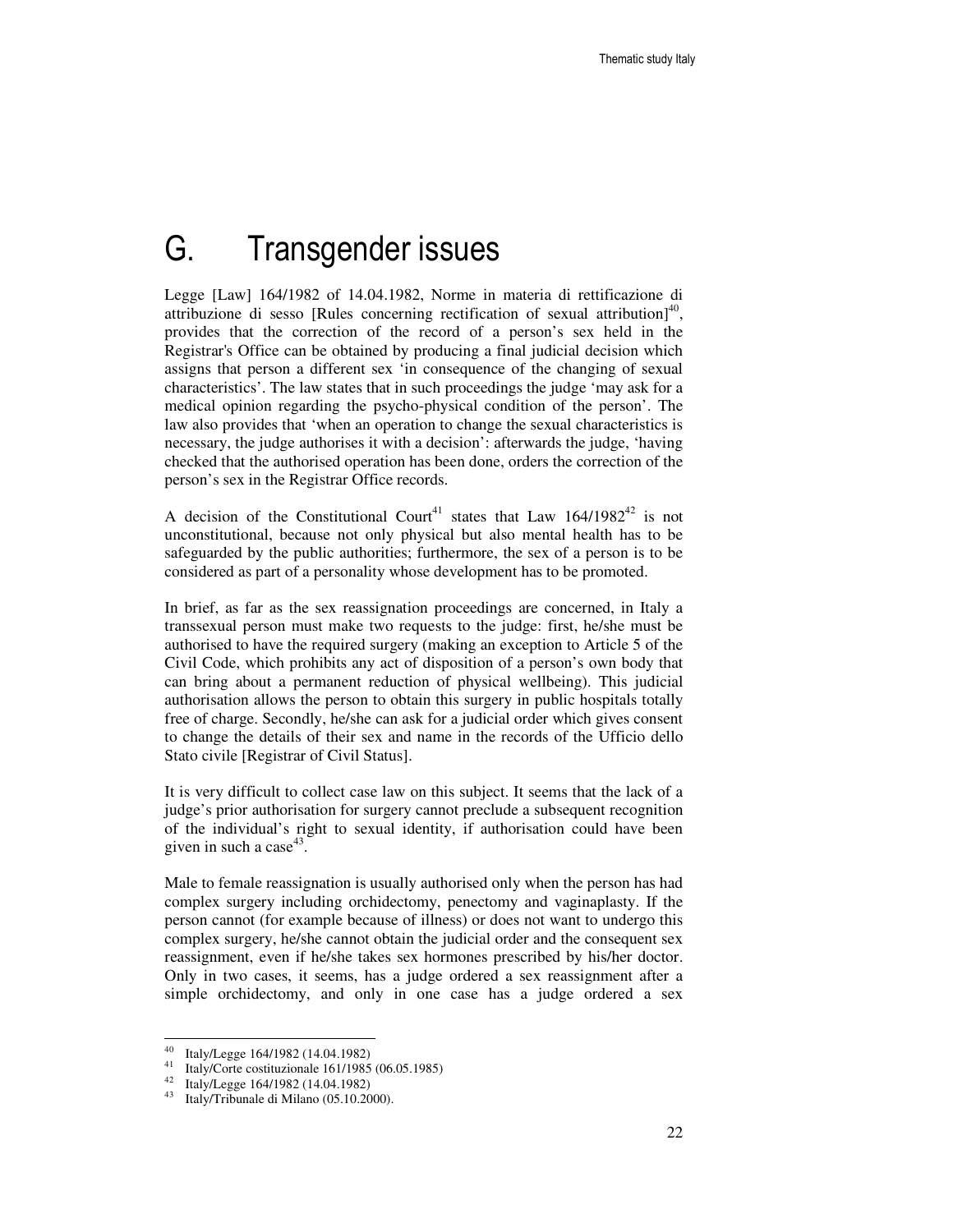reassignment without any operation, as the transsexual concerned was very ill and probably near to death<sup>44</sup>.

The female to male change is usually authorised when the person has had an surgery including mastectomy and hysterectomy. In contrast, surgery for penile reconstruction is not requested because it is a very difficult operation, with a high failure rate.

Regarding the condition of a transsexual who has already obtained the sex and name change in the records of the Registrar's office, it seems that the Italian legal system provides absolute parity of treatment with people of the newly acquired sex. For example, a decision of the Tribunale per i minorenni di Perugia [Tribunal for Minors of Perugia]<sup>45</sup> states that a married transsexual can adopt a child, if the other requirements requested by law are satisfied. In this sense, we can say that in Italy discrimination of transgender people is dealt with as discrimination on the grounds of sex.

As far as good practices are concerned, the Constitutional Court stated that good practices aimed at promoting better conditions for LGBT people and engaged at a regional level are legitimate as long as regional law respects the allocation of functions between State law and regional law provided for by the Constitution.<sup>46</sup> On the other hand, only State law, and not regional law, can regulate proceedings to give consent to the change of the sexual characteristics and provide rules governing non-discrimination on the grounds of sexual orientation and gender identity in the area of sale and provision of goods and services.

As regards sex-reassignation surgery, these operations are performed completely free of charge in public hospitals if authorised by the judicial authorities.

On the other hand, if a transsexual cannot or does not want to have the operation, he has to pay for all hormone therapies and all plastic surgery operations such as breast implant surgery. In particular, a non-surgical male to female transsexual needs a large quantity of hormones, but the technical file on the website of the Agenzia italiana del farmaco (AIFA) [Italian Pharmaceutical Agency] $47$  establishes that this kind of medicine is indicated only for menopause: therefore only women in menopause, and not male-to-female transsexuals, can obtain them free of charge.

The group of legal experts went to Ministry of the Internal Affairs in Rome (04.02/2008) and met several Prefects in order to obtain statistical information regarding the number of name changes effected due to change of gender and the number of persons who changed their gender/sex under the relevant legislation:

 $44<sup>1</sup>$ Italy/Tribunale di Roma (18.10.1997).

<sup>45</sup> Italy/Tribunale per i minorenni di Perugia (22.07.1997).

<sup>46</sup> Italy/Corte costituzionale 253/2006 (21.06.2006)

<sup>47</sup> http://www.agenziafarmaco.it/section8983.html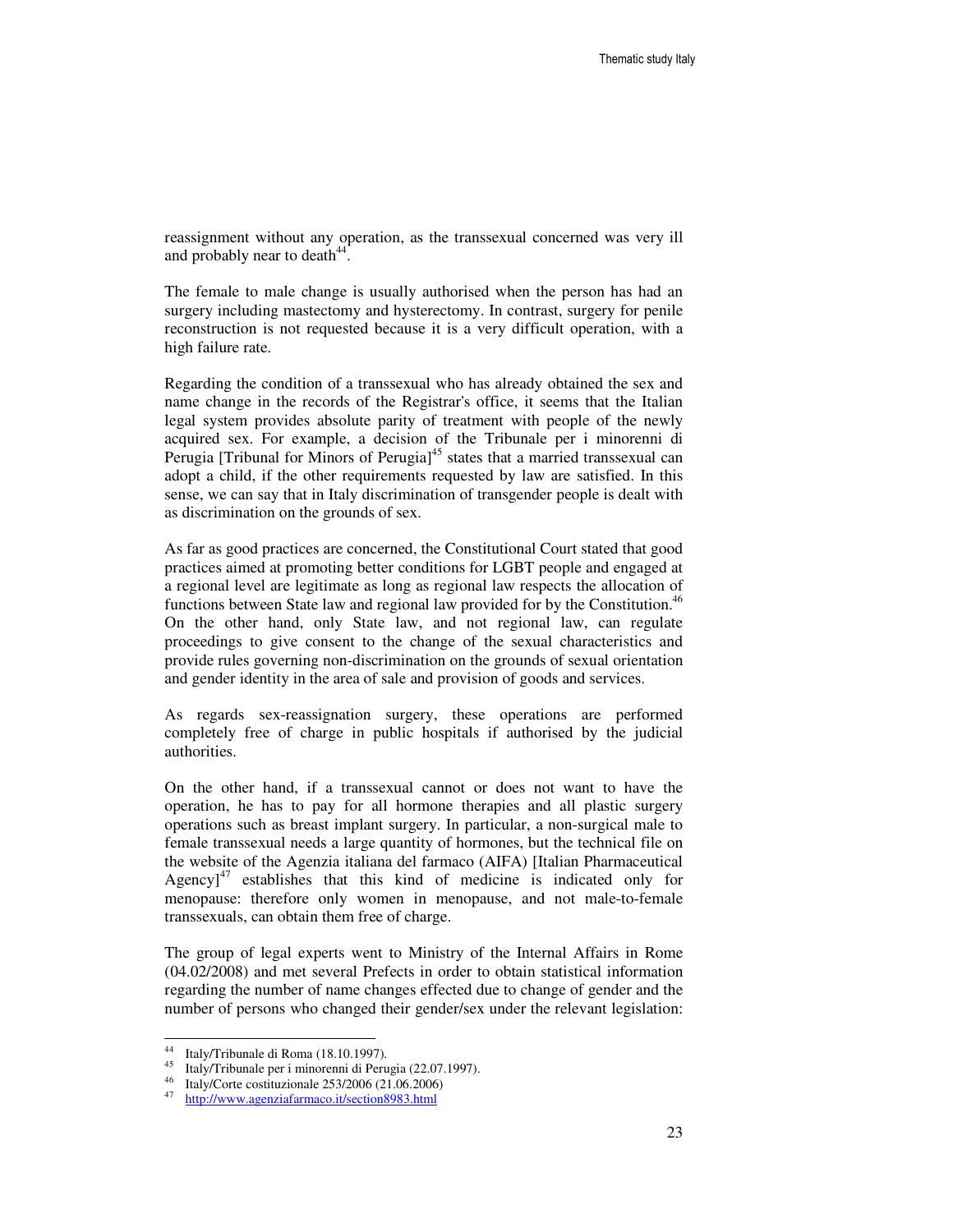although it was said that this information was available, as nothing has been sent.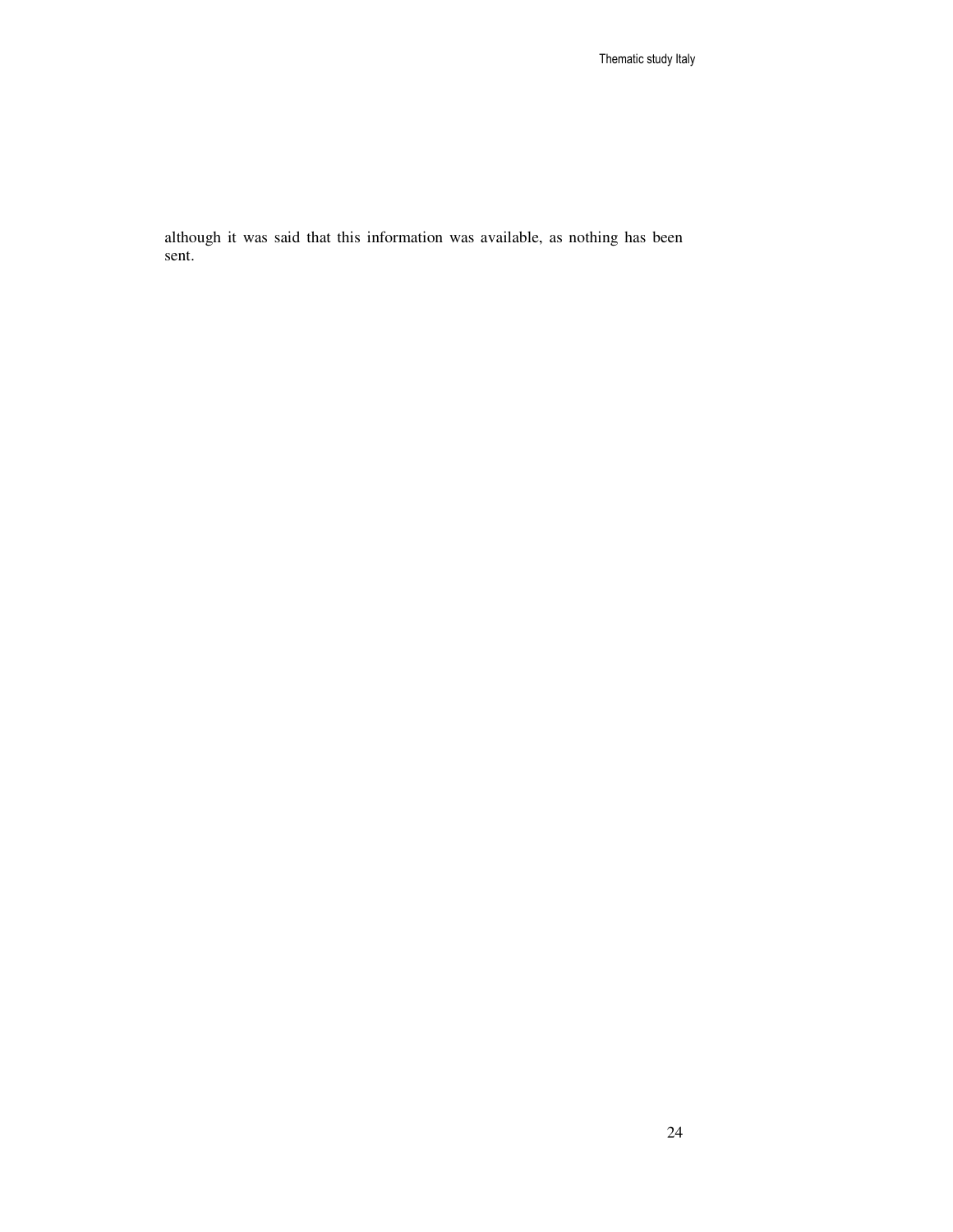### H. Miscellaneous

In Italy some positive actions for LGBT people are pursued both on a national and on a local level. Three law bills have been presented before Parliament. The first of these<sup>48</sup> aims at establishing a National Day against homophobia. This day shall be an occasion for meetings and initiatives to make citizens aware of persistent habits of intolerance and discrimination against LGBT persons. The two other legislative bills concern legal recognition of de facto partnerships. The first of these was approved by the Council of Ministers on 8.02.2007 and intended to recognise several civil rights for two persons linked by sentimental relationship, regardless of their sex. For example the right to visit a de facto partner in hospital, the right to appoint a de facto partner as representative for decisions concerning health, the right to obtain permission for residence for cohabitation reasons, the right of inheritance in lease agreements, in retirement issues and in inheritance in general. The second bill (n. 1339), presented before the Senate on 20.02.2007, aimed at introducing the so-called contratti di unione solidale ("Solid Union Contracts"). It reproduces almost the same rights as the previous bill, adding the right to apply for a residence permit. Discussion of these bills was postponed because of the end of the present legislature.

Some town councils, though it is not possible to list exactly which and how many, have created registers of public civil unions. The value of these registers is only symbolic. The number of unions 'registered is not significant. A few other town councils, such as Padova and Bologna, offer de facto couples, including same-sex couples, the opportunity to obtain 'attestazione di famiglia affettiva' ('certificate of affective family')<sup>49</sup> on the basis of Personal Data Legislation no. 1228 of 1954 and no. 223 of 30.05.1989. Also de facto partners, other than those belonging to a different sex, can register. No rights, duties or new legal status follow from this registration, although being part of an 'affective family' could be used as proof in order to enjoy the rights recognised to de facto partners (such as a worker's right to a paid three days' leave of absence yearly in the event of serious illness or loss of a partner).

In 2009 several judges<sup>50</sup> raised the question of the constitutionality of Codice civile dispositions, as interpreted by the majority of legal doctines, for limiting marriage to opposite sex couples, due to a breach of article 2 of the Constitution, protecting inviolable human rights and social groups like family, art. 3, prohibiting discrimination on grounds of social conditions, art. 29, granting the recognition of marriage, as well as art. 117, Par. I, requiring the exercise of the legislative power of the state and the regions to comply with international law obligations.

<sup>48</sup> <sup>48</sup> Italy/proposta di legge  $311/2007$ 

<sup>49</sup> Italy/ Personal Data Legislation 1228/1954 (24.12.1954) and 223/1989 (30.05.1989)

<sup>50</sup> Italy/Tribunale di Venezia (03.04.2009); Italy/Corte di Appello di Trento (29.07.2009); Italy/Corte di Appello di Firenze (03.12.2009); Italy/Tribunale di Ferrara (03.12.2009).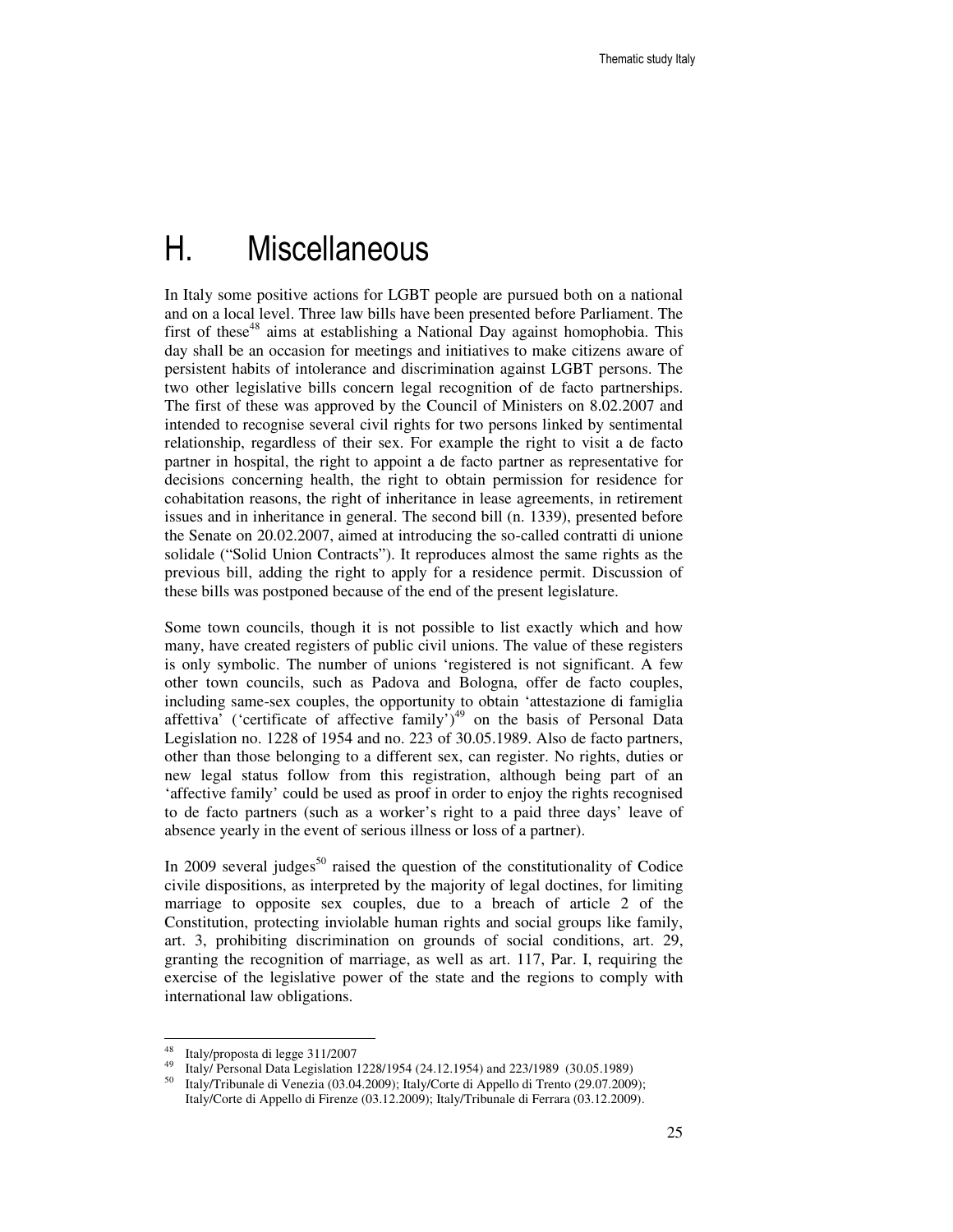All the questions of constitutionality were raised by judges appealed by samesex couples lodging complaints against the refusal of the mayor not to proceed with the publication of the notice of marriage to enter into a marriage in a registry office. These cases are part of a national campaign run by a network of lawyers for LGBT rights, Lendford, bringing to court the refusal to publish the notice of marriage for same sex couples.

With the decision n.  $138/2010^{51}$  Constitutional Court declared the question partly inadmissible and partly unfounded and stated that founding safeguards and recognising homosexual unions are both up to the Parliament in exercising its own discretionary power.

In the academic year 2006/2007 the University of Bologna launched a masters degree course in sexual minorities studies, the first of its kind in Italy.

Venice, Turin and Bologna set up Servizio LGBT [LGBT Service] offices, public offices with anti-discriminations duties.

Our research did not result on any findings regarding phallometry or phallometric testing.

Our research did not result in any findings on legislation comparable to the Lithuanian legislation institutionalizing homophobia.

<sup>51</sup> <sup>51</sup> Italy/Corte costituzionale 138/2010 (14.04.2010)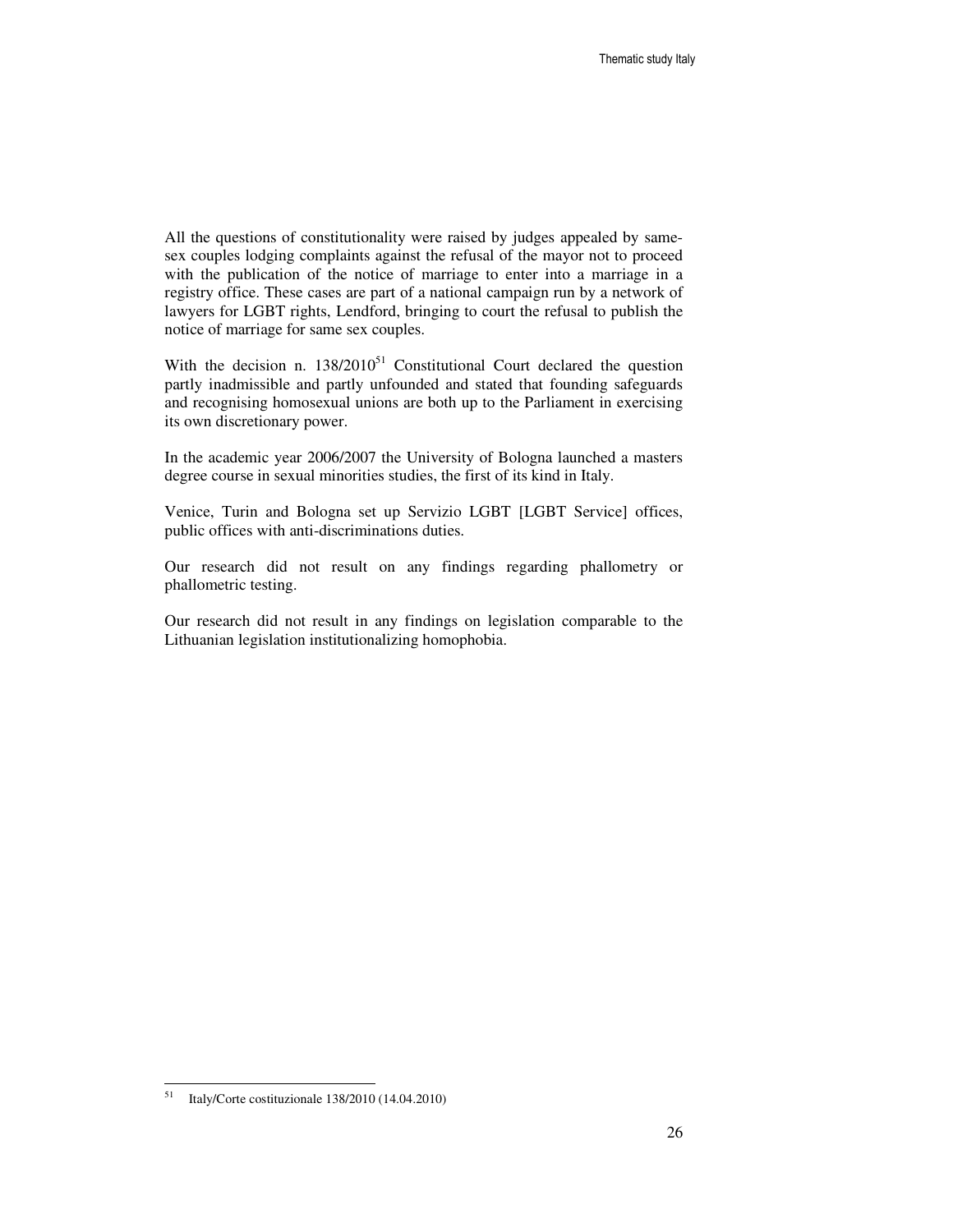## I. Good practices

The most important initiatives concerning the fight against discrimination on the ground of sexual orientation have been pursued by Tuscany. Rejection of discrimination on the ground of sexual orientation is affirmed by Art. 4 of the Statuto regione Toscana [Statute of the Region of Tuscany].<sup>52</sup>

The Legge regione Toscana [Regional law of Tuscany] 63/2004<sup>53</sup> provides for specific actions in favour of LGBT persons in relation to various issues, such as employment, health and culture. In particular, pursuant to this law it is possible to choose in advance the person entitled to give consent to medical treatment on behalf of an unconscious patient. The Law also provides for some measures to be referred to the region itself: for example, the region organises courses for the education of regional staff on respect for sexual orientation, while a regional committee for telecommunications monitors television and radio shows.<sup>54</sup>

Legge regione Toscana  $59/2007^{55}$  aims at preventing violence based on sexual orientation and identity, and promoting protection, solidarity and help for people who have been victims of psychological and physical violence. In order to achieve this goal, Tuscany supports and promotes a coordinated network including town halls and provincial administrations, hospitals, schools, police, judges and magistrates, and anti-violence centres.. Preventative measures are pursued by means of educational projects based on collaboration between schools and families, with participation by bodies and association operating in this field. Support is given to victims at any time in both private and public hospitals or through social services. There are anti-violence centres which are managed by regional associations enrolled in the register of voluntary associations, and which give legal and psychological assistance. Protection is guaranteed by residential refuges with secret addresses, where victims are accommodated. Organisation of these refugees is managed by the network.

Legge regione Liguria 52/2009 called "Norme contro le discriminazioni determinate dall'orientamento sessuale o dall'identità di genere" (Rules against discrimination on the grounds of sexual orientation and identity) concern issues like employment, schools, health welfare, educational projects and cultural projects. The Law also provides for some measures to be referred to the region itself: Liguria promotes a coordinate network of provincial administrations,

<sup>52</sup> Italy/Statuto regione Toscana (19.07.2004), (http://www.consiglio.regione.toscana.it/istituzione/Statuto-eregole/Testo/statuto\_nuovo.asp).

<sup>53</sup> Toscana/Legge regione Toscana (15.11.2004).

<sup>54</sup> See http://www.regione.toscana.it/ius/nsleggi/?MIval=pagina\_2&ANNO=2004&TESTO=NIENTE&TITOLO=NIENTE&MATERIA =0&ANNO1=NIENTE&NUMERO=63&YEAR=2004

<sup>55</sup> Toscana/Legge regione Toscana 59/2007 (16.11.2007). See http://www.dirittiepariopportunita.it/Pari\_Opportunita/UserFiles/Il\_Dipartimento/regione\_tos cana\_l.r.\_n.59\_16112007.pdf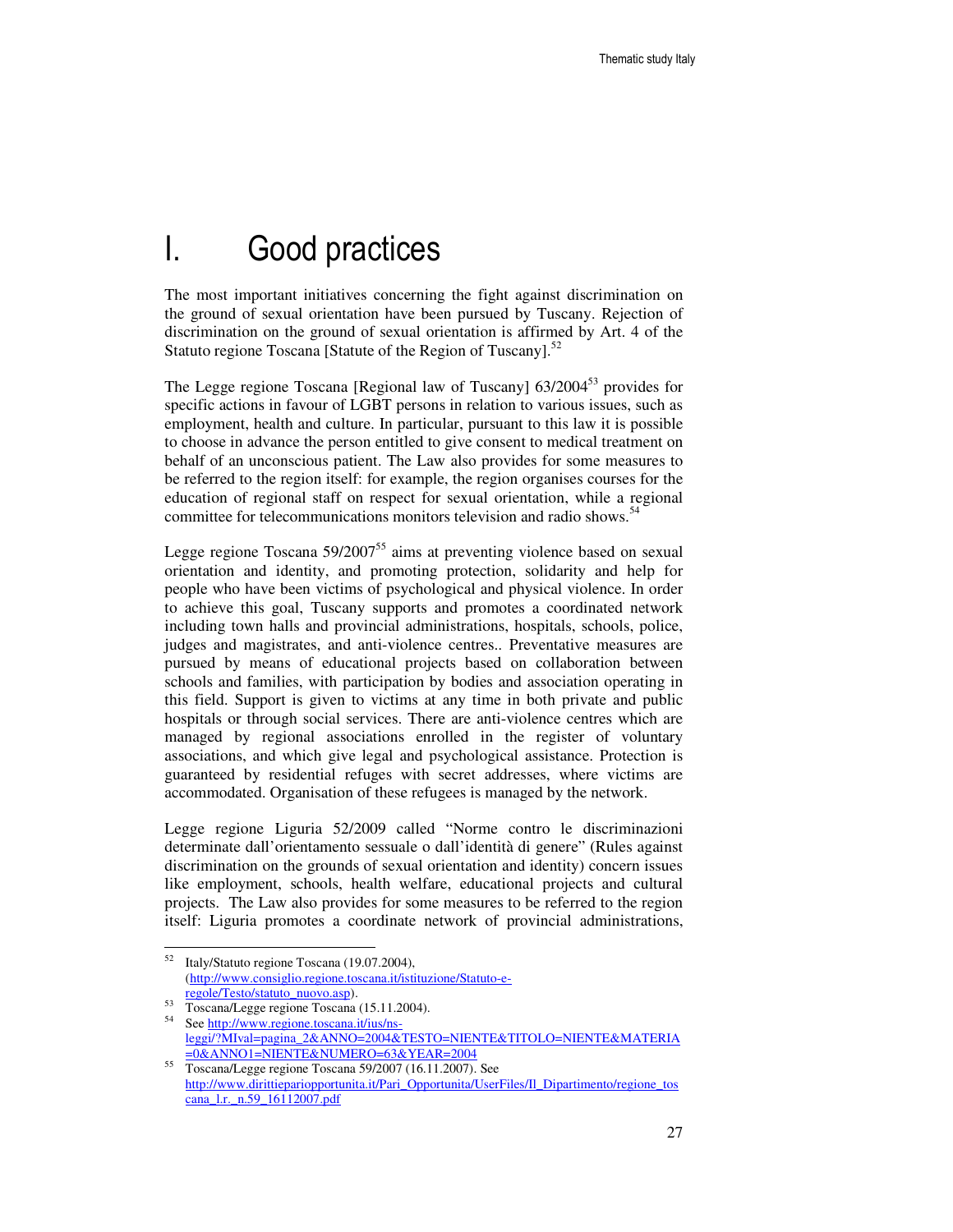hospitals, schools, town halls and ombudsmen, in order to give support, solidarity and help and prevent discrimination based on sexual orientation. The region organises courses on respect for sexual orientation for the education of regional staff; the hospital and doctors give information and assistance to people who need psychological and physical help, a regional committee for telecommunications monitors television and radio shows.

In February 2010 the Prime Minister challenged this law before the Constitutional Court claiming that it overstepped the Region's legislative function pursuant to art. 117 of the Constitution, claiming that rules concerning the choice of a person able to give consent to medical treatment concerning delegation was a matter of civil law, and therefore have to be ruled by State law. The public hearing for the discussion of the case has been appointed for 21 September 2010.<sup>56</sup>.

The so-called Carta d'intenti per la costituzione della Rete nazionale delle pubbliche amministrazioni per il superamento delle discriminazioni basate sull'orientamento sessuale e sull'identità di genere [Charter of intent on the constitution of a national network of public administrations for overcoming discrimination on grounds of sexual orientation and gender identity] has been launched., in order to create a national public administration network to improve and promote the civil rights of LGBT people.<sup>57</sup>

In accordance with a ministerial decree,<sup>58</sup> the Department of Rights and Equal Opportunities has set up the Forum permanente contro le molestie gravi e la violenza alle donne, per orientamento sessuale e identità di genere [Permanent forum against serious harassment and violence on women, and on grounds of sexual orientation and gender identity].

In 2009 the Ministro per i Diritti e le Pari Opportunità [Department of Rights and Equal Opportunities] launched the first media campaign against homophobia

As far as good practices regarding transsexuals are concerned, the Constitutional Court states that good practices aimed at promoting better conditions for LGBT people and engaged at regional level are legitimate as long as regional law respects the allocation of functions between State law and regional law provided by the Constitution.<sup>59</sup> On the other hand, only State law, and not regional law, can regulate proceedings to give consent to the change of sexual characteristics and provide rules governing non-discrimination on the grounds of sexual orientation and gender identity in the area of sale and provision of goods and services. The operation is completely free if authorised

<sup>56</sup> Official Bolletin (Gazzetta ufficiale) (17.02.2010, n. 7)

<sup>&</sup>lt;sup>57</sup> See <u>http://www.primapagina.regione.toscana.it/identitasessuale-lgbt</u> (13.02.2008). <sup>58</sup> Italia/Decreto del Ministro per i Diritti e le Pari Opportunità (13.12.2007). See http://www.pariopportunita.gov.it

<sup>59</sup> Italy/Corte costituzionale 253/2006 (21.06.2006).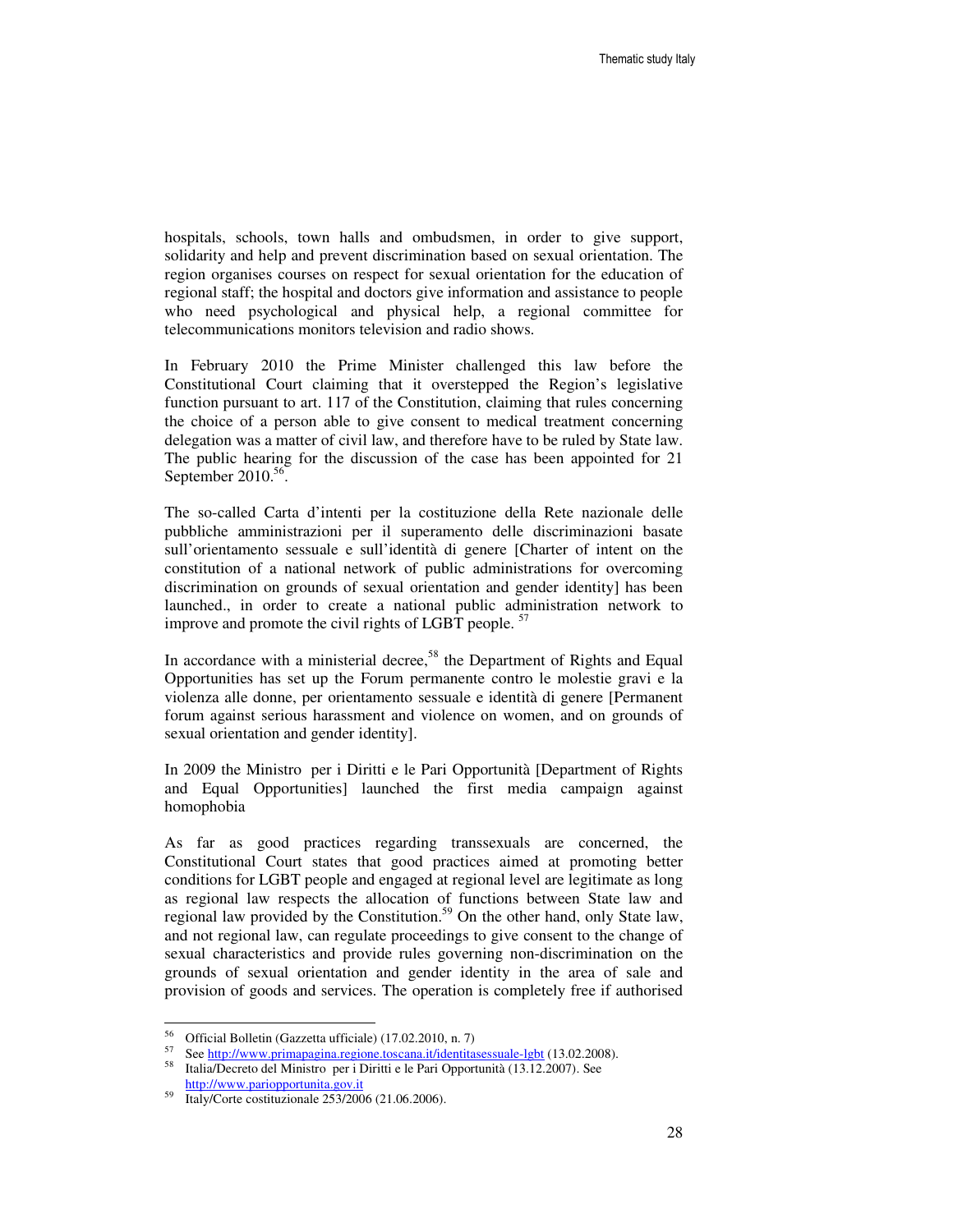by judicial authorities in public hospitals. On the other hand, if a transsexual cannot or does not want to have the operation, he has to pay for all hormone therapies and all plastic surgery operations such as breast implant surgery. In particular, a non-surgical male to female transsexual needs a large quantity of hormones, but the technical file on the website of the Agenzia italiana del farmaco (AIFA) [Italian Pharmaceutical Agency]<sup>60</sup> establishes that this kind of medicine is indicated only for menopause: therefore only women in menopause, and not male-to-female transsexuals, can obtain them free of charge.

 60 http://www.agenziafarmaco.it/section8983.html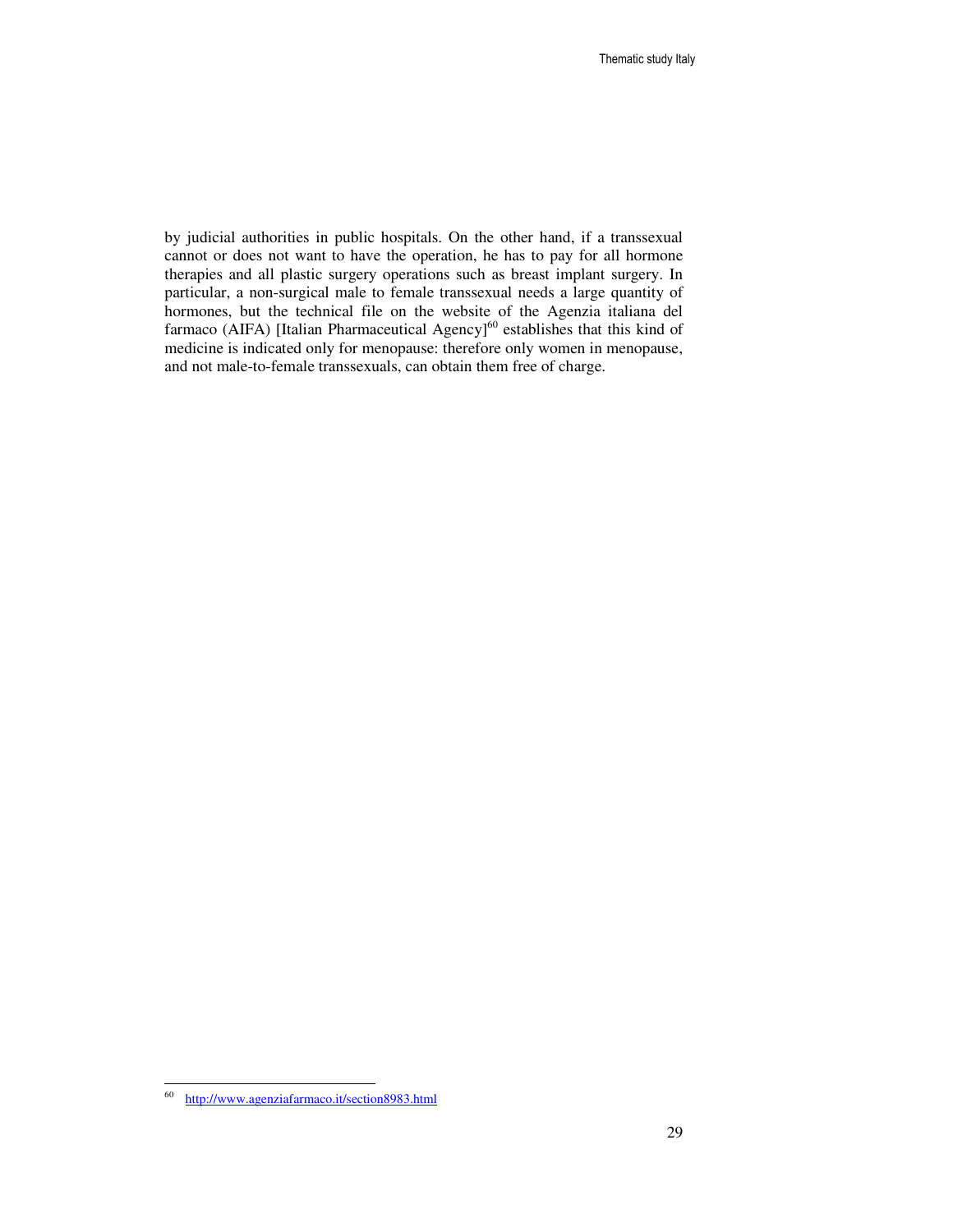# Annex 1 – Case law

| Case title                                                                                                                       | Mr Giorgio Asti versus Ministry of Internal Affairs                                                                                                                                                                                                                                                                                                                                                                                                                                                                                                                                                                               |
|----------------------------------------------------------------------------------------------------------------------------------|-----------------------------------------------------------------------------------------------------------------------------------------------------------------------------------------------------------------------------------------------------------------------------------------------------------------------------------------------------------------------------------------------------------------------------------------------------------------------------------------------------------------------------------------------------------------------------------------------------------------------------------|
| Decision date                                                                                                                    | 19.06.2007                                                                                                                                                                                                                                                                                                                                                                                                                                                                                                                                                                                                                        |
| Reference details (type and title of<br>court/body; in original language<br>and English [official translation, if<br>available]) | administrative judgement, Consiglio di Stato, sezione VI (State's Council, section VI)                                                                                                                                                                                                                                                                                                                                                                                                                                                                                                                                            |
| Key facts of the case<br>$(max. 500 \text{ chars})$                                                                              | The Applicant worked as a policeman and he was fired as a consequence of a disciplinary sanctions, because<br>his behaviour was considered contrary to honour and moral sense. In fact he was often seen wearing women's<br>clothes and acting in an eccentric way (i.e. he washed his car in a bikini or totally naked). Mr Asti submitted an<br>application before Italy/TAR di Venezia. It was rejected, therefore Mr Asti appealed Italy/Consiglio di Stato<br>for the annulment of the decision                                                                                                                              |
| Main reasoning/argumentation<br>$(max. 500 \text{ chars})$                                                                       | Judges noted that they cannot evaluate the merits an administrative act if it is issued within the limits of the<br>public administration discretionary powers because their duty is only to verify that its motivations is not<br>illogical or irrational. In this case, the Council of State considered that the administration had not adopted a<br>decision based on illogical or irrational grounds since the policeman behaving in an eccentric way outside<br>working hours can undermine his reputation and his colleague's trust, which is fundamental because often<br>policemen work together in dangerous situations. |

#### Chapter A, the interpretation and/or implementation of Employment Equality Directive 2000/78/EC, case 1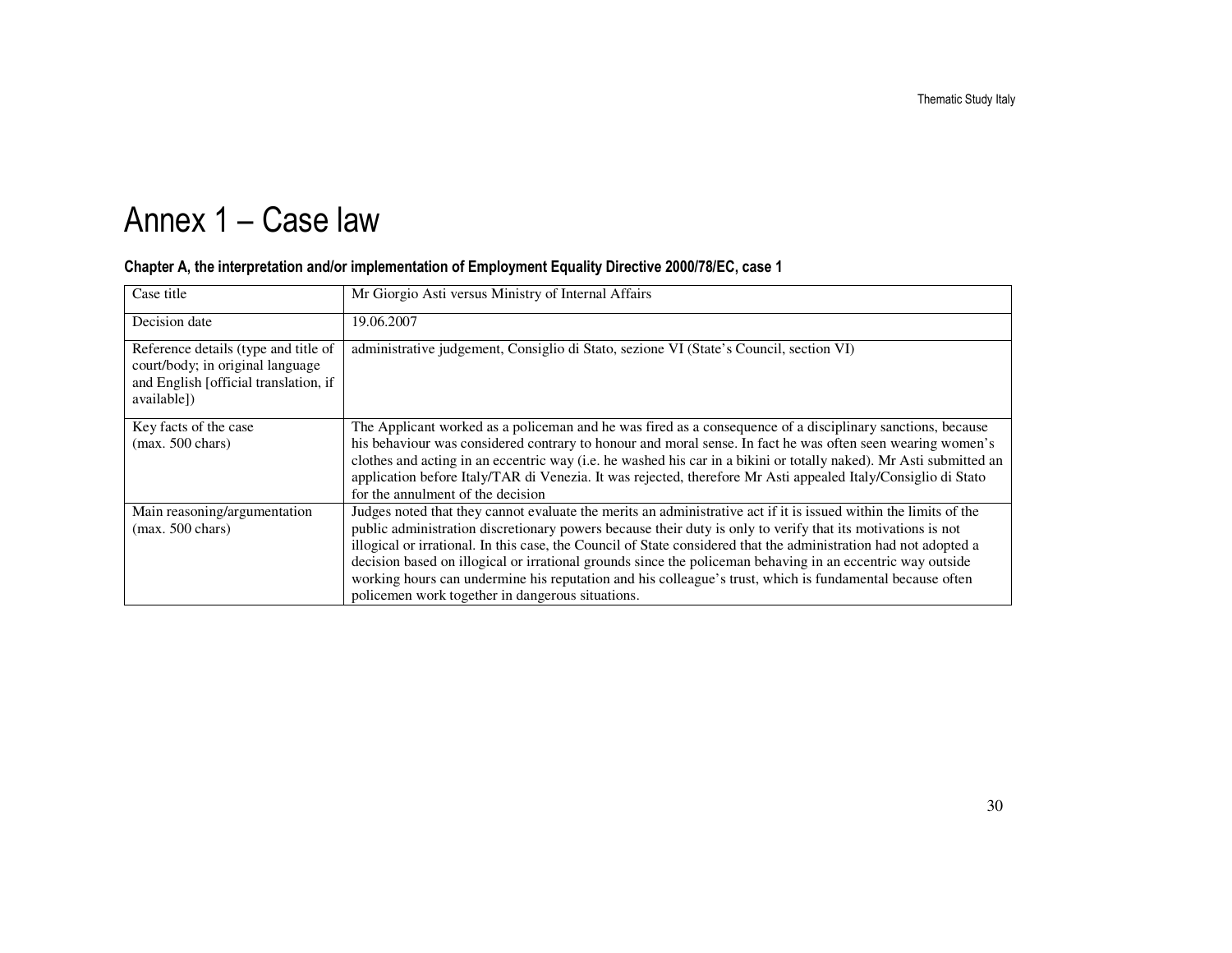| Key issues (concepts,<br>interpretations) clarified by the<br>case (max. 500 chars)         | Regardless of sexual orientation, civil servants have a duty of good behaviour in order to transmit confidence<br>both to citizens and to their colleagues.                                                                                                                                                                                                                                                                                                                       |
|---------------------------------------------------------------------------------------------|-----------------------------------------------------------------------------------------------------------------------------------------------------------------------------------------------------------------------------------------------------------------------------------------------------------------------------------------------------------------------------------------------------------------------------------------------------------------------------------|
| Results (sanctions) and key<br>consequences or implications of<br>the case (max. 500 chars) | The application was rejected and the judgement became final. As a consequence of this decision, there are<br>some kind of jobs whereby the decision concerning the compatibility of some kinds of behaviour with the role<br>held remains within the discretionary power of the public administration. The key issue is that a policeman<br>must behave in and outside his working hours in a way that cannot undermine his reliability and reputation of<br>those he represents. |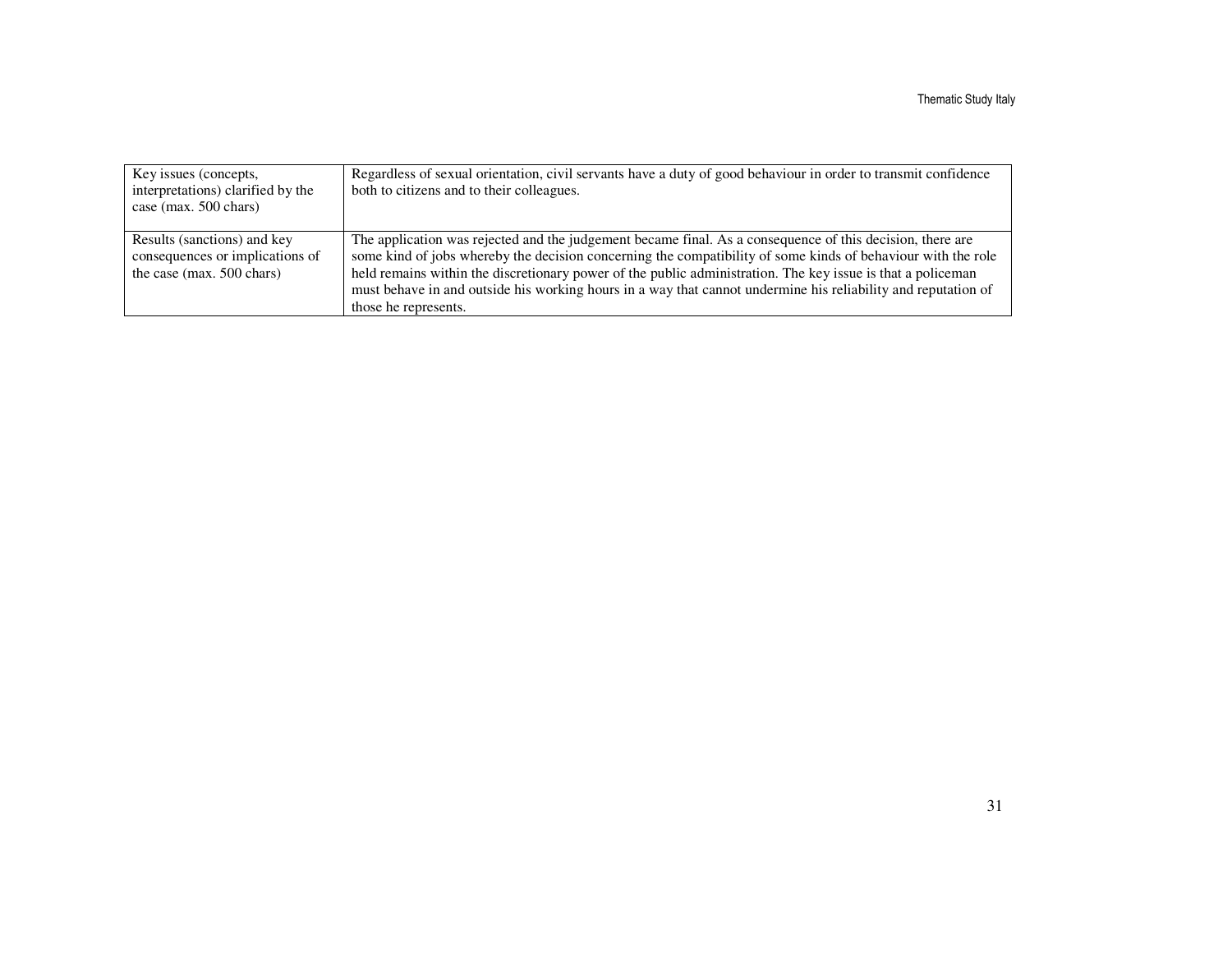| Case title                                                                                                                       | Public Prosecutor versus Cheick Fofana                                                                                                                                                                                                                                                                                                                                                                                                                                                                                                                                                                                              |
|----------------------------------------------------------------------------------------------------------------------------------|-------------------------------------------------------------------------------------------------------------------------------------------------------------------------------------------------------------------------------------------------------------------------------------------------------------------------------------------------------------------------------------------------------------------------------------------------------------------------------------------------------------------------------------------------------------------------------------------------------------------------------------|
| Decision date                                                                                                                    | 25.07.2007                                                                                                                                                                                                                                                                                                                                                                                                                                                                                                                                                                                                                          |
| Reference details (type and title of<br>court/body; in original language<br>and English [official translation, if<br>available]) | civil judgement, Corte di Cassazione Sezione Prima civile (Supreme Court, First and civil section).                                                                                                                                                                                                                                                                                                                                                                                                                                                                                                                                 |
| Key facts of the case<br>$(max. 500 \text{ chars})$                                                                              | Mr Fofana, citizen of Senegal, came to Italy as a clandestine immigrant so, pursuant to the law, the public<br>security authority issued a decree stating his expulsion from Italy. In December 2004 the Judge of first instance<br>granted an application filed by Mr Fofana against this decree, on the ground of the risk of persecution in his<br>country: he is gay and homosexuality is punished in Senegal with the conviction to prison from one to five<br>years. The Public Prosecutor appealed against this decision the Supreme Court.                                                                                  |
| Main reasoning/argumentation<br>$(max. 500 \text{ chars})$                                                                       | Homosexuality is a human condition worthy of protection and expression of the realisation of personality<br>pursuant to Art. No. 2 of the Constitution. However, persecution is a cruel form of fight against a minority,<br>conducted in a way contrary to human rights. In order to grant asylum, evidence of persecution of a<br>homosexual person is required. Moreover, as long as the question concerns a derogation from general<br>principles ruling expulsion, Mr Fofana's homosexuality must be proven beyond all doubt.                                                                                                  |
| Key issues (concepts,<br>interpretations) clarified by the<br>case (max. 500 chars)                                              | If all the preconditions provided by law are satisfied the immigrant who entered Italy as a clandestine has a<br>fundamental right to stay there.                                                                                                                                                                                                                                                                                                                                                                                                                                                                                   |
| Results (sanctions) and key<br>consequences or implications of<br>the case (max. 500 chars)                                      | The Court revoked the first instance decision sending it back to another judge. He has to determine whether<br>homosexuality as such is a crime (therefore there is persecution) or whether only ostentation of homosexual<br>practices is punished in Senegal. Secondly, he will have to verify that Mr Fofana's homosexuality has been<br>proven, an oral interrogation being sufficient. As a consequence a derogation from public security law is<br>possible only by strictly respecting the requirements provided and avoiding a misuse of the safeguards<br>provided for victims of real persecutions including LGBT people. |

#### Chapter C, Asylum and subsidiary protection, case law relevant to art 10/1/d of Council Directive 2004/83/EC, case 1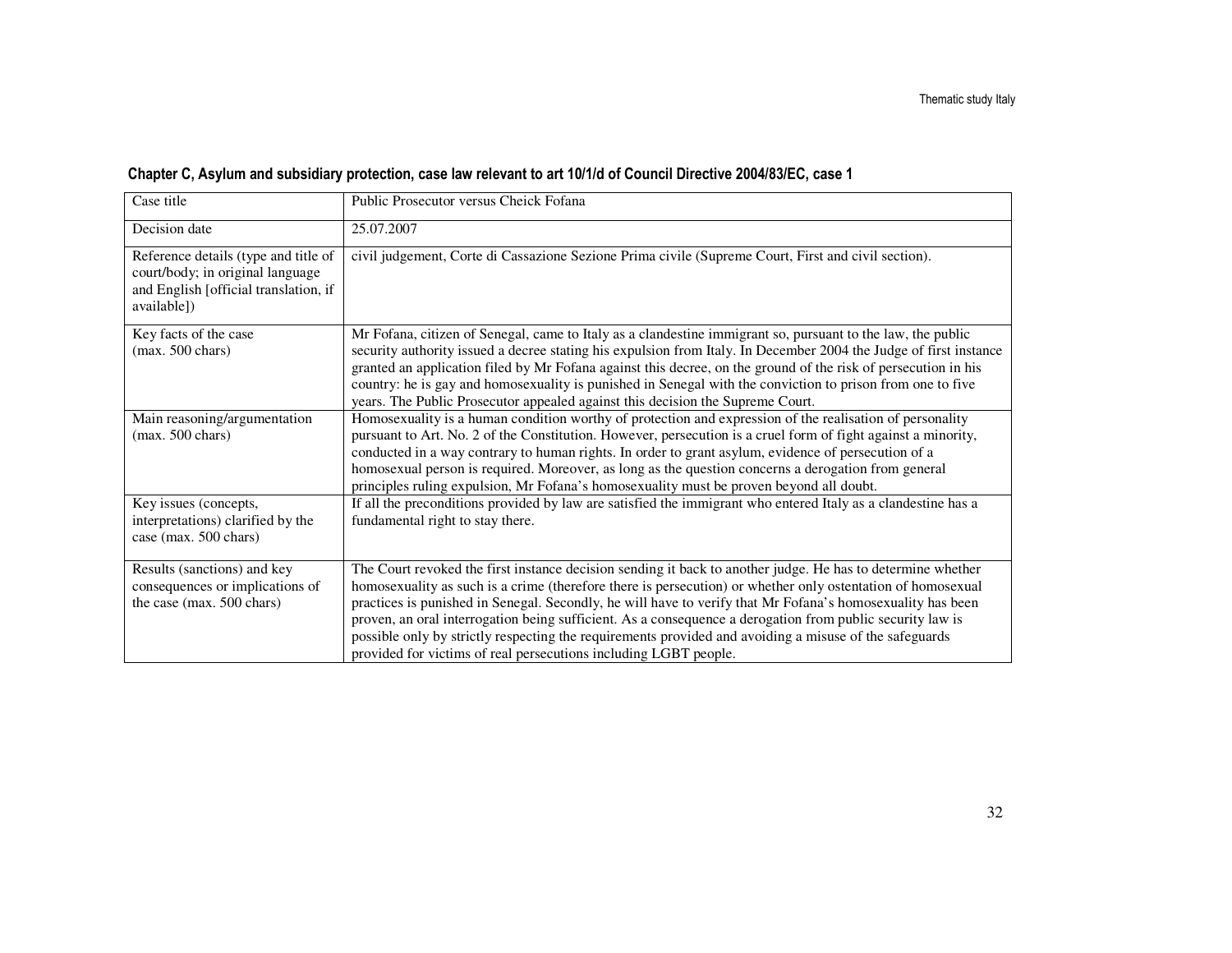|  | Chapter C, Asylum and subsidiary protection, case law relevant to art 10/1/d of Council Directive 2004/83/EC, case 2 |
|--|----------------------------------------------------------------------------------------------------------------------|
|--|----------------------------------------------------------------------------------------------------------------------|

| Case title                                                                                                                       | Public Prosecutor versus Hagi Samir                                                                                                                                                                                                                                                                                                                                                                                                                                                                                   |
|----------------------------------------------------------------------------------------------------------------------------------|-----------------------------------------------------------------------------------------------------------------------------------------------------------------------------------------------------------------------------------------------------------------------------------------------------------------------------------------------------------------------------------------------------------------------------------------------------------------------------------------------------------------------|
| Decision date                                                                                                                    | 18.01.2008                                                                                                                                                                                                                                                                                                                                                                                                                                                                                                            |
| Reference details (type and title of<br>court/body; in original language<br>and English [official translation, if<br>available]) | criminal judgement, Corte di Cassazione, sezione I penale (Supreme Court, first criminal section)                                                                                                                                                                                                                                                                                                                                                                                                                     |
| Key facts of the case<br>$(max. 500 \text{ chars})$                                                                              | Mr Samir is an immigrant coming from Morocco and he was expelled by a decree issued by Chief police. He<br>did not fulfill the order, committing a crime pursuant to Art. 14 (5 ter) of Italy/Decreto legislativo 286/98<br>(25.07.1998). Modena's Civil Court acquitted him because the judge thought that there was a justified reason<br>for his behaviour: he is homosexual and homosexuality is punished in Morocco, therefore there was a risk of<br>persecution. Public Prosecutor appealed the Supreme Court. |
| Main reasoning/argumentation<br>$(max. 500 \text{ chars})$                                                                       | Civil Court's duty is only to ascertain whether the reason which made impossible order's execution is justified,<br>because only in this case he can be dispensed from the punishment. On the contrary judge found automatically<br>that this justified reason was the mere fact that Mr Samir comes from a country wherein homosexuality is<br>punished.                                                                                                                                                             |
| Key issues (concepts,<br>interpretations) clarified by the<br>case (max. 500 chars)                                              | An immigrant who runs the risk of being persecuted for his homosexuality is allowed not to obey Chief<br>Police's expulsion decree only if all the preconditions provided by law are fulfilled. If this is the case he has a<br>fundamental right to stay in Italy avoiding the risk of persecution in his country.                                                                                                                                                                                                   |
| Results (sanctions) and key<br>consequences or implications of<br>the case (max. 500 chars)                                      | Judgement comes back to Civil Court which has to ascertain: a) that Mr Samir is Morocco's citizen; b) that Mr<br>Samir can be expelled only to Morocco; c) that Morocco punishes not only external manifestation of<br>homosexuality but homosexuality as a personal practise. The judge has to find a balance between public<br>security and individual protection following a strict scrutiny concerning the fulfilment of all conditions, also<br>because the risk of persecution is a special exemption.          |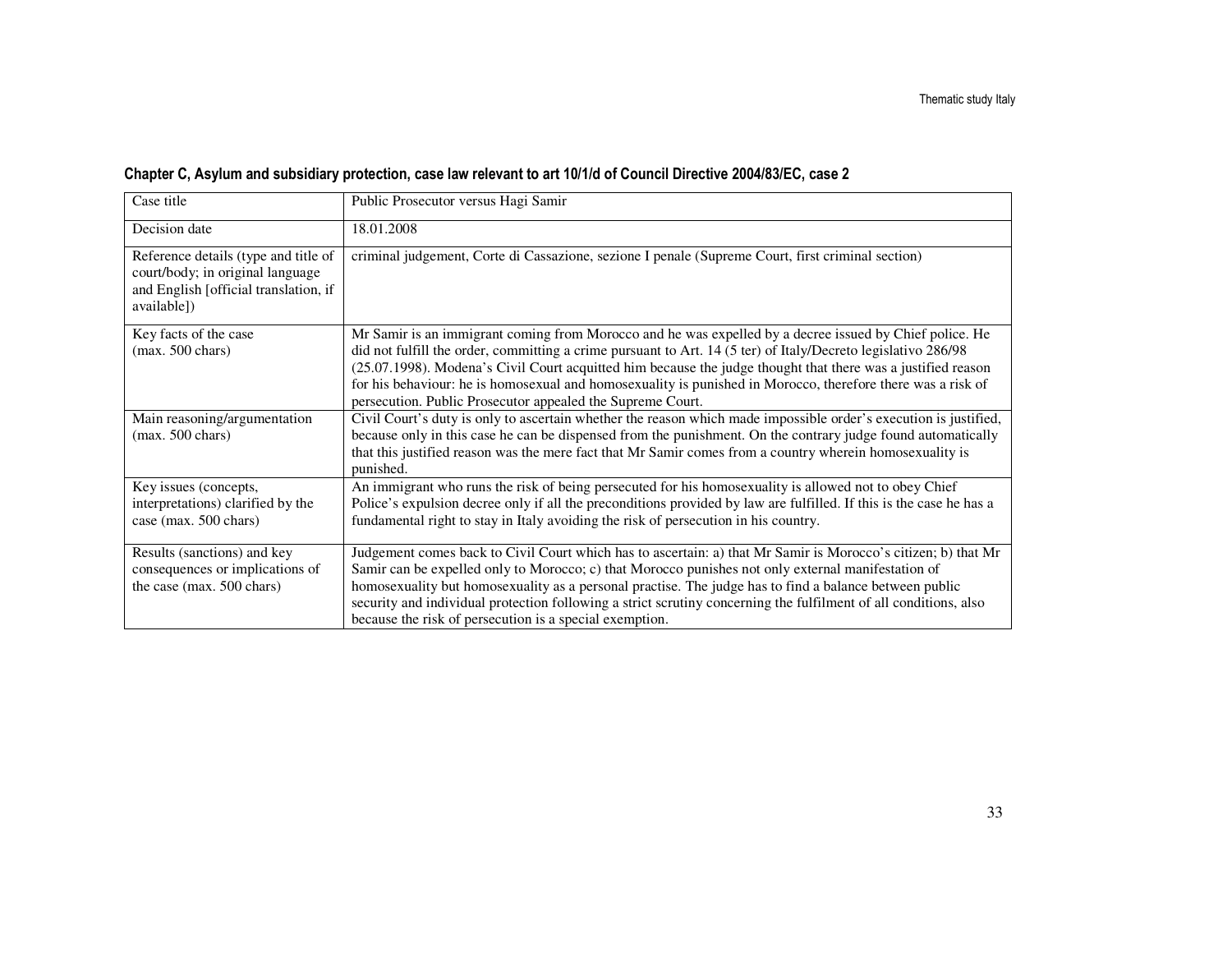#### Chapter D, Family reunification, case law relevant to art 4/3 of the Council Directive 2003/86/EC, case 1

| Case title                                                                                                                       | GA and OM versus registry officer                                                                                                                                                                                                                                                                                                                                                                                                                                                                                                                                                                                                                 |
|----------------------------------------------------------------------------------------------------------------------------------|---------------------------------------------------------------------------------------------------------------------------------------------------------------------------------------------------------------------------------------------------------------------------------------------------------------------------------------------------------------------------------------------------------------------------------------------------------------------------------------------------------------------------------------------------------------------------------------------------------------------------------------------------|
| Decision date                                                                                                                    | 10.06.2005                                                                                                                                                                                                                                                                                                                                                                                                                                                                                                                                                                                                                                        |
| Reference details (type and title of<br>court/body; in original language<br>and English [official translation, if<br>available]) | civil court's decree, Civil Court in Latina                                                                                                                                                                                                                                                                                                                                                                                                                                                                                                                                                                                                       |
| Key facts of the case<br>$(max. 500 \text{ chars})$                                                                              | Mr GA, born in Latina, Italy and Mr OM, born in Maracay (Venezuela) married in Holland and requested the<br>enrolment of their marriage at the public registry in Latina. Subsequent to the decision made by the Ministry<br>for Internal Affairs, the request was rejected on the ground of the fact that GA and OM belong to the same sex<br>genre and in Italy the law does not recognise this kind of union. Therefore they filed a petition against this<br>rejection before Latina's Civil Court.                                                                                                                                           |
| Main reasoning/argumentation<br>$(max. 500 \text{ chars})$                                                                       | To recognise a foreign marriage there must be a difference of sex between the spouses, and this is not the case<br>because the marriage is lacking in a necessary precondition, Art. 29 of the Constitution recognises the rights of<br>the family as a "natural society founded on marriage" which implies a heterosexual union. Moreover,<br>international treaties do not impose an automatic recognition of all foreign acts; rather, in marriage issues the<br>recognition is forbidden when the marriage is contrary to the State's public order. At present, homosexual<br>marriage is contrary to Italian history, tradition and culture. |
| Key issues (concepts,<br>interpretations) clarified by the<br>case (max. 500 chars)                                              | A marriage between persons of the same sex celebrated in a country that allows it does not impose its<br>recognition in Italy, as it is contrary to Italian public order, which has to be considered the stage of a country<br>society's development.                                                                                                                                                                                                                                                                                                                                                                                             |
| Results (sanctions) and key<br>consequences or implications of<br>the case (max. 500 chars)                                      | Judges rejected the petition considering the registry officer's refusal of enrolment lawful. Therefore, the<br>recognition of new kind of unions means that even though other countries may allow them, each country has to<br>take its own decisions in complete freedom. Judges cannot take this decision in place of parliament; therefore,<br>until a law allowing the recognition of this kind of unions is approved in Italy, they will not be registered, even<br>if they are recognised in the country of celebration.                                                                                                                    |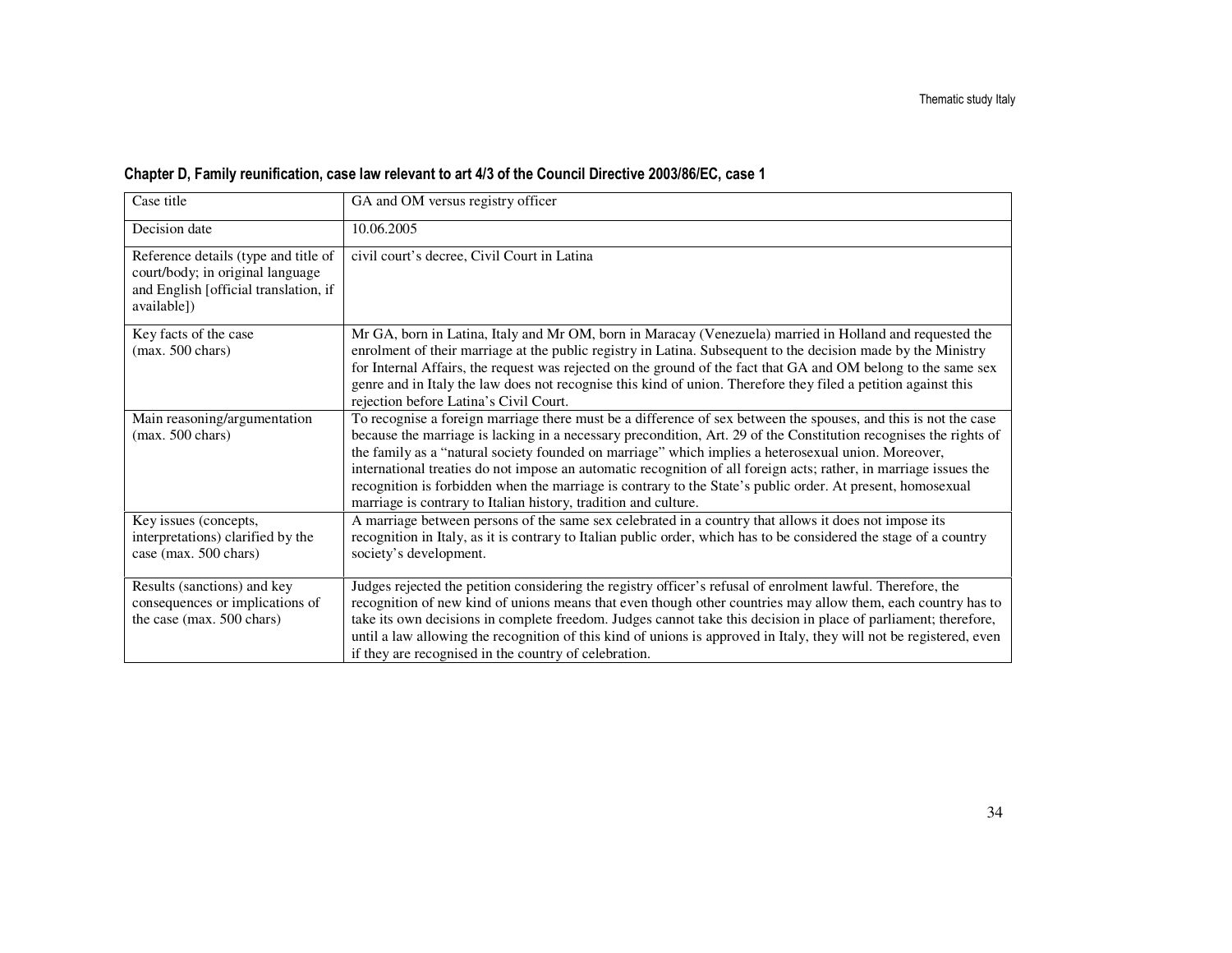| Chapter D, Family reunification, case law relevant to art 4/3 of the Council Directive 2003/86/EC, case 2 |  |
|-----------------------------------------------------------------------------------------------------------|--|
|-----------------------------------------------------------------------------------------------------------|--|

| Case title                                                                                                                       | GA and OM versus registry officer                                                                                                                                                                                                                                                                                                                                                                                                                                                                                                                                                                     |
|----------------------------------------------------------------------------------------------------------------------------------|-------------------------------------------------------------------------------------------------------------------------------------------------------------------------------------------------------------------------------------------------------------------------------------------------------------------------------------------------------------------------------------------------------------------------------------------------------------------------------------------------------------------------------------------------------------------------------------------------------|
| Decision date                                                                                                                    | 13.07.2006                                                                                                                                                                                                                                                                                                                                                                                                                                                                                                                                                                                            |
| Reference details (type and title of<br>court/body; in original language<br>and English [official translation, if<br>available]) | civil judgement, Corte d'Appello di Roma (Rome's Court of Appeal)                                                                                                                                                                                                                                                                                                                                                                                                                                                                                                                                     |
| Key facts of the case<br>$(max. 500 \text{ chars})$                                                                              | GA, and OM, both Italian, married in Holland and filed a petition before Rome's Civil Court in order to obtain<br>the enrolment of their marriage at the public registry office. The petition was rejected on the ground of the fact<br>that GA and OM belong to the same sex genre and in Italy the law does not recognise this kind of union.<br>Therefore they filed a petition against this rejection before Rome's Court of Appeal.                                                                                                                                                              |
| Main reasoning/argumentation<br>$(max. 500 \text{ chars})$                                                                       | Marriage enrolment cannot be considered a due act without responding to the necessary requirements: it<br>implies the validity of the said marriage regulated by the place of marriage and state law therein ruled but also<br>the persons involved must have the necessary requisite to marry which is regulated by Italian law. There is not<br>a marriage act because it lacks a necessary precondition which is the difference of sex between the spouses.<br>The fact that other countries allow this union is not relevant because EC law does neither forbids nor imposes<br>this recognition. |
| Key issues (concepts,<br>interpretations) clarified by the<br>case (max. 500 chars)                                              | A marriage between persons of the same sex celebrated in a country that allows it does not impose its<br>recognition in Italy.                                                                                                                                                                                                                                                                                                                                                                                                                                                                        |
| Results (sanctions) and key<br>consequences or implications of<br>the case (max. 500 chars)                                      | Judges rejected the petition considering the registry officer's refusal of enrolment lawful. Therefore, the fact<br>that the EC does not impose or forbid the recognition of new kind of unions means that even though other<br>countries allows them each country has to take its own decisions in complete freedom. Judges cannot take this<br>decision in place of parliament therefore until a law allowing the recognition of this kind of unions is approved<br>in Italy, they will not be registered, even if they are recognised in the country of celebration.                               |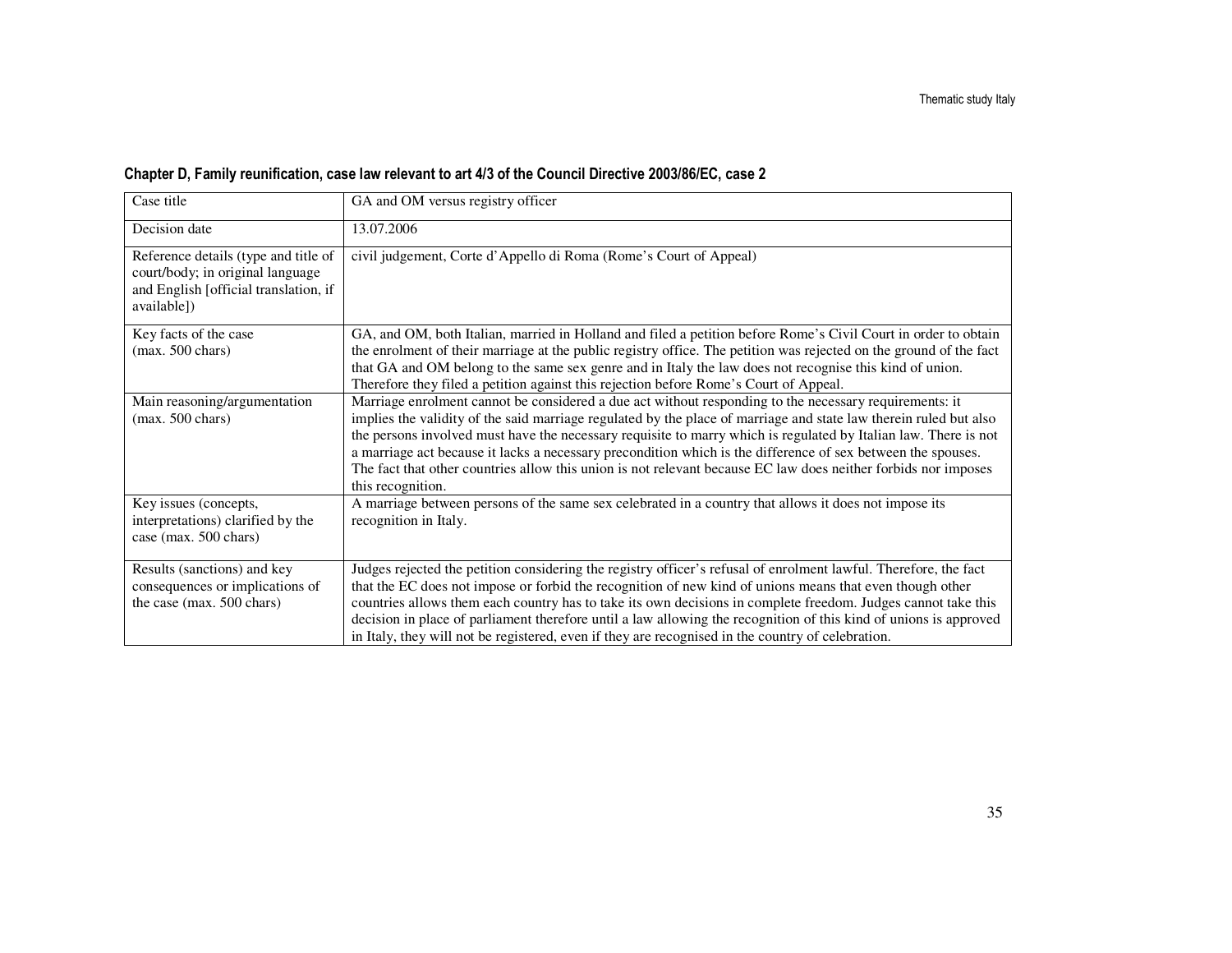#### Chapter F, Hate speech, case 1

| Case title                                                                                                                       | Mr. Silvestri versus Y                                                                                                                                                                                                                                                                                                                                                                                                                                                                                                                                                                                                               |
|----------------------------------------------------------------------------------------------------------------------------------|--------------------------------------------------------------------------------------------------------------------------------------------------------------------------------------------------------------------------------------------------------------------------------------------------------------------------------------------------------------------------------------------------------------------------------------------------------------------------------------------------------------------------------------------------------------------------------------------------------------------------------------|
| Decision date                                                                                                                    | 28.10.1994                                                                                                                                                                                                                                                                                                                                                                                                                                                                                                                                                                                                                           |
| Reference details (type and title of<br>court/body; in original language<br>and English [official translation, if<br>available]) | criminal judgement, Corte di Cassazione, Sezione V penale (Supreme criminal Court, fifth section).                                                                                                                                                                                                                                                                                                                                                                                                                                                                                                                                   |
| Key facts of the case<br>$(max. 500 \text{ chars})$                                                                              | Mr Silvestri is a schoolteacher who addressed an underage student using some offensive adjectives such as<br>"stupid" "imbecile", "idiot" and "gay". He was sentenced in first and second instance for vituperation pursuant<br>to Art. No. 594 of Italy/Codice penale (19.10.1930). Subsequently Mr. Silvestri filed a petition before the<br>Supreme Court for misjudgement in interpretation of the law.                                                                                                                                                                                                                          |
| Main reasoning/argumentation<br>$(max. 500 \text{ chars})$                                                                       | The Court considers applicable in this case Art. No. 594, and not Art. No. 571 which punishes with a lower<br>punishment the misuse of teaching means because the adjectives used are aimed not at motivating or educating<br>the student but only at mortifying him. In general schoolteachers can use strong words or expressions to attract<br>students' attention but the adjectives pronounced in this case lead one to think that the aim pursued<br>overstepped the teaching purpose of the expression                                                                                                                        |
| Key issues (concepts,<br>interpretations) clarified by the<br>case (max. 500 chars)                                              | When the word "gay" is used with other offensive expressions so that it is clear that the aim pursued is to<br>mortify a person, it has a hurtful meaning, regardless of the victim's sexual orientation.                                                                                                                                                                                                                                                                                                                                                                                                                            |
| Results (sanctions) and key<br>consequences or implications of<br>the case (max. 500 chars)                                      | Judges confirmed the previous decision therefore judgement became final so it was possible to enforce the<br>punishment. In this case, regardless of the student's sexual orientation, the adjective "gay" was considered<br>offensive not in its own but in the light of the aim pursued by the teacher which was only to mortify the<br>student. It was used in juxtaposition with other offensive expressions and judges pointed out that in Mr<br>Silvestri's mind all the words pronounced had the same offensive character. Therefore the adjective "gay" is<br>offensive only if it is used with contempt to mortify a person |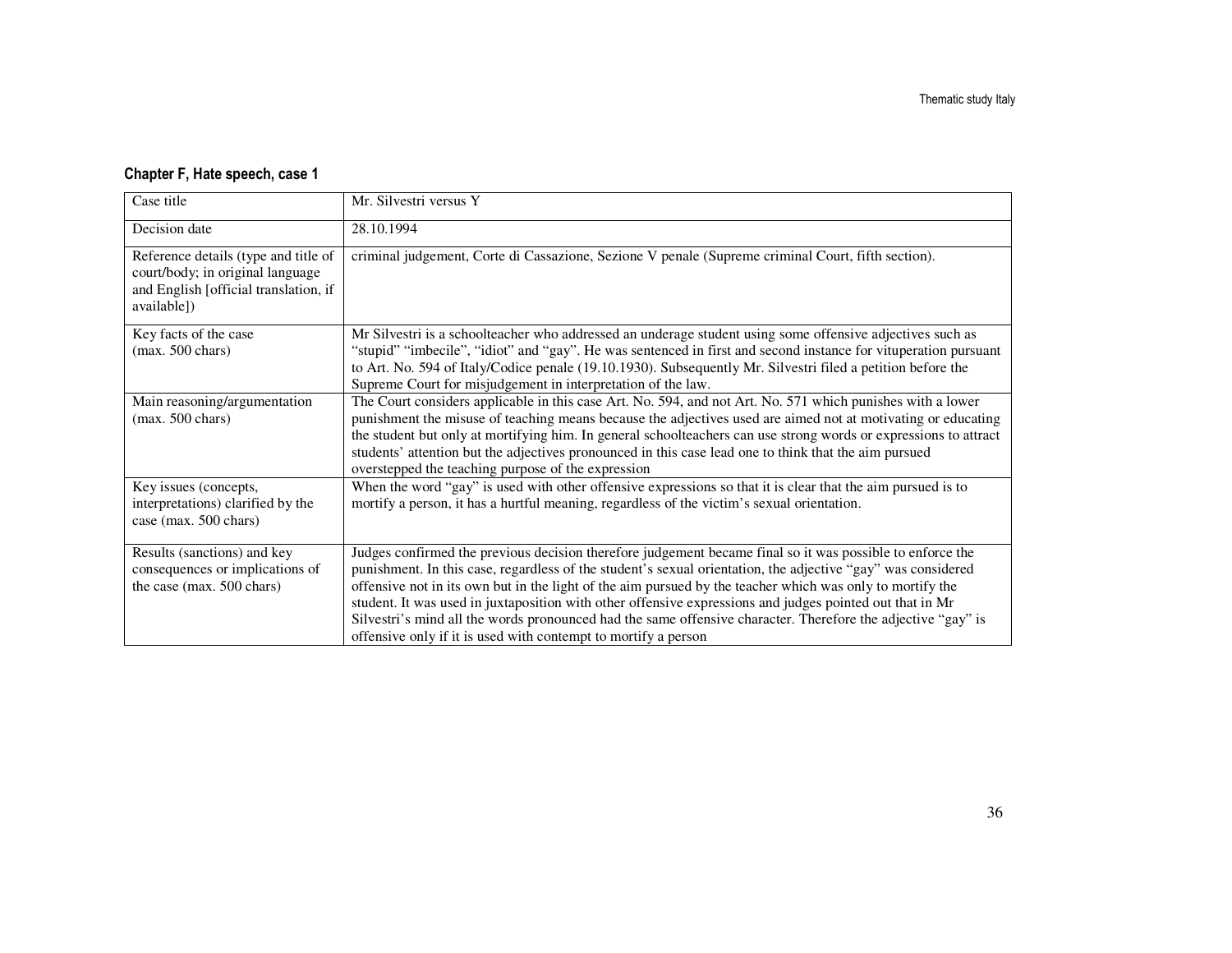## Chapter F, Hate speech, case 2

| Case title                                                                                                                       | Mr Bertozzo, Mr Padovani and Mr Zocatelli versus Arcigay Verona                                                                                                                                                                                                                                                                                                                                                                                                                                                                                                                                                                 |
|----------------------------------------------------------------------------------------------------------------------------------|---------------------------------------------------------------------------------------------------------------------------------------------------------------------------------------------------------------------------------------------------------------------------------------------------------------------------------------------------------------------------------------------------------------------------------------------------------------------------------------------------------------------------------------------------------------------------------------------------------------------------------|
| Decision date                                                                                                                    | 11.10.2000                                                                                                                                                                                                                                                                                                                                                                                                                                                                                                                                                                                                                      |
| Reference details (type and title of<br>court/body; in original language<br>and English [official translation, if<br>available]) | civil judgement, Corte d'Appello di Venezia, sezione IV civile (Venice's Court of Appeal, fourth civil section)                                                                                                                                                                                                                                                                                                                                                                                                                                                                                                                 |
| Key facts of the case<br>$(max. 500 \text{ chars})$                                                                              | Mr Bertozzo and Mr Padovani are two city councilmen while Mr Zocatelli is the director of a newspaper called<br>"Family and civilisation" and manager of a Christian association. During a speech Mr Padovani linked LGBT<br>people to paedophiles, Mr Bertozzo offended LGBT during a discussion in an assembly concerning unions and<br>adoption for LGBT people and Mr Zocatelli circulated a leaflet against bodies which contested Mr Padovani's<br>document concerning the family, calling them paedophiles. Venice's Civil Court condemned each petitioner to<br>reward Arcigay with 50.000.000£ (about 26.000,00 Euros) |
| Main reasoning/argumentation<br>$(max. 500 \text{ chars})$                                                                       | Individuals have a constitutional right to be represented in his/her real identity including their sexual<br>orientation by groups and associations. However, LGBT people are not a category and offensive words can<br>jeopardise personal identity which belongs only to an individual. Therefore Arcigay cannot act in place of the<br>individual offended. However, Mr Zocatelli offended the association linking it to those representing<br>paedophiles and there was therefore the former association incurred damage.                                                                                                   |
| Key issues (concepts,<br>interpretations) clarified by the<br>case (max. 500 chars)                                              | Hate speech against LGBT people in general cannot allow associations to act in place of single individuals<br>because the damage is suffered by each of them and not by the association. There is a damage suffered by the<br>association only if it is the direct target of the offence.                                                                                                                                                                                                                                                                                                                                       |
| Results (sanctions) and key<br>consequences or implications of<br>the case (max. 500 chars)                                      | Judges rewarded Arcigay with 30.000.000£ (about 16.000,00 Euros). The key consequence of the case is that<br>even though LGBT associations can be considered victims of criminal offences and seek reparation for the<br>damage incurred, this is possible only when they are offended directly. Otherwise they remain a different<br>subject from the individuals represented by them.                                                                                                                                                                                                                                         |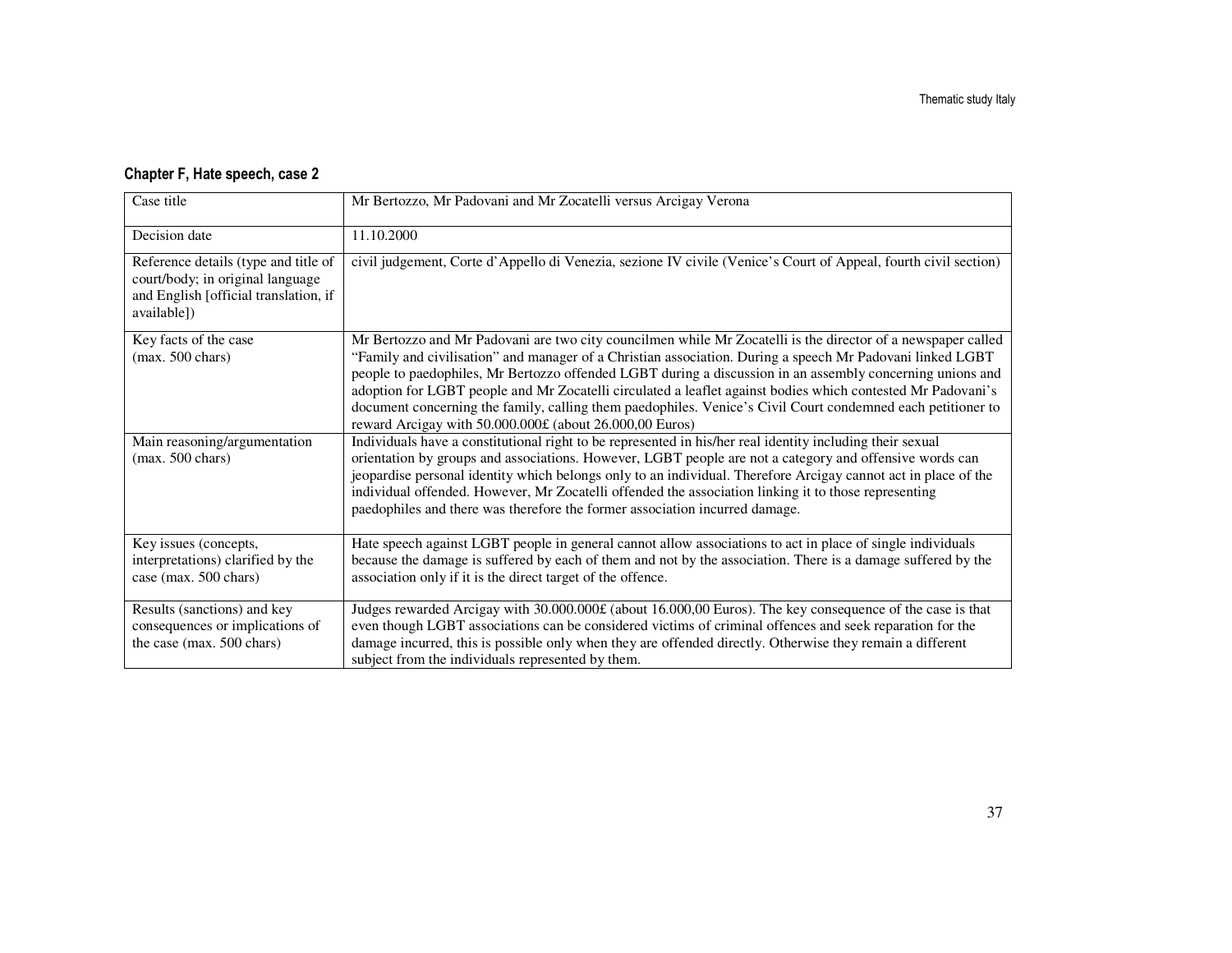## Chapter F, Hate speech, case 3

| Case title                                                                                                                       | X versus Y                                                                                                                                                                                                                                                                                                             |
|----------------------------------------------------------------------------------------------------------------------------------|------------------------------------------------------------------------------------------------------------------------------------------------------------------------------------------------------------------------------------------------------------------------------------------------------------------------|
| Decision date                                                                                                                    | 03.10.2001                                                                                                                                                                                                                                                                                                             |
| Reference details (type and title of<br>court/body; in original language<br>and English [official translation, if<br>available]) | criminal judgement, Tribunale di Milano, Ufficio GIP (Preliminary investigation office at the Milan Civil<br>Court)                                                                                                                                                                                                    |
| Key facts of the case<br>$(max. 500 \text{ chars})$                                                                              | During a Gay Pride manifestation some individuals offended the gay movement. Therefore a member of<br>Arcigay filed an action before the Public Prosecutor in order to obtain a prosecution and conviction of these<br>persons. The Public Prosecutor asked a preliminary investigations' judge to file away the case. |
| Main reasoning/argumentation<br>$(max. 500 \text{ chars})$                                                                       | The petitioner as a member of Arcigay has locus standi after having proved his enrolment. The association can<br>represent an individual who is a member of it. On the merits, however, the statements do not constitute<br>grounds for slander.                                                                       |
| Key issues (concepts,<br>interpretations) clarified by the<br>case (max. 500 chars)                                              | Offences thrown during a manifestation may regard each participant therefore the association which represents<br>them has <i>locus standi</i>                                                                                                                                                                          |
| Results (sanctions) and key<br>consequences or implications of<br>the case (max. 500 chars)                                      | The action is admissible but on the merits the judge filed away the case. The Association has a right to protect<br>its members from offences which can be referred to each of them but they must have an offensive tone.                                                                                              |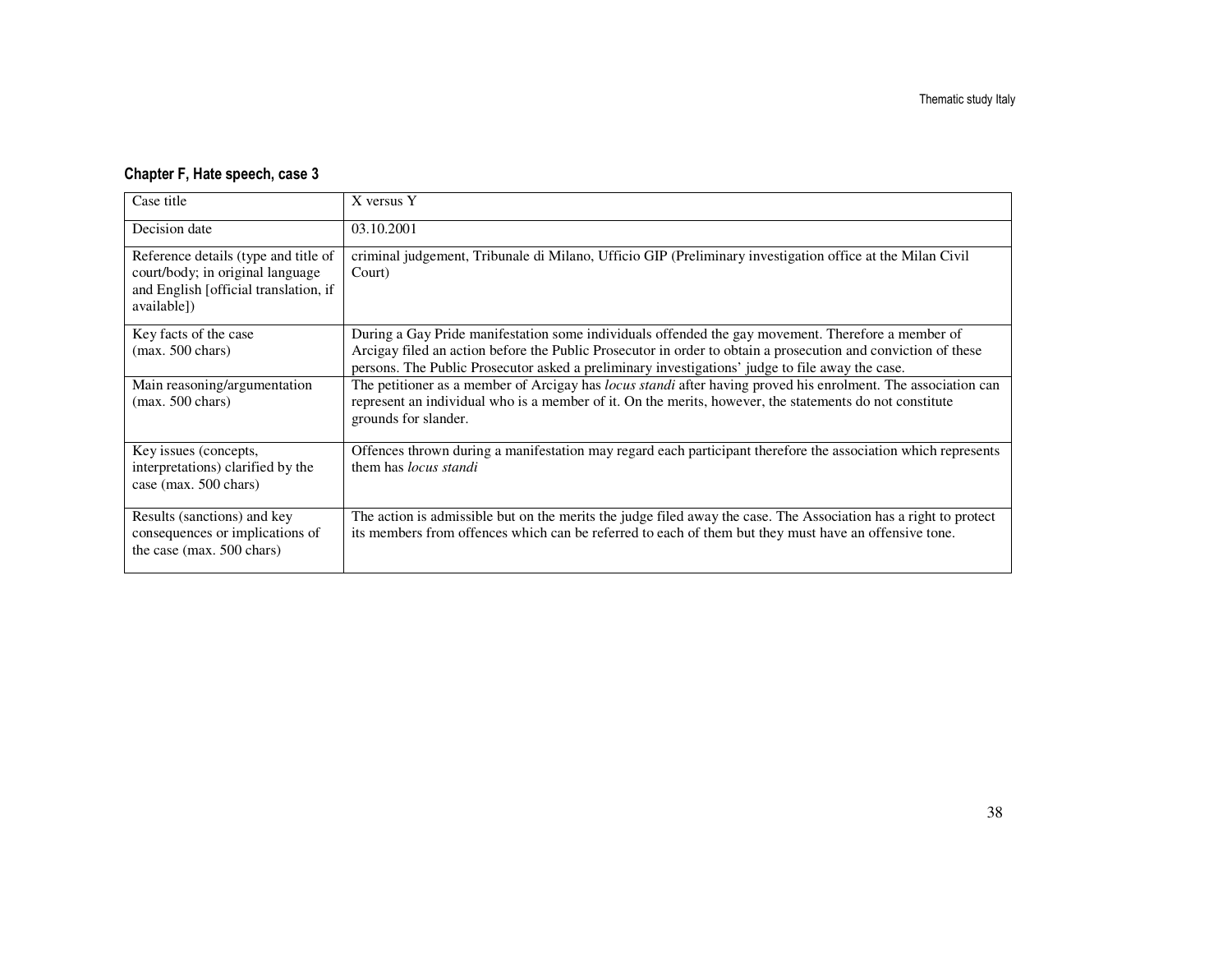### Chapter F, Hate crimes, case 1

| Case title                                                                                                                       | X versus Y                                                                                                                                                                                                                                                                                                                                                                                                                                                  |
|----------------------------------------------------------------------------------------------------------------------------------|-------------------------------------------------------------------------------------------------------------------------------------------------------------------------------------------------------------------------------------------------------------------------------------------------------------------------------------------------------------------------------------------------------------------------------------------------------------|
| Decision date                                                                                                                    | 14.07.1993                                                                                                                                                                                                                                                                                                                                                                                                                                                  |
| Reference details (type and title of<br>court/body; in original language<br>and English [official translation, if<br>available]) | criminal judgement, Corte di Cassazione, sezione I penale (Supreme Court, first criminal section).                                                                                                                                                                                                                                                                                                                                                          |
| Key facts of the case<br>$(max. 500 \text{ chars})$                                                                              | The Defendant firstly accepted an offer of money from the victim. Subsequently, the victim requested him to<br>provide homosexual services for the money offered and the Defendant hit and strangled him, then he robbed<br>him and burnt the flat the victim lived in. After a second instance judgement he appealed to the Supreme Court<br>because the judges did not recognize the extenuating circumstance of provocation as a cause of justification. |
| Main reasoning/argumentation<br>$(max. 500 \text{ chars})$                                                                       | The persisting request of the homosexual performance has to be considered as a natural and foreseeable<br>development of the relationship between the Defendant and the victim, accepted without coercion. In this case<br>therefore there was no taunting because the request cannot be considered as an unbearable injustice and offense<br>to the personal dignity in relation to the specific context.                                                  |
| Key issues (concepts,<br>interpretations) clarified by the<br>case (max. 500 chars)                                              | A request of homosexual performance cannot be considered a taunt which reduces the gravity of the act if it<br>was foreseeable on the ground of the relationship between victim and defendant. After the Supreme Court's<br>decision the judgement became final so it was possible to enforce the punishment.                                                                                                                                               |
| Results (sanctions) and key<br>consequences or implications of<br>the case (max. 500 chars)                                      | It has to be noted that in this decision a homosexual performance is defined as an immoral practice.                                                                                                                                                                                                                                                                                                                                                        |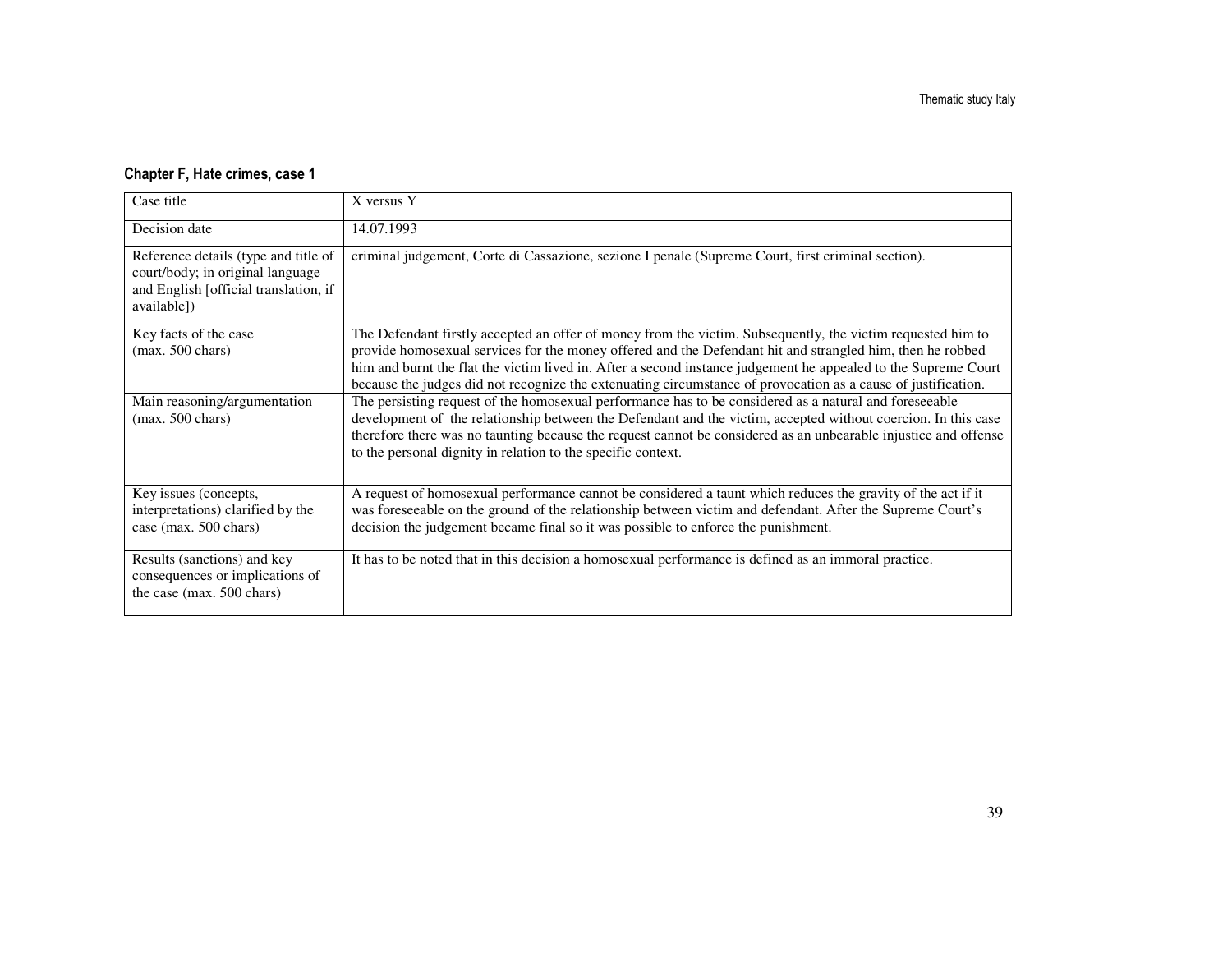### Chapter F, Hate crimes, case 2

| Case title                                                                                                                       | Sardelli versus A. and S.                                                                                                                                                  |
|----------------------------------------------------------------------------------------------------------------------------------|----------------------------------------------------------------------------------------------------------------------------------------------------------------------------|
| Decision date                                                                                                                    | 12.03.2010                                                                                                                                                                 |
| Reference details (type and title of<br>court/body; in original language<br>and English [official translation, if<br>available]) | Criminal judgement, Ufficio Gip (preliminary investigation office at the Roma Civil Court)                                                                                 |
| Key facts of the case<br>$(max. 500 \text{ chars})$                                                                              | Mr Sardello attacked a homosexual couple in front of the Gay Village.                                                                                                      |
| Main reasoning/argumentation<br>$(max. 500 \text{ chars})$                                                                       | The judge stated that the motif which led Mr Sardello to attack the couple concerned only their sexual<br>orientation.                                                     |
| Key issues (concepts,<br>interpretations) clarified by the<br>case (max. 500 chars)                                              | Homophobic motif has been recognised by judge and suing for civil injury of the association Arcigay had been<br>allowed.                                                   |
| Results (sanctions) and key<br>consequences or implications of<br>the case (max. 500 chars)                                      | Mr Sardello was sentenced with seven years of prison for attempted murder, injury and illegal firearm pass. A<br>symbolic compensation of one Eure was granted to Arcigay. |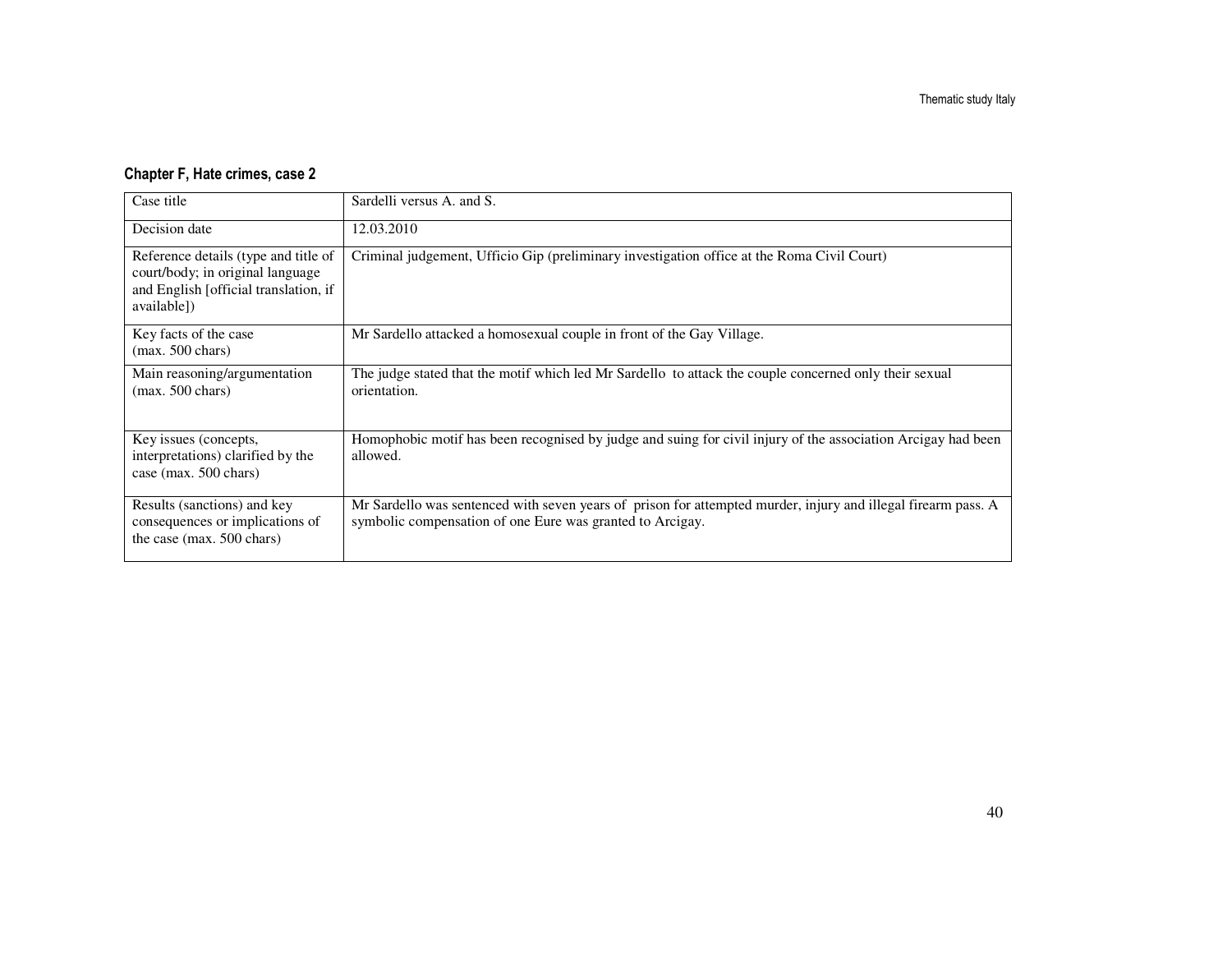## Chapter G, Applicability of legislation on trans gender issues, case 1

| Case title                                                                                                                       | LY and MM                                                                                                                                                                                                                                                                                                                                                                                                                                                            |
|----------------------------------------------------------------------------------------------------------------------------------|----------------------------------------------------------------------------------------------------------------------------------------------------------------------------------------------------------------------------------------------------------------------------------------------------------------------------------------------------------------------------------------------------------------------------------------------------------------------|
|                                                                                                                                  |                                                                                                                                                                                                                                                                                                                                                                                                                                                                      |
| Decision date                                                                                                                    | 22.07.1997                                                                                                                                                                                                                                                                                                                                                                                                                                                           |
|                                                                                                                                  |                                                                                                                                                                                                                                                                                                                                                                                                                                                                      |
| Reference details (type and title of<br>court/body; in original language<br>and English [official translation, if<br>available]) | civil judgement, Tribunale per i Minorenni di Perugia (Perugia's Juvenile District Court)                                                                                                                                                                                                                                                                                                                                                                            |
|                                                                                                                                  | LY was a woman and, after a surgical operation she became a man; therefore she changed her name and she<br>was able to marry MM. After their marriage they initially requested an international adoption before Perugia's<br>Juvenile Civil Court. It was accepted but afterwards there were some difficulties in practice because the order<br>issued did not consider the psychological analysis of the spouses. Therefore they appealed before the same<br>Court. |
| Main reasoning/argumentation                                                                                                     | Both LY and MM have the requirement to adopt a foreign child regardless of the personal condition of LY so                                                                                                                                                                                                                                                                                                                                                           |
| $(max. 500 \text{ chars})$                                                                                                       | the Court accepted the petition. A transsexual cannot be discriminated against or be considered as an ill person<br>and if the requirements requested by law are satisfied he/she can adopt a child, in order to give him/her moral<br>and material care.                                                                                                                                                                                                            |
| Key issues (concepts,                                                                                                            | What has to be verified is not the gap between biological and psychological sexuality but the attitude to be                                                                                                                                                                                                                                                                                                                                                         |
| interpretations) clarified by the                                                                                                | parents because the main point is to have the best interests of the child at heart. Therefore their emotional aim                                                                                                                                                                                                                                                                                                                                                    |
| case (max. 500 chars)                                                                                                            | towards a foreign and homeless child it has to be checked                                                                                                                                                                                                                                                                                                                                                                                                            |
| Results (sanctions) and key                                                                                                      | Both LY and MM have the necessary requirements to adopt a foreign child regardless of the personal condition                                                                                                                                                                                                                                                                                                                                                         |
| consequences or implications of                                                                                                  | of LY so the Court accepted the petition. A transsexual cannot be discriminated against or be considered as an                                                                                                                                                                                                                                                                                                                                                       |
| the case (max. 500 chars)                                                                                                        | ill person and if the requirements requested by law are satisfied he/she can adopt a child, in order to give him<br>moral and material care.                                                                                                                                                                                                                                                                                                                         |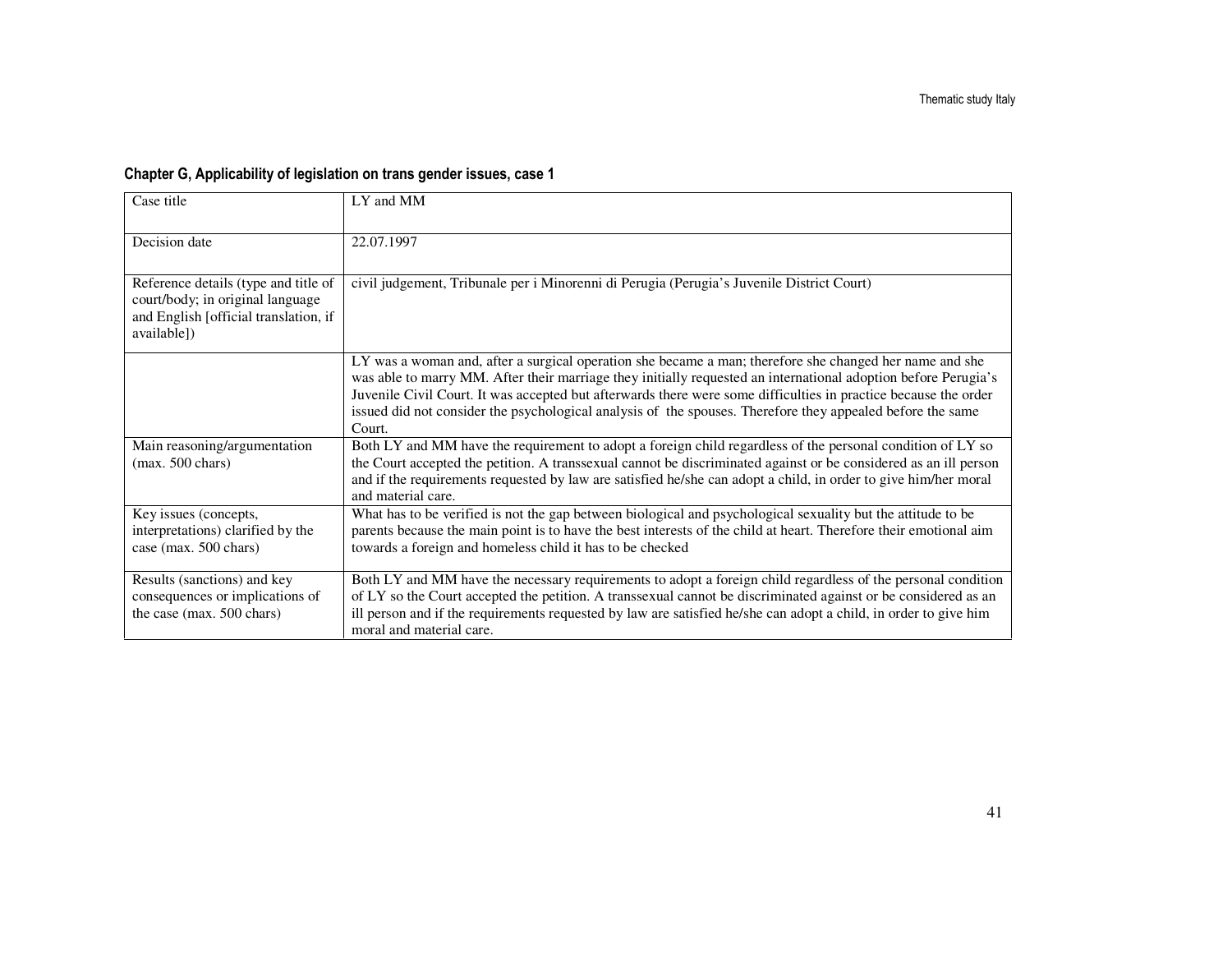| Case title                                                                                                                       | Mr Borriello                                                                                                                                                                                                                                                                                                                                                                                                                                                                                                                                                                                                                                                                                         |
|----------------------------------------------------------------------------------------------------------------------------------|------------------------------------------------------------------------------------------------------------------------------------------------------------------------------------------------------------------------------------------------------------------------------------------------------------------------------------------------------------------------------------------------------------------------------------------------------------------------------------------------------------------------------------------------------------------------------------------------------------------------------------------------------------------------------------------------------|
| Decision date                                                                                                                    | 6.05.1985                                                                                                                                                                                                                                                                                                                                                                                                                                                                                                                                                                                                                                                                                            |
| Reference details (type and title of<br>court/body; in original language<br>and English [official translation, if<br>available]) | constitutional judgement, Corte Costituzionale (Constitutional Court)                                                                                                                                                                                                                                                                                                                                                                                                                                                                                                                                                                                                                                |
| Key facts of the case<br>$(max. 500 \text{ chars})$                                                                              | Naples' Civil Court of second instance rejected a petition filed by Mr. Pasquale Borriello aimed at obtaining a<br>sex and name change on the ground of having prevalence of man's sex chromosomes, even though he has been<br>acting like a girl since he was a child and he subjected himself to a surgical operation. During the proceedings<br>before the Supreme Court, Italy/Legge 164/1982 (14.04.1982) concerning sex/name change of transsexual<br>people was approved and judges stated that it was applicable to the case but they referred some constitutional<br>doubts to the Constitutional Court.                                                                                    |
| Main reasoning/argumentation<br>$(max. 500 \text{ chars})$                                                                       | a) the law allows body changes which are positive for the health and this includes both physical and psychic<br>wellbeing: a surgical operation allows the reunion of body and mind; b) an individual's health is protected in<br>community's interest and other people have to accept a sex change as a duty in the name of solidarity; c) a<br>name change is affirmed by the decision of a court so there is a certainty and however family is shocked not by<br>it but by transsexual's suffering of living in a stranger's body; c) a surgical operation allows the protection of<br>the mental health and indeed in this case Mr. Borriello was sterile even before undertaking the operation. |
| Key issues (concepts,<br>interpretations) clarified by the<br>case (max. 500 chars)                                              | Italy/Legge 164/1982 (14.04.1982) fulfils all constitutional requirements.                                                                                                                                                                                                                                                                                                                                                                                                                                                                                                                                                                                                                           |
| Results (sanctions) and key<br>consequences or implications of<br>the case (max. 500 chars)                                      | The law is not unconstitutional and it is a development of jurisprudence which allowed sex/name change only<br>in case of natural and not artificial modification of sex. With this decision it is pointed out that the only way to<br>solve a transsexual's suffering is by allowing a surgical operation, in order to create a reunification between<br>body and mind, considering fundamental not only physical but also mental health. Sex is to be considered as<br>part of the personality whose development has to be promoted and the idea that sexual identity is only                                                                                                                      |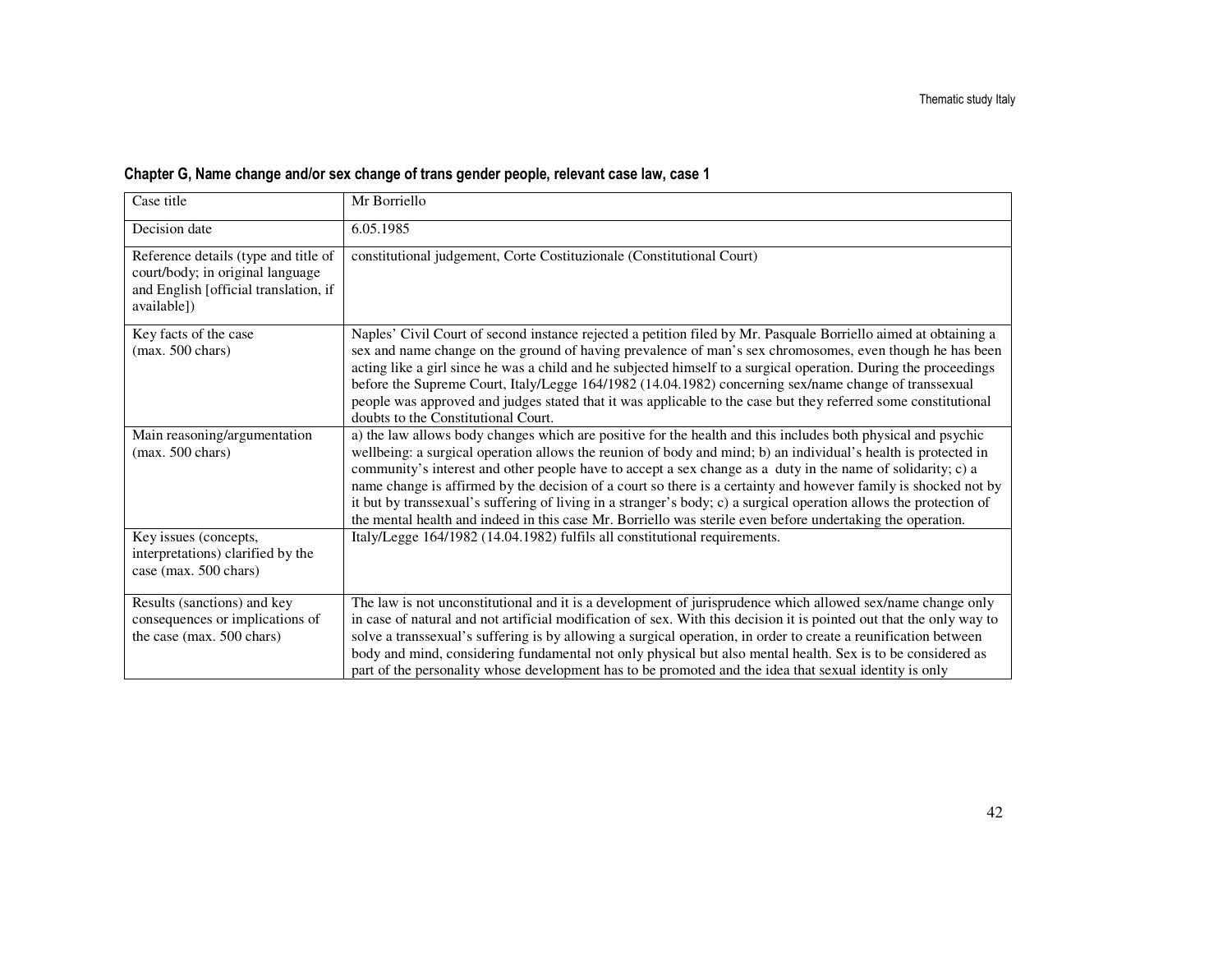Thematic study Italy

| determined by external appearance is a preconception. |
|-------------------------------------------------------|
|                                                       |
|                                                       |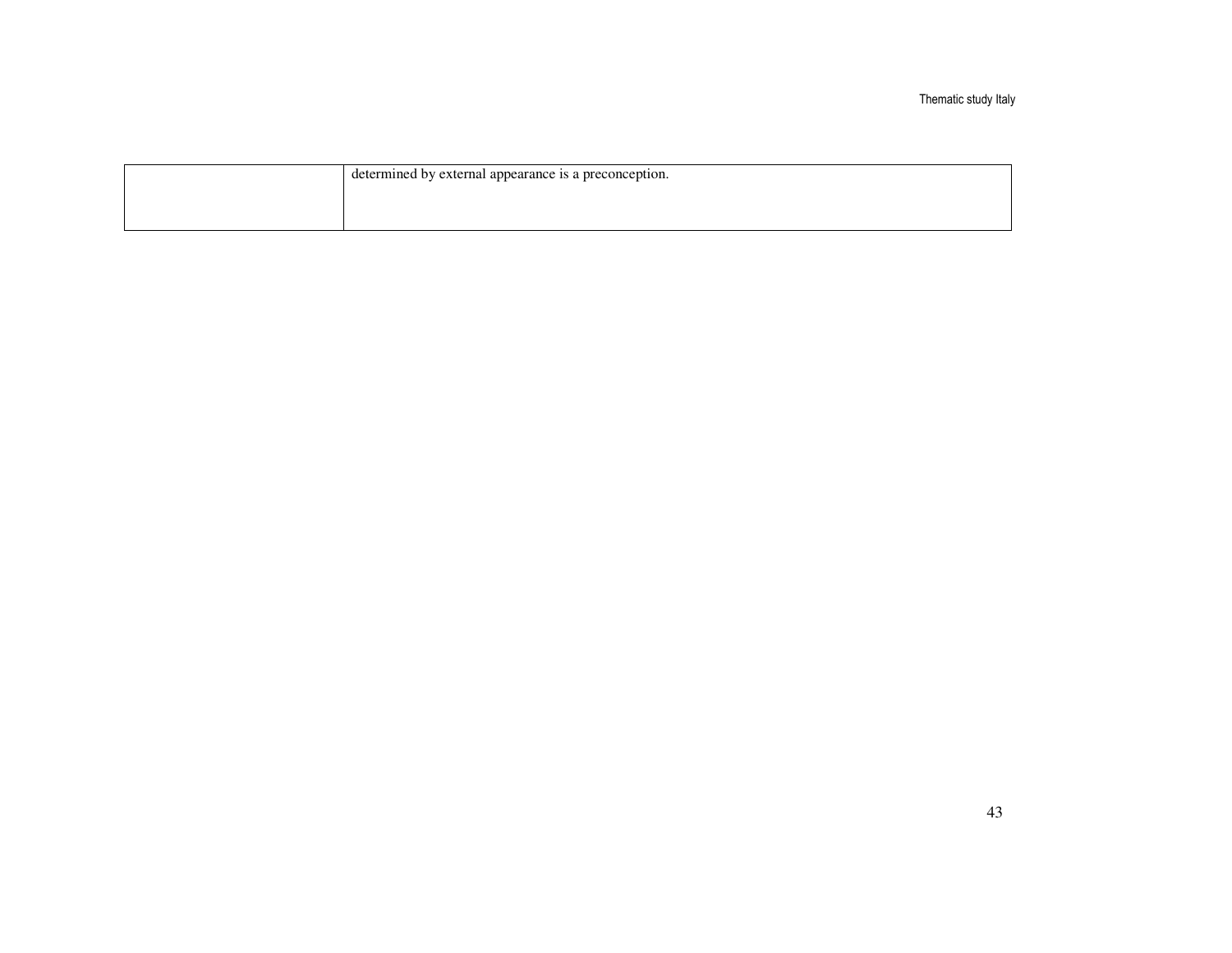| Case title                                                                                                                       | SICA versus registry officer                                                                                                                                                                                                                                                                                                                                                                                                                                                                                                                                                                                          |
|----------------------------------------------------------------------------------------------------------------------------------|-----------------------------------------------------------------------------------------------------------------------------------------------------------------------------------------------------------------------------------------------------------------------------------------------------------------------------------------------------------------------------------------------------------------------------------------------------------------------------------------------------------------------------------------------------------------------------------------------------------------------|
|                                                                                                                                  |                                                                                                                                                                                                                                                                                                                                                                                                                                                                                                                                                                                                                       |
| Decision date                                                                                                                    | 18.10.1997                                                                                                                                                                                                                                                                                                                                                                                                                                                                                                                                                                                                            |
| Reference details (type and title of<br>court/body; in original language<br>and English [official translation, if<br>available]) | civil judgement, Tribunale di Roma (Rome's Civil Court)                                                                                                                                                                                                                                                                                                                                                                                                                                                                                                                                                               |
| Key facts of the case<br>$(max. 500 \text{ chars})$                                                                              | SICA is enrolled in the registry office as a woman but she feels and acts like a man. On 27.02.1989 a judge<br>authorized a sex change by surgical means pursuant to Italy/Legge 164/1982 (14.04.1982) but she could not<br>have it done because she suffers from ischemic heart disease. Therefore, she applied for a name and sex change<br>without surgical operation to Rome's Civil Court.                                                                                                                                                                                                                       |
| Main reasoning/argumentation<br>$(max. 500 \text{ chars})$                                                                       | SICA's decision toward the masculine sex has been steady and certain for thirty years so that she subjected<br>herself to hormonal therapy and she had her breasts removed. In addition she is psychologically a man and her<br>social role has always been masculine; notwithstanding she does not deny her anatomic sex. Judges think an<br>order of name and sex changing can be issued because pursuant to the law a surgical operation is not a<br>necessary precondition. Pursuant to the law sex/name change has to be ordered if it is necessary to render to an<br>individual his/her psychological balance. |
| Key issues (concepts,<br>interpretations) clarified by the<br>case (max. 500 chars)                                              | Italy/Legge 164/1982 (14.04.1982) does not strictly require a surgical operation in order to obtain name/sex<br>change.                                                                                                                                                                                                                                                                                                                                                                                                                                                                                               |
| Results (sanctions) and key<br>consequences or implications of<br>the case (max. 500 chars)                                      | The District Court assigned SICA a masculine sex and name and judges issued an order to the public registry<br>officer stating the change of her basic statistics. Therefore a surgical operation is not necessary pursuant to<br>Italy/Legge 164/1982 (14.04.1982) to obtain a sex/name change. It is necessary only if it is the only means<br>whereby a steady psychophysical balance is achieved. On the contrary in this case SICA accepts her physical<br>sex in her mind and the fact that she cannot subject herself to a operation cannot be an obstacle for acting and<br>being considered a man.           |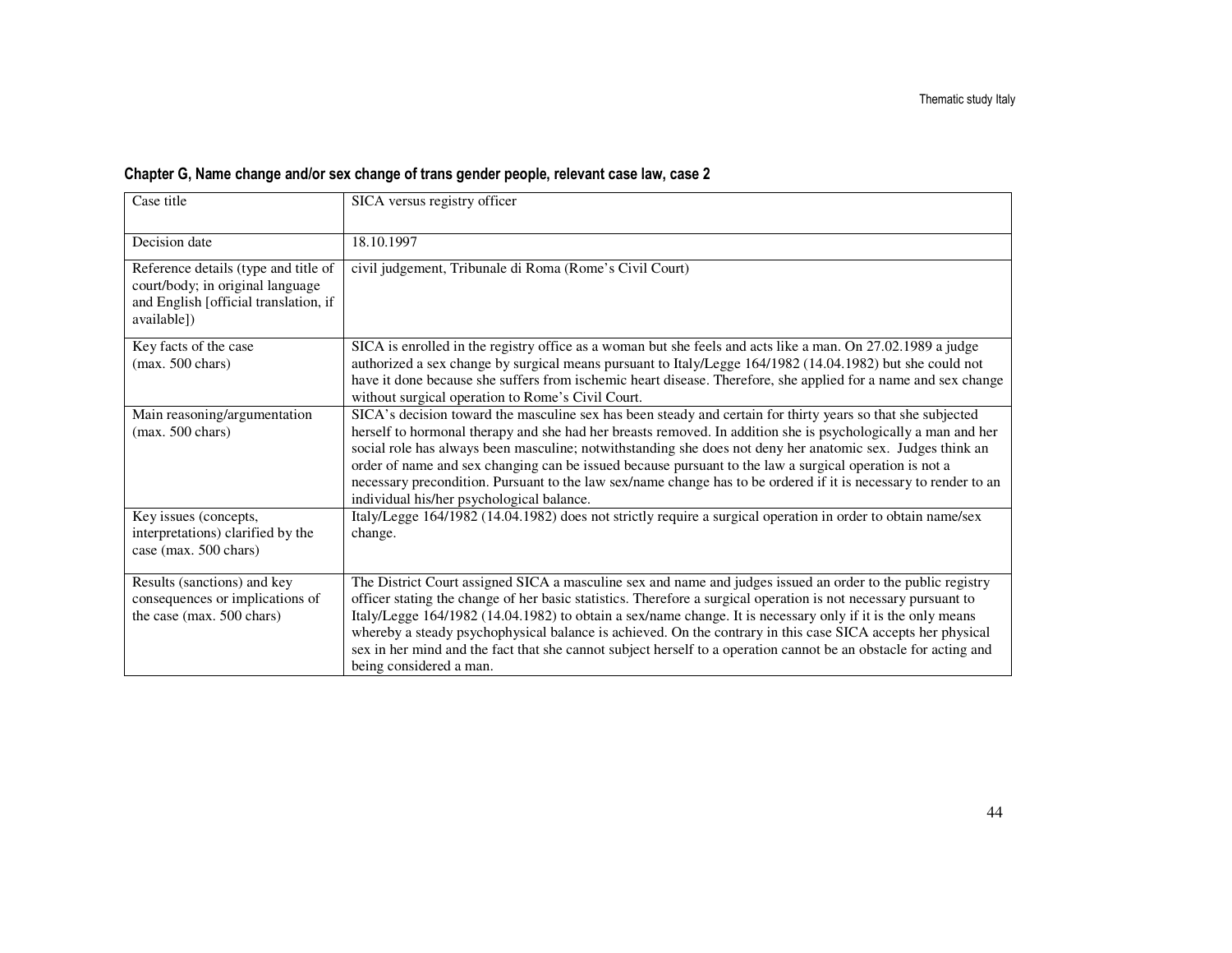|  |  | Chapter G, Name change and/or sex change of trans gender people, relevant case law, case 3 |  |  |  |
|--|--|--------------------------------------------------------------------------------------------|--|--|--|
|  |  |                                                                                            |  |  |  |

| Case title                                                                                                                       | VI versus registry officer                                                                                                                                                                                                                                                                                                                                                                                                                                                                                                                                                                      |
|----------------------------------------------------------------------------------------------------------------------------------|-------------------------------------------------------------------------------------------------------------------------------------------------------------------------------------------------------------------------------------------------------------------------------------------------------------------------------------------------------------------------------------------------------------------------------------------------------------------------------------------------------------------------------------------------------------------------------------------------|
| Decision date                                                                                                                    | 5.10.2000                                                                                                                                                                                                                                                                                                                                                                                                                                                                                                                                                                                       |
| Reference details (type and title of<br>court/body; in original language<br>and English [official translation, if<br>available]) | civil judgement, Tribunale di Milano (Milan's Civil Court)                                                                                                                                                                                                                                                                                                                                                                                                                                                                                                                                      |
| Key facts of the case<br>$(max. 500 \text{ chars})$                                                                              | VI was a man and on 24.09.1997 subjected himself to a surgical operation following his psychiatrist's advice<br>to solve his psychological illness; this was done without previous authorisation granted by judge. After the<br>operation VI requested the Civil Court to grant a sex and name change at the registry office.                                                                                                                                                                                                                                                                   |
| Main reasoning/argumentation<br>$(max. 500 \text{ chars})$                                                                       | Considering VI's psychological condition, the surgical operation would have been granted in any case.<br>However, judges think that authorisation is not a procedural precondition for sex/name change also because it<br>has to be granted only when it is strictly necessary and in this case there has been a sex change already. There<br>can be no sanction because a motive pursuant to the law which is the individual's correspondence between sex<br>and mind, was applied. Therefore the change can be granted only if the surgical one has respected psyco-<br>sexual preconditions. |
| Key issues (concepts,<br>interpretations) clarified by the<br>case (max. 500 chars)                                              | Italy/Legge164/1982 (14.04.1982) does not strictly require a previous authorisation for the surgical operation<br>in order to obtain a sex/name change.                                                                                                                                                                                                                                                                                                                                                                                                                                         |
| Results (sanctions) and key<br>consequences or implications of<br>the case (max. 500 chars)                                      | The Court assigned a new name to the petitioner appropriate with the new sex. Therefore the lack of judge's<br>previous authorisation for the surgical operation cannot preclude the recognition of an individual's right to<br>sexual identity guaranteed by granting a name change whenever it corresponds to the new sex. Besides, a<br>surgical operation is not always possible so its authorisation cannot be considered as a binding precondition.                                                                                                                                       |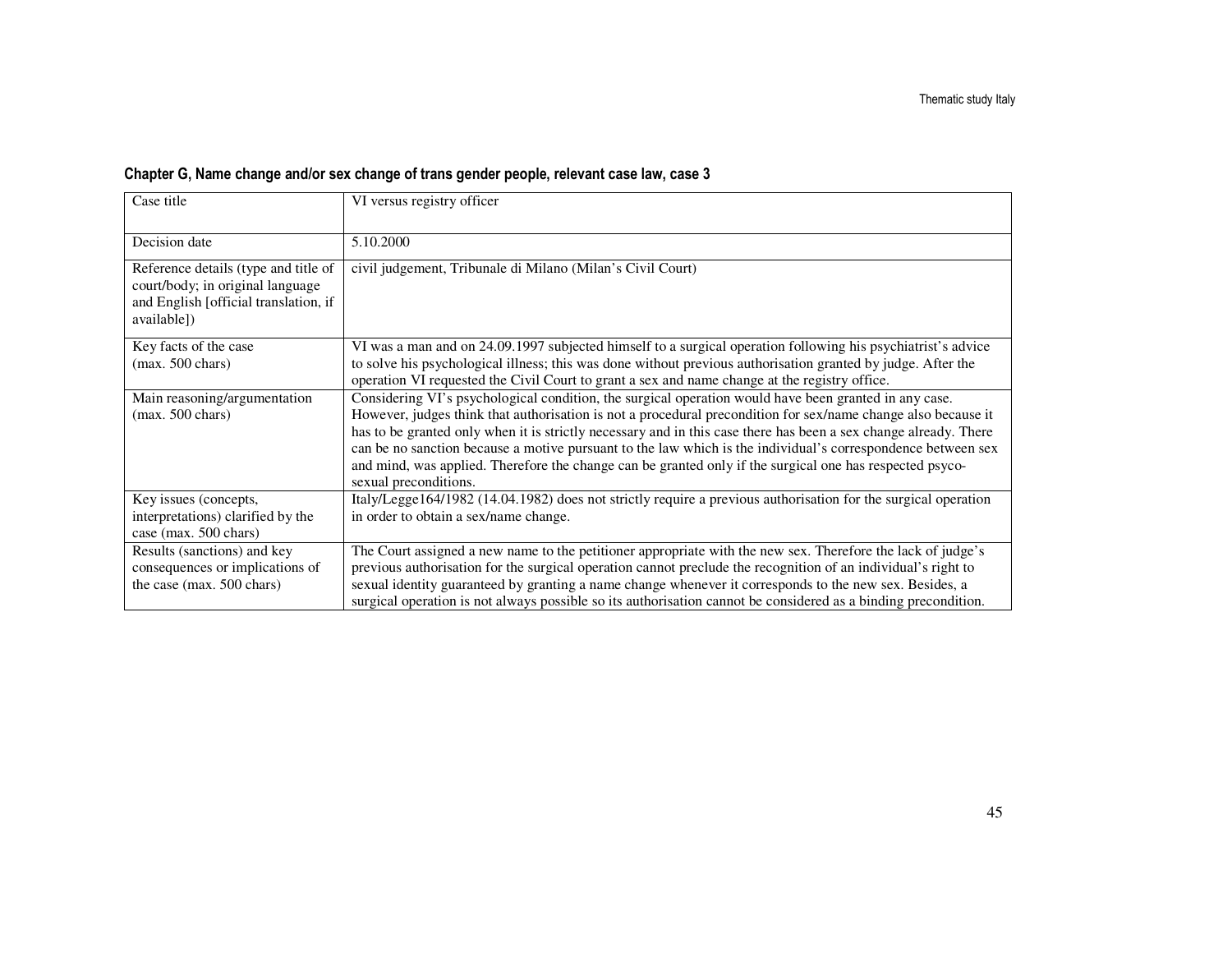| Case title                                                                                                                       | X versus registry office                                                                                                                                                                                                                                                                                                                               |
|----------------------------------------------------------------------------------------------------------------------------------|--------------------------------------------------------------------------------------------------------------------------------------------------------------------------------------------------------------------------------------------------------------------------------------------------------------------------------------------------------|
| Decision date                                                                                                                    | 02.11.2005                                                                                                                                                                                                                                                                                                                                             |
| Reference details (type and title of<br>court/body; in original language<br>and English [official translation, if<br>available]) | civil judgement, Tribunale di Velletri (Civil Court in Velletri)                                                                                                                                                                                                                                                                                       |
| Key facts of the case<br>$(max. 500 \text{ chars})$                                                                              | X was a man and on 1992 had a surgical operation which was not successful but afterwards he asked and<br>obtained a sex and name change from masculine to feminine. At a later date he wanted to turn back to<br>masculine without a new surgical operation therefore he requested to Civil Court a new sex and name change<br>at the registry office. |
| Main reasoning/argumentation<br>$(max. 500 \text{ chars})$                                                                       | X's ambiguity is not in his/her sex organ but in his/her psychological state. Besides, a sex change can be<br>granted in order to adjust the sexual identity to psychological identity perceived and this is not the case because<br>X does not want to have another surgical operation; therefore his/her condition is irreversible.                  |
| Key issues (concepts,<br>interpretations) clarified by the<br>case (max. 500 chars)                                              | Italy/Legge 164/1982 (14.04.1982) is aimed at helping transsexuals to make their condition at the registry<br>office definitive after a final reunification between body and mind.                                                                                                                                                                     |
| Results (sanctions) and key<br>consequences or implications of<br>the case (max. 500 chars)                                      | The Court rejected the petitioner's request. Therefore a new sex/name change cannot be granted when it is<br>clear that ambiguity persists and cannot be solved with another surgical operation.                                                                                                                                                       |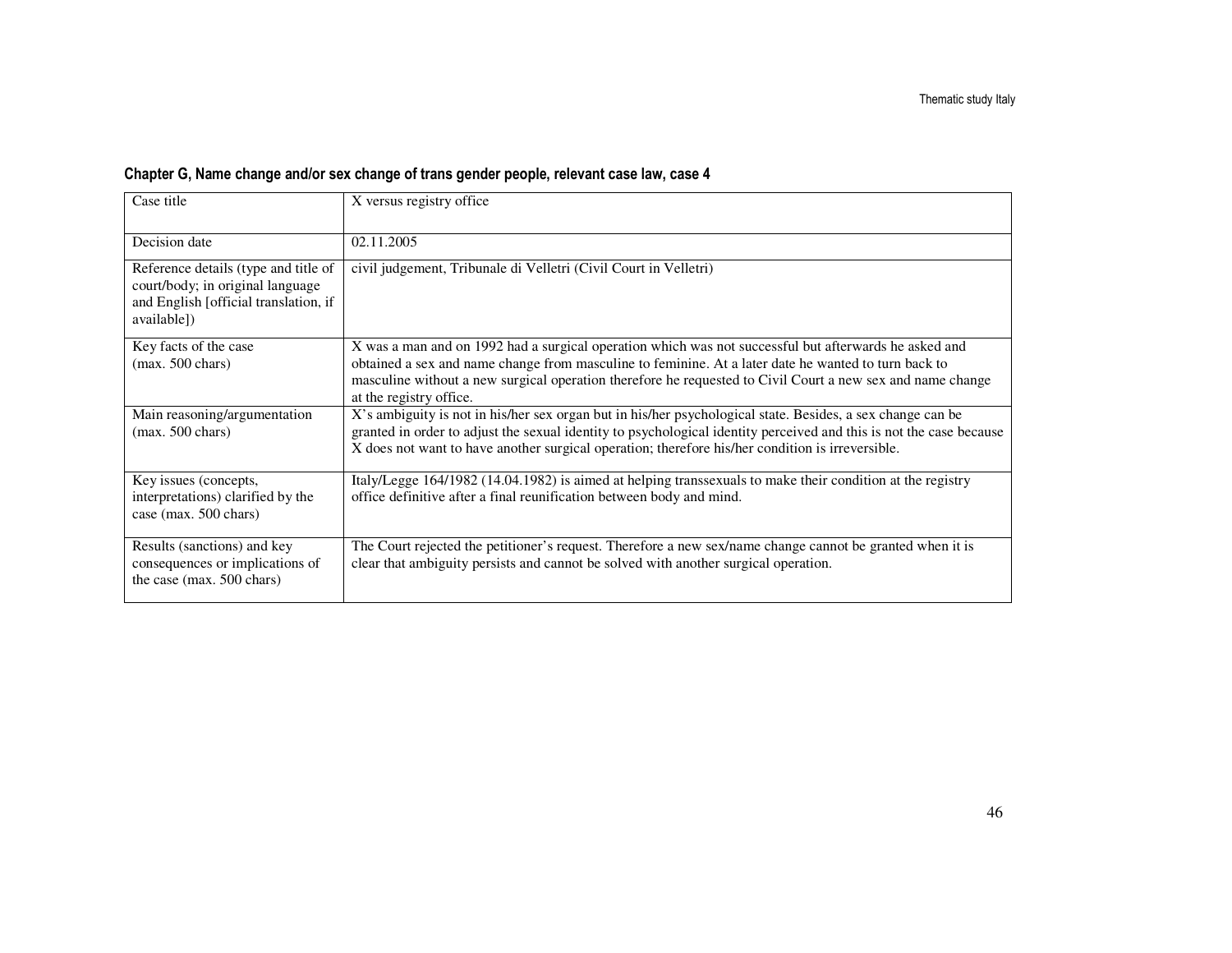| Case title                                                                                                                       | L. Vivaldo e M. Rizk c. Prefettura di Roma                                                                                                                                                                                                                                                                                                                                                                                                                                                                                                  |
|----------------------------------------------------------------------------------------------------------------------------------|---------------------------------------------------------------------------------------------------------------------------------------------------------------------------------------------------------------------------------------------------------------------------------------------------------------------------------------------------------------------------------------------------------------------------------------------------------------------------------------------------------------------------------------------|
| Decision date                                                                                                                    | 17.05.2008                                                                                                                                                                                                                                                                                                                                                                                                                                                                                                                                  |
| Reference details (type and title of<br>court/body; in original language<br>and English [official translation, if<br>available]) | Administrative judgement, Tar Lazio                                                                                                                                                                                                                                                                                                                                                                                                                                                                                                         |
| Key facts of the case<br>$(max. 500 \text{ chars})$                                                                              | L. Vivaldo e M. Rizk, who had started a therapeutical and judicial process aimed at obtaining a change of sex,<br>filed a petition for change of name.at Prefect of Rome The Prefect rejected the petition, considering not<br>applicable Art. n. 89 of Italy/DPR 396/2000, which allows for a change of name or surname only when it is<br>ridiculous, shameful or revealing natural origin.                                                                                                                                               |
| Main reasoning/argumentation<br>$(max. 500 \text{ chars})$                                                                       | Art. 89 of Italy/DPR 396/2000 is not applicable when there is a process of change of sex which has not been<br>not concluded.                                                                                                                                                                                                                                                                                                                                                                                                               |
| Key issues (concepts,<br>interpretations) clarified by the<br>case (max. 500 chars)                                              | The Administrative Court followed the interpretation of Italy/Legge n. 164/1982 given by the Italian<br>Constitutional Court which considers the concept of sexual identity not only based on physical characteristics<br>but also on psychological or social elements. This interpretation, though, cannot allow to consider accessible<br>the procedure aimed at changing the name, because Art. n. 89 of Italy/DPR 396/2000, allows for a change of<br>name or surname only when it is ridiculous, shameful or revealing natural origin. |
| Results (sanctions) and key<br>consequences or implications of<br>the case (max. 500 chars)                                      | The Administrative Court rejected the petition because it was not founded. Pursuant to Italy/Legge 164/1982,<br>in fact, a change of the name from masculine to feminine is allowed only at the end of the procedure of change<br>of sex.                                                                                                                                                                                                                                                                                                   |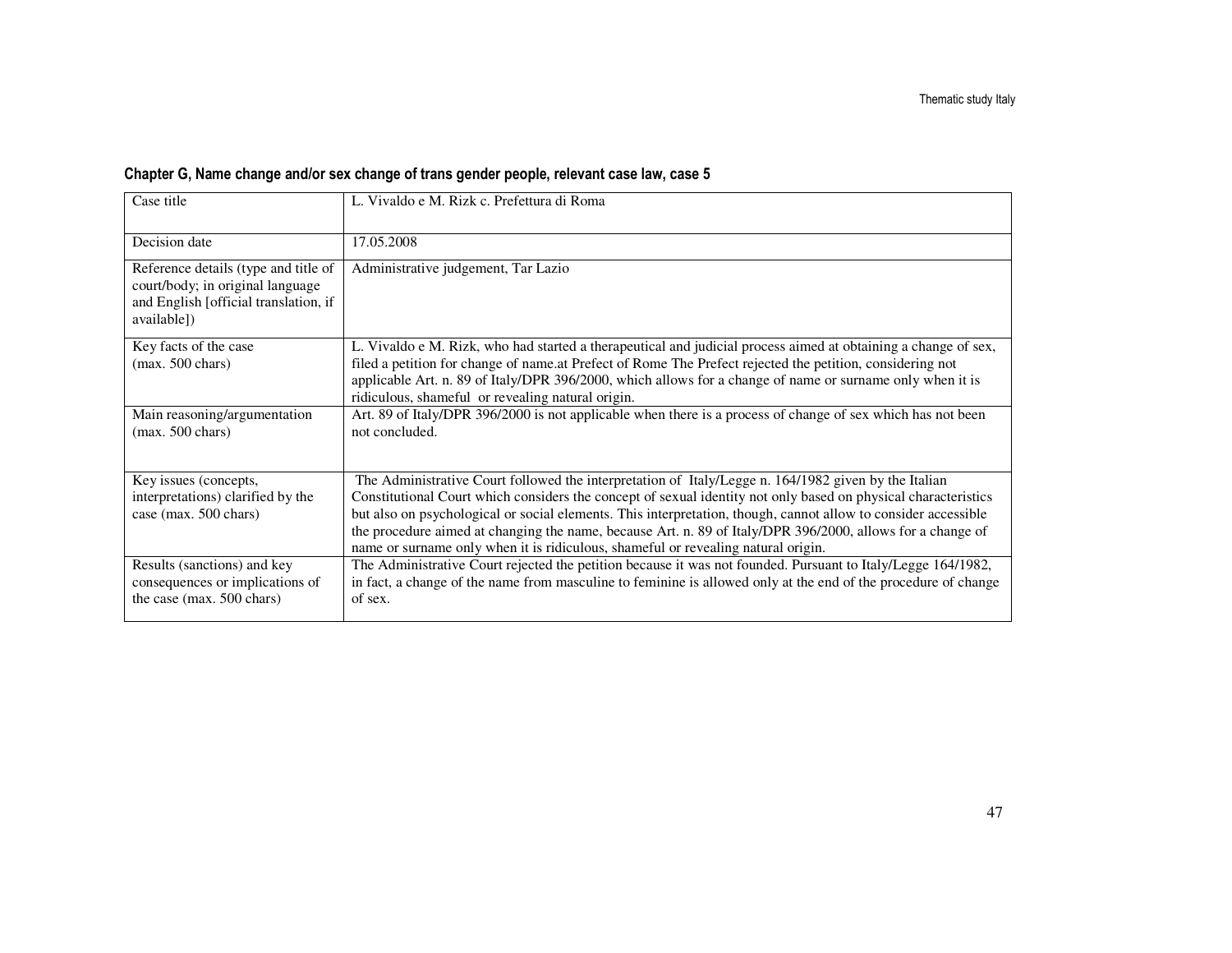| Case title                                                                                                                       | F. P. versus registry office                                                                                                                                                                                                                                                                                                                                  |
|----------------------------------------------------------------------------------------------------------------------------------|---------------------------------------------------------------------------------------------------------------------------------------------------------------------------------------------------------------------------------------------------------------------------------------------------------------------------------------------------------------|
| Decision date                                                                                                                    | 23.11.2007                                                                                                                                                                                                                                                                                                                                                    |
| Reference details (type and title of<br>court/body; in original language<br>and English [official translation, if<br>available]) | Civil judgement, Corte di Appello di Firenze (Florence Court of Appeal)                                                                                                                                                                                                                                                                                       |
| Key facts of the case<br>$(max. 500 \text{ chars})$                                                                              | F.P., at the end of the procedure of a change of sex having obtained from Florence Court of first instance an<br>authorization for the modification of his birth certificate, asked the registry office to add the new feminine<br>name, Susanna, to his original name P. As the Florence Court rejected the petition, F.P. appealed against the<br>decision. |
| Main reasoning/argumentation<br>$(max. 500 \text{ chars})$                                                                       | The Court of appeal granted the petition, considering that in the case of a judicial decision which modifies the<br>sex of a person Italy/legge 164/1982 does not exclude the possibility of adding a new name to the previous<br>one.                                                                                                                        |
| Key issues (concepts,<br>interpretations) clarified by the<br>case (max. 500 chars)                                              | F.P.'s motivations under his request of recognition of a second feminine name are not against the law and are<br>aimed at satisfying his specific need of identity                                                                                                                                                                                            |
| Results (sanctions) and key<br>consequences or implications of<br>the case (max. 500 chars)                                      | The Court of Appeal issued the modification of the birth certificate and authorized the adding of a feminine<br>name.                                                                                                                                                                                                                                         |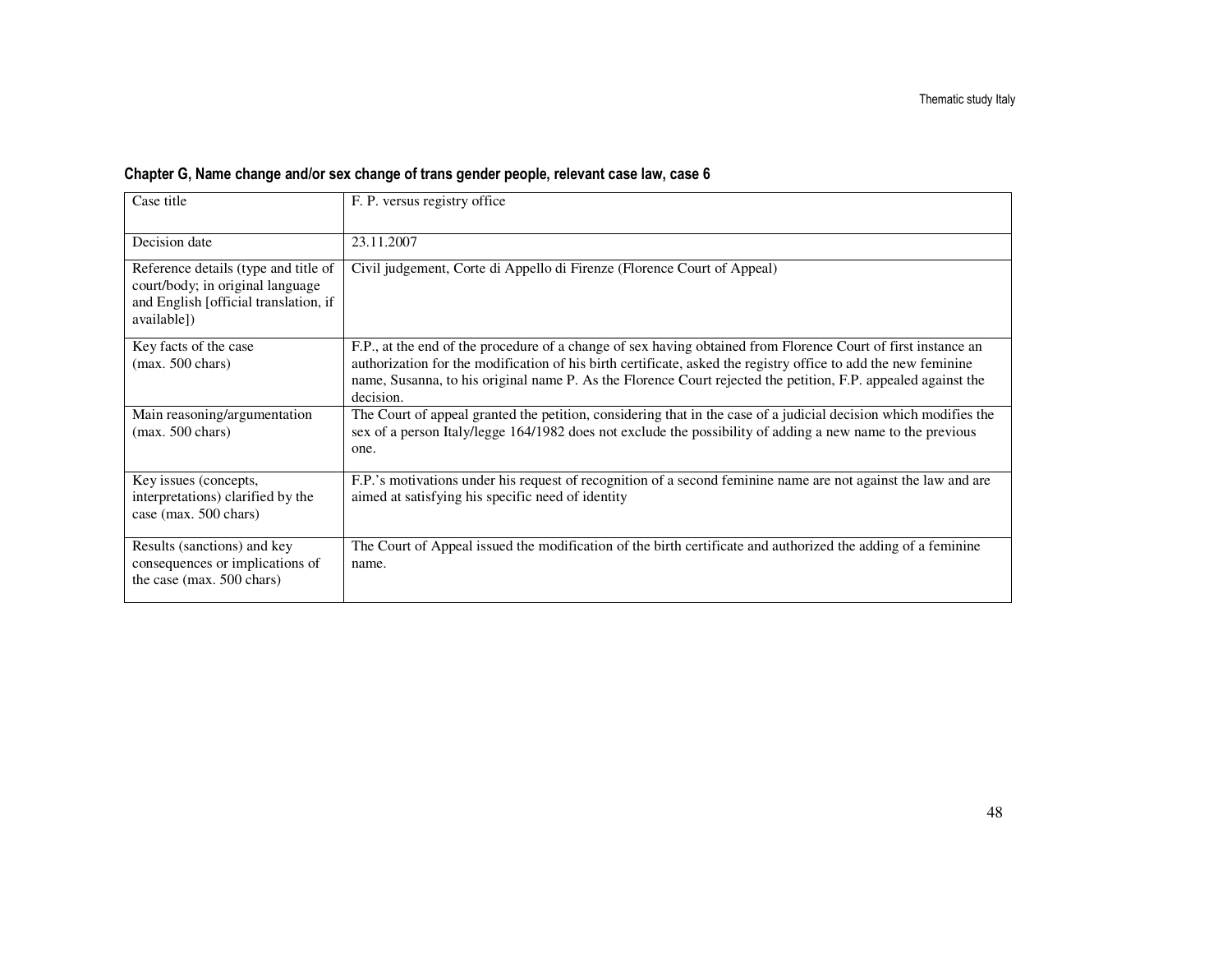| Case title                                                                                                                       | E.S. versus registry officer                                                                                                                                                                                                                                                                                                                      |
|----------------------------------------------------------------------------------------------------------------------------------|---------------------------------------------------------------------------------------------------------------------------------------------------------------------------------------------------------------------------------------------------------------------------------------------------------------------------------------------------|
| Decision date                                                                                                                    | 15.10.2004                                                                                                                                                                                                                                                                                                                                        |
| Reference details (type and title of<br>court/body; in original language<br>and English [official translation, if<br>available]) | civil judgement, Tribunale di Brescia (Civil Court in Brescia)                                                                                                                                                                                                                                                                                    |
| Key facts of the case<br>$(max. 500 \text{ chars})$                                                                              | E.S., without a previous judicial authorization, went abroad and modified his sex.                                                                                                                                                                                                                                                                |
| Main reasoning/argumentation<br>$(max. 500 \text{ chars})$                                                                       | The lack of a previous judicial authorization for change of sex cannot be solved through subsequent controls<br>about the conditions of sex modification.                                                                                                                                                                                         |
| Key issues (concepts,<br>interpretations) clarified by the<br>case (max. 500 chars)                                              | Italy/Legge 164/1982 (14.04.1982) has to be read together with Art. N. 32 of the Italian Constitution, that<br>safeguards the right to health not only as physical but also as psychological wellbeing. Italian law, in fact,<br>prescribes the previous judicial authorization in order to verify the effective need for this medical treatment. |
| Results (sanctions) and key<br>consequences or implications of<br>the case (max. 500 chars)                                      | As a consequence, the Court rejected the petition. This decision, however, overturned the previous case-law<br>(see Chapter G, case 3, Milan's Civil Court, 5.10.2000 and case 8 Pisa's Civil Court, 15.01. 2008).                                                                                                                                |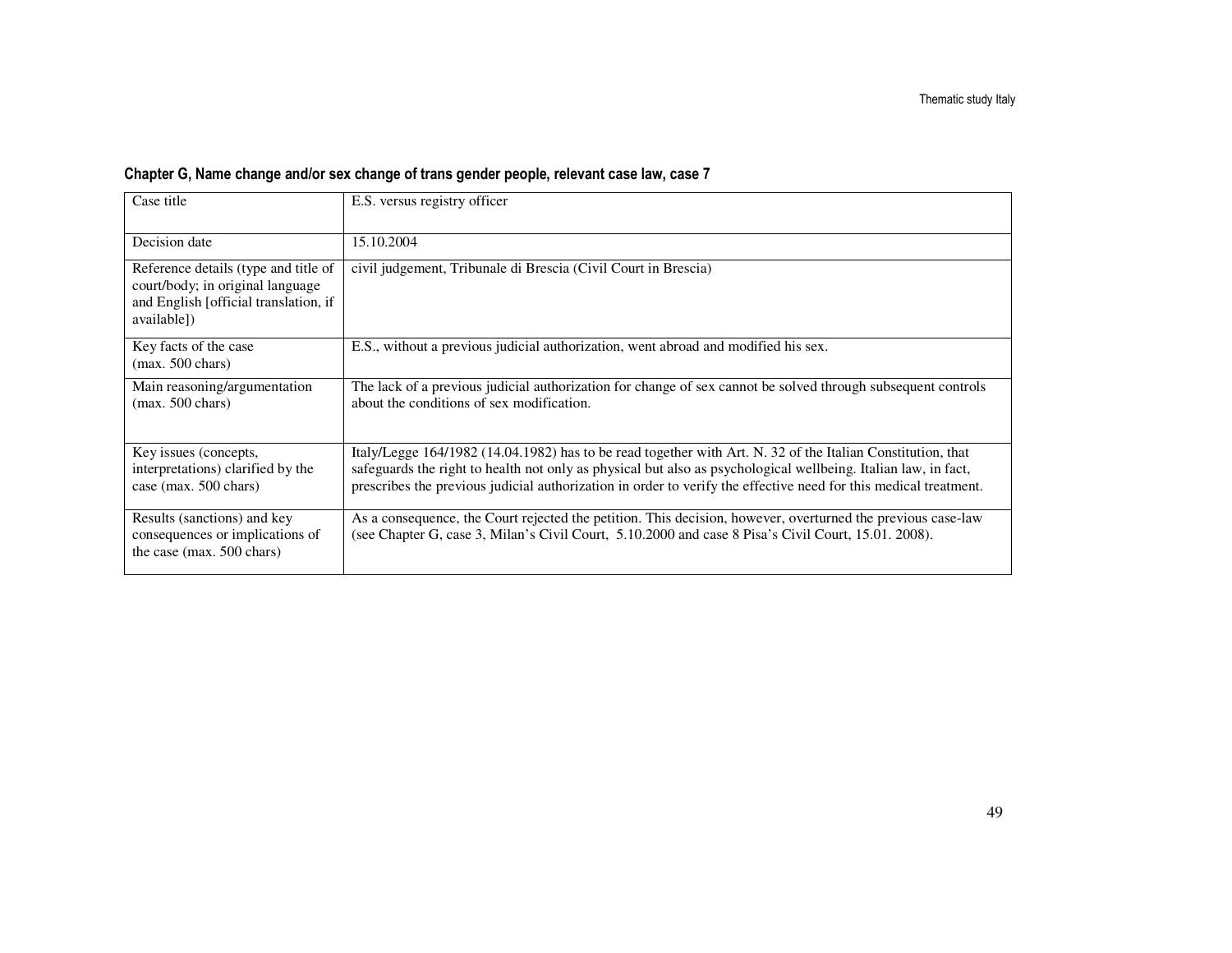| Case title                                                                                                                       | XX versus registry officer                                                                                                                                                                                                                                                                                                                                                                                                                                                                        |
|----------------------------------------------------------------------------------------------------------------------------------|---------------------------------------------------------------------------------------------------------------------------------------------------------------------------------------------------------------------------------------------------------------------------------------------------------------------------------------------------------------------------------------------------------------------------------------------------------------------------------------------------|
| Decision date                                                                                                                    | 15.01.2008                                                                                                                                                                                                                                                                                                                                                                                                                                                                                        |
| Reference details (type and title of<br>court/body; in original language<br>and English [official translation, if<br>available]) | Civil judgement, Tribunale di Pisa (Pisa's Civil Court)                                                                                                                                                                                                                                                                                                                                                                                                                                           |
| Key facts of the case<br>$(max. 500 \text{ chars})$                                                                              | X.X, without a previous judicial authorization, went abroad and change his sex from masculine to feminine.<br>After the medical treatment, he filed a petition aimed at obtaining the modification of sex and of his name.                                                                                                                                                                                                                                                                        |
| Main reasoning/argumentation<br>$(max. 500 \text{ chars})$                                                                       | A constitutional interpretation of Italy/Legge 164/1982, under Art. 2 and 32 of the Constitution, leads to the<br>consideration that the modification of personal data concerning the sex of a person has to be issued whenever a<br>change of sexual characteristics are ascertained, even if a previous judicial authorization fails.                                                                                                                                                           |
| Key issues (concepts,<br>interpretations) clarified by the<br>case (max. 500 chars)                                              | Italy/Legge164/1982 (14.04.1982) does not require strictly a previous authorization for the surgical operation<br>in order to obtain sex/name change.                                                                                                                                                                                                                                                                                                                                             |
| Results (sanctions) and key<br>consequences or implications of<br>the case (max. 500 chars)                                      | The Court assigned a new sex and a new name to the petitioner which corresponded with the new sex.<br>Therefore the lack of judge's previous authorization for the surgical operation cannot preclude a recognition of<br>an individual's right to sexual identity. As a consequence, a change of name has to be granted whenever a<br>person has changed his/her sex. Besides, as surgical operation is not always possible, its authorization cannot<br>be considered as a binding precondition |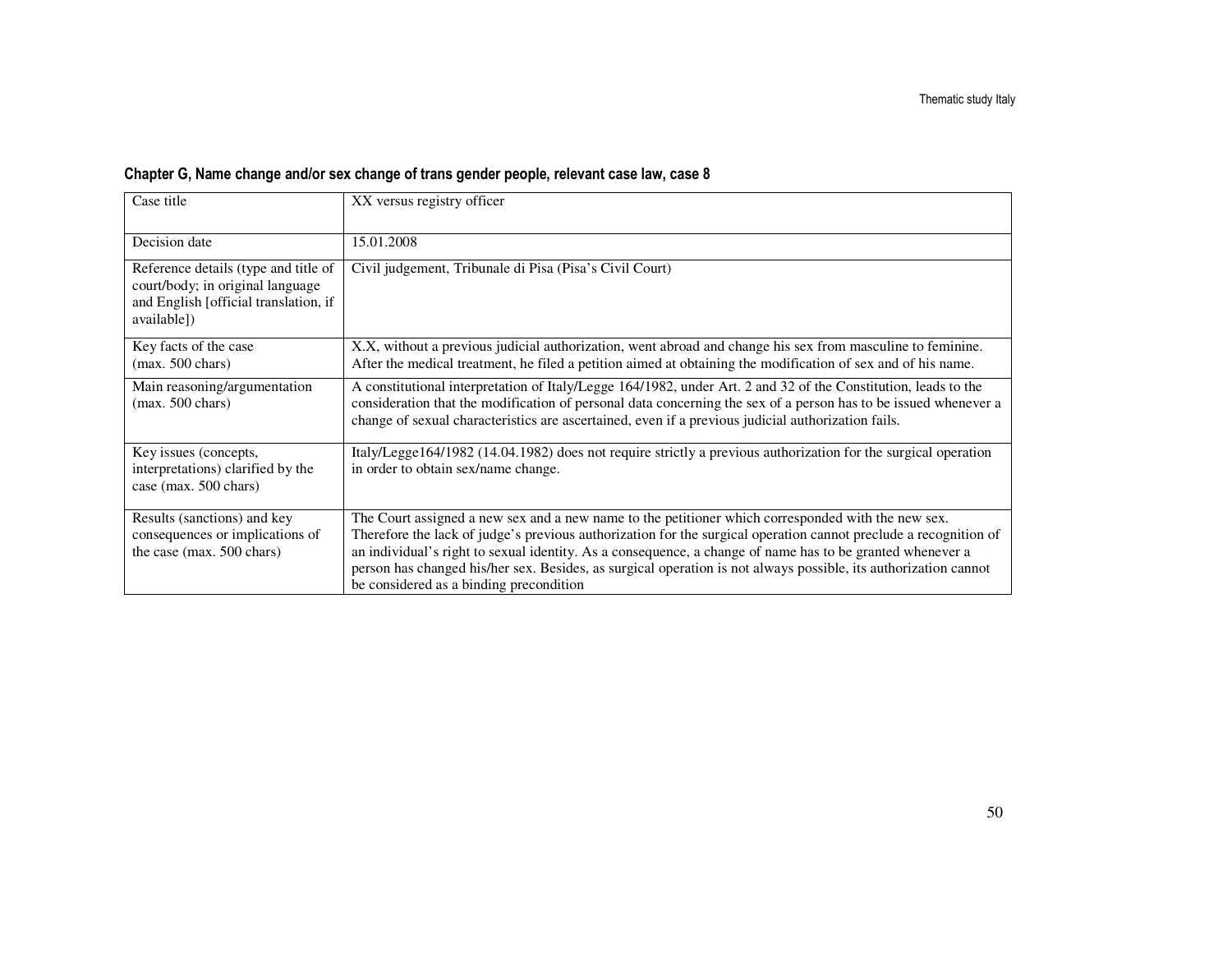## Chapter I, Case law relevant to the impact of good practices on homophobia and/or discrimination on the ground of sexual orientation, case 1

| Case title                                                                                                                       | Prime Minister versus Tuscany                                                                                                                                                                                                                                                                                                                                                                                                                                                                                                                                                                                                                                 |
|----------------------------------------------------------------------------------------------------------------------------------|---------------------------------------------------------------------------------------------------------------------------------------------------------------------------------------------------------------------------------------------------------------------------------------------------------------------------------------------------------------------------------------------------------------------------------------------------------------------------------------------------------------------------------------------------------------------------------------------------------------------------------------------------------------|
| Decision date                                                                                                                    | 21.06.2006                                                                                                                                                                                                                                                                                                                                                                                                                                                                                                                                                                                                                                                    |
| Reference details (type and title of<br>court/body; in original language<br>and English [official translation, if<br>available]) | constitutional judgement, Corte Costituzionale (Constitutional Court)                                                                                                                                                                                                                                                                                                                                                                                                                                                                                                                                                                                         |
| Key facts of the case<br>$(max. 500 \text{ chars})$                                                                              | Tuscany passed a law Italy/Legge Regionale 63/2004 (15.11.2004) which contains some rules against<br>discrimination on the ground of sexual orientation concerning some issues like professional training, welfare,<br>health, tourism and commercial business. The Prime Minister challenged this law before the Constitutional<br>Court, claiming that it overstepped the Region's legislative function pursuant to Art. No.117 of the<br>Constitution.                                                                                                                                                                                                     |
| Main reasoning/argumentation<br>$(max. 500 \text{ chars})$                                                                       | Welfare's positive actions aimed at safeguarding people discriminated against on the ground of sexual<br>orientation are legitimate because they only place some general principles not practical measures and the<br>State's claim based on law's unconstitutionality is too generic. Only the claims concerning the choice of a<br>person able to give consent to a medical treatment and the possibility of changing sexual characteristics and the<br>claim against the possibility for a businessman of denying their performance on the ground of sexual<br>orientation and gender identity are founded because they have to be ruled by a State's law. |
| Key issues (concepts,<br>interpretations) clarified by the<br>case (max. 500 chars)                                              | A regional law which provides measures of good practice concerning homophobia is constitutional as long as<br>it respects the constitution's limits of the regions' powers                                                                                                                                                                                                                                                                                                                                                                                                                                                                                    |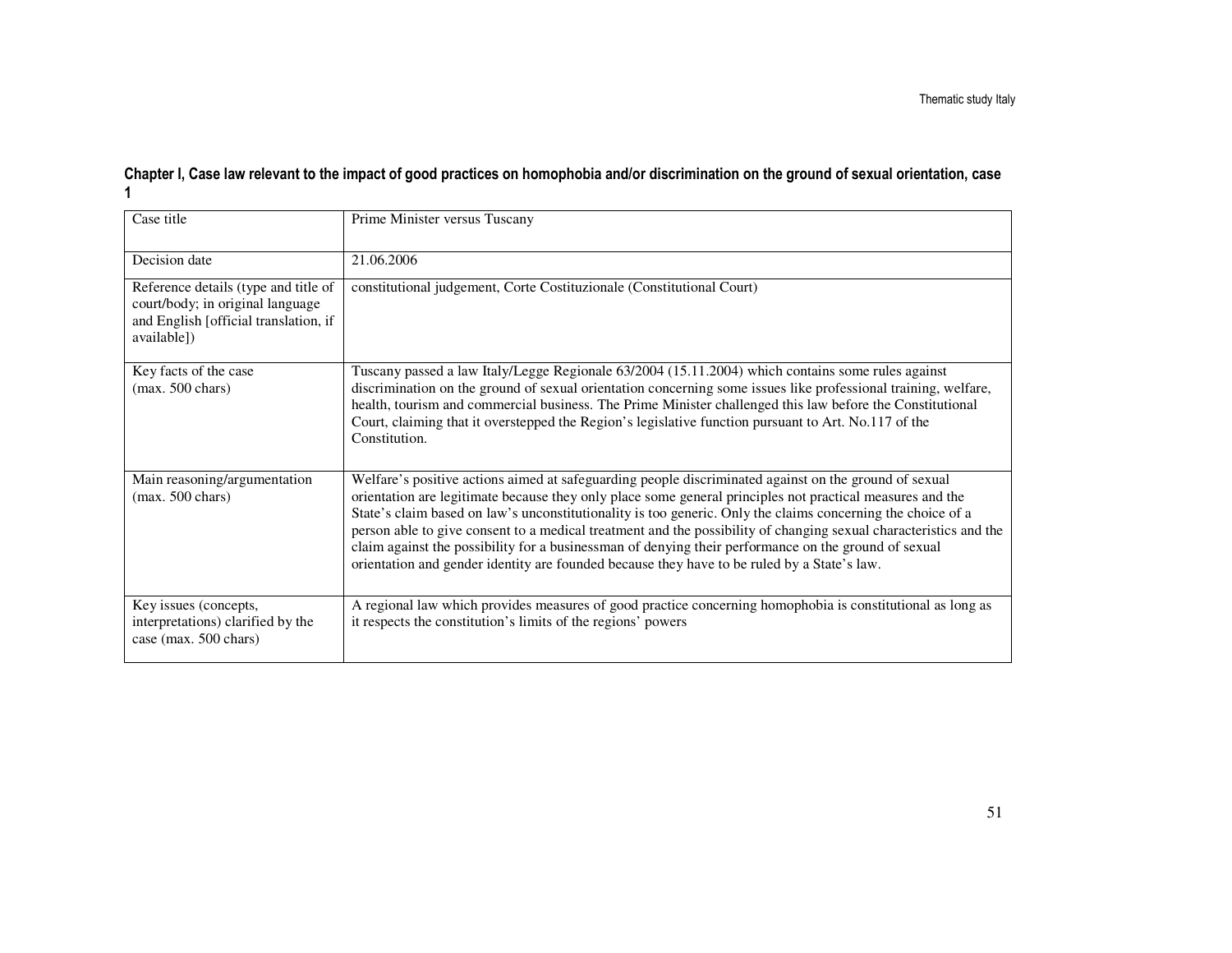| Results (sanctions) and key     | Good practices aimed at promoting better conditions for LGBT people and engaged at a regional level are             |
|---------------------------------|---------------------------------------------------------------------------------------------------------------------|
| consequences or implications of | legitimate as long as they do not in practice create a clear disparity on behalf of these people and as long as the |
| the case (max. $500$ chars)     | regional law respects the allocation of functions between State law and regional law provided by the                |
|                                 | Constitution. This decision encourages good practices on discrimination also at a regional level as long as         |
|                                 | these limits are strictly observed.                                                                                 |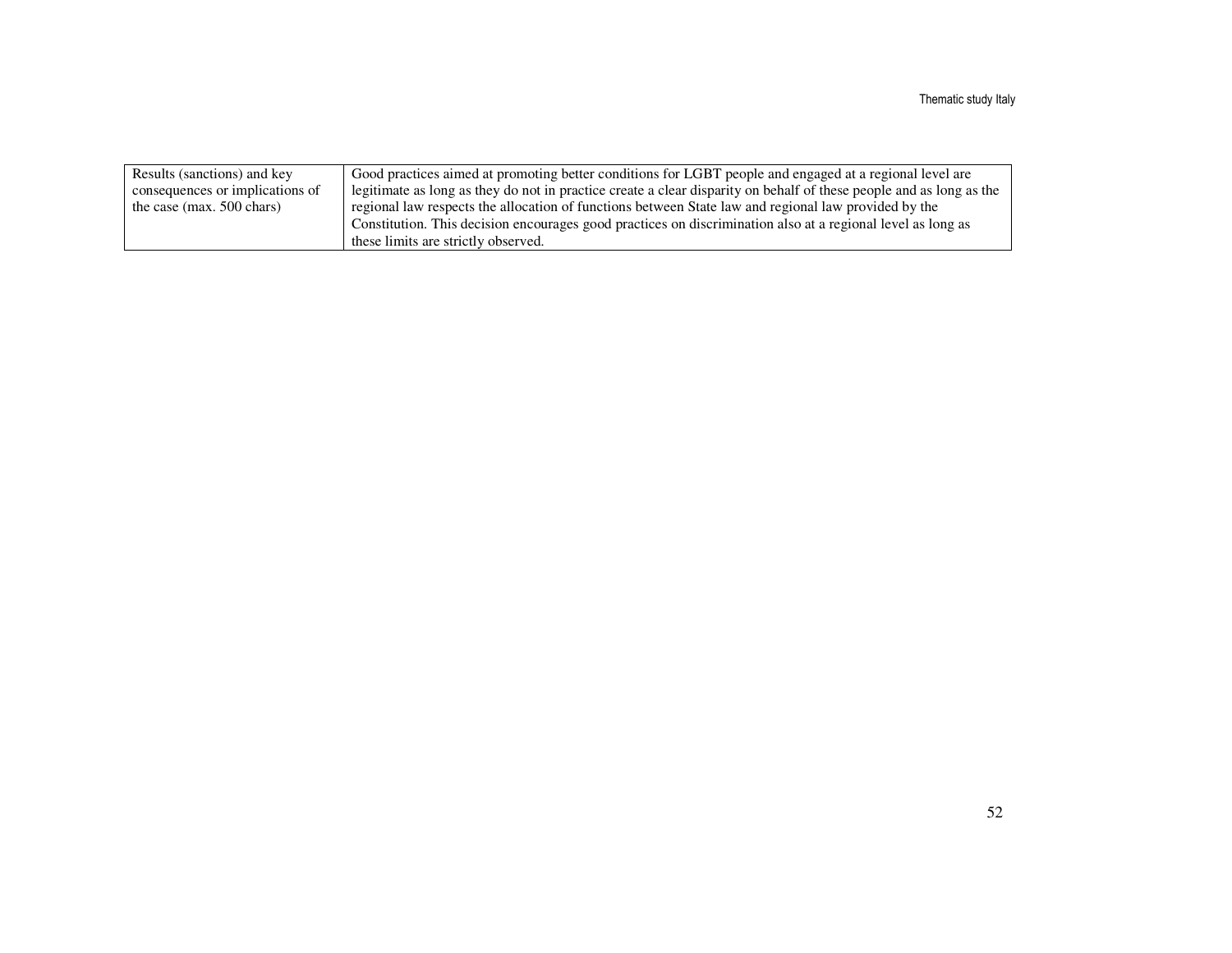## Chapter I, Case law relevant to the impact of good practices on homophobia and/or discrimination on the ground of sexual orientation, case 2

| Case title                                                                                                                       | Attorney Artini versus Padua City Hall                                                                                                                                                                                                                                                                                                                                                                                                                                                                                                                                                                                            |
|----------------------------------------------------------------------------------------------------------------------------------|-----------------------------------------------------------------------------------------------------------------------------------------------------------------------------------------------------------------------------------------------------------------------------------------------------------------------------------------------------------------------------------------------------------------------------------------------------------------------------------------------------------------------------------------------------------------------------------------------------------------------------------|
| Decision date                                                                                                                    | 05.07.2007                                                                                                                                                                                                                                                                                                                                                                                                                                                                                                                                                                                                                        |
| Reference details (type and title of<br>court/body; in original language<br>and English [official translation, if<br>available]) | administrative judgement, Tar Veneto, sezione I (Veneto Administrative District Court, first section).                                                                                                                                                                                                                                                                                                                                                                                                                                                                                                                            |
| Key facts of the case<br>$(max. 500 \text{ chars})$                                                                              | Mr Artini pursued a popular action aimed at revoking decision No. 108/2006 of Padua City Hall and the<br>mayor's measure concerning an attestation of enrolment in the registry office of a registry office's family,<br>based on ties of family, marriage, kinship, adoption or love, regardless of sexual orientation. This attestation<br>concerns residency, because it is possible to enrol all persons living in the same dwelling and it is based only<br>on an individual's pro veritate declaration. all the civil rights provided by law are derived from the enrolment.                                                |
| Main reasoning/argumentation<br>$(max. 500 \text{ chars})$                                                                       | Mr Artini's interest is to be found in the will to keep separate the nuclear family and the registry office family.<br>The first one based on marriage with all its civil duties and the second based on love ties of any kind. On the<br>merits the City Hall did not overstep its powers because pursuant to the law, any mayor can issue an order<br>stating that the registry officer can grant any certification concerning residence position except professional<br>ones. Declaration of love ties can be pronounced only by the individual with all the criminal consequences in<br>the case false declarations are made. |
| Key issues (concepts,<br>interpretations) clarified by the<br>case (max. 500 chars)                                              | Pursuant to the law, City Halls can grant an attestation of residence for persons living at the same place, based<br>on the individual's declarations. In the case of false declarations there are criminal consequences.                                                                                                                                                                                                                                                                                                                                                                                                         |
| Results (sanctions) and key<br>consequences or implications of<br>the case (max. 500 chars)                                      | Padua City Hall's measures are legitimate as long as they are part of its powers also because they provide an<br>administrative subsequent control of the truth of the declaration about residence. Padua's system is different<br>from others because it does not create a collateral registry office. It is aimed at recognizing civil and social<br>rights also to other kind of unions without confusing the nuclear family and registry office family because they                                                                                                                                                           |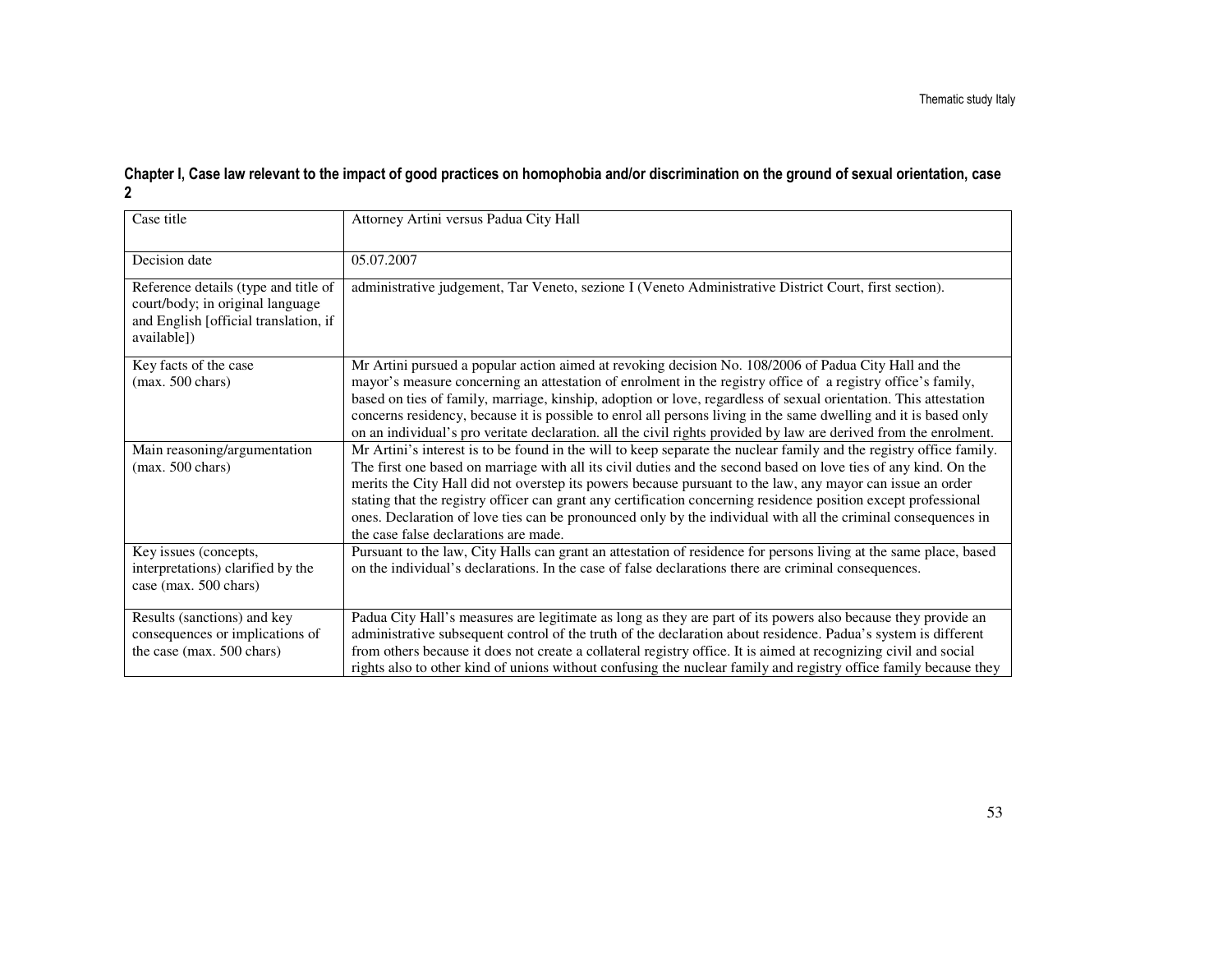Thematic study Italy

| are founded on different grounds. Padua's measures are forerunners for other City Halls. |
|------------------------------------------------------------------------------------------|
|                                                                                          |
|                                                                                          |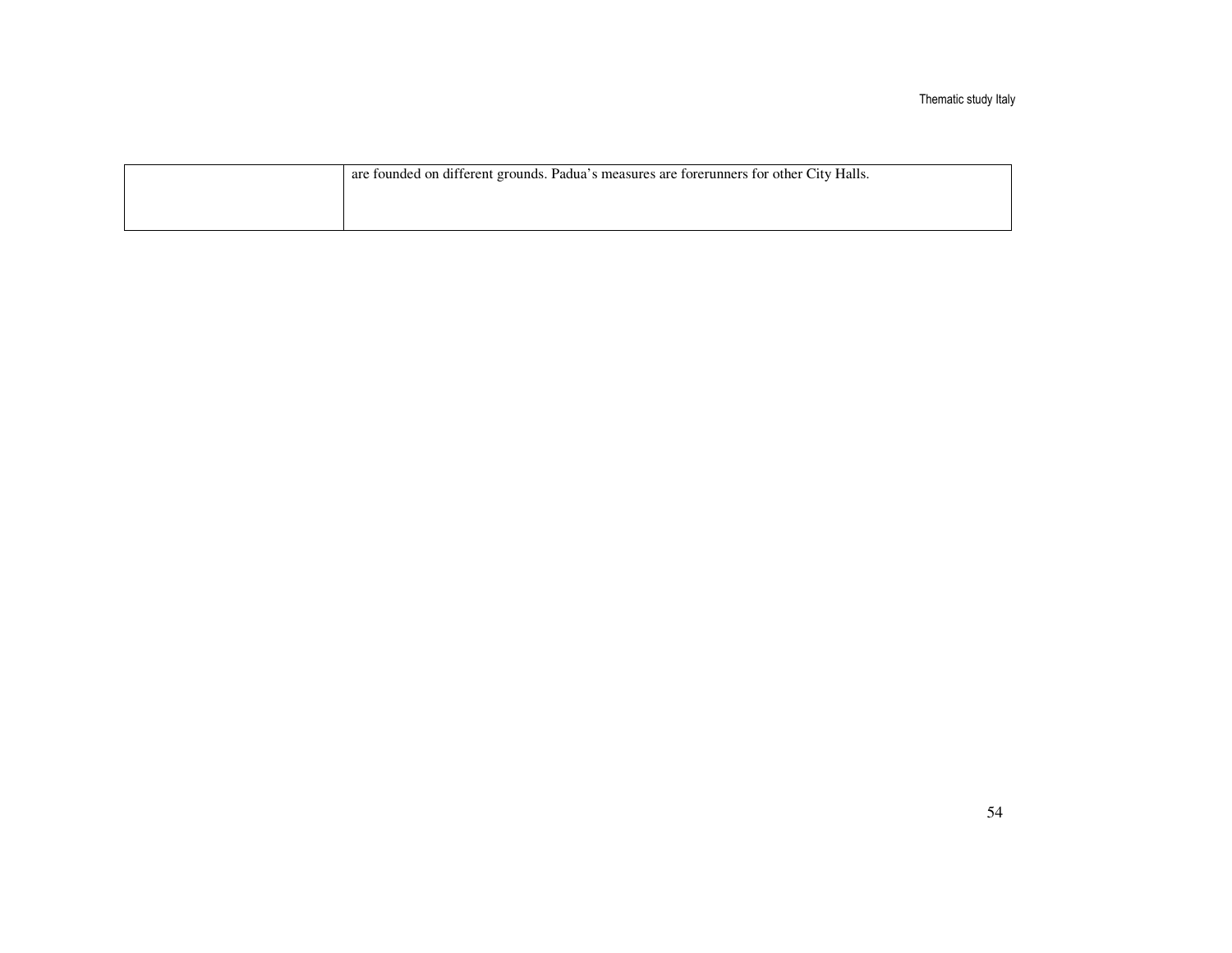## Chapter I, Case law relevant to the impact of good practices on homophobia and/or discrimination on the ground of sexual orientation, case 3

| Case title                                                                                                                       | F. Piomboni e M. Pegoraro versus Florence registry officer                                                                                                                                                                                                                                                                                                                                                                                                        |
|----------------------------------------------------------------------------------------------------------------------------------|-------------------------------------------------------------------------------------------------------------------------------------------------------------------------------------------------------------------------------------------------------------------------------------------------------------------------------------------------------------------------------------------------------------------------------------------------------------------|
| Decision date                                                                                                                    | 30.06.2008                                                                                                                                                                                                                                                                                                                                                                                                                                                        |
| Reference details (type and title of<br>court/body; in original language<br>and English [official translation, if<br>available]) | Civil judgment, Florence Court of Appeal, First Civil Section                                                                                                                                                                                                                                                                                                                                                                                                     |
| Key facts of the case<br>$(max. 500 \text{ chars})$                                                                              | The applicants, persons of the same sex, asked the registry office to allow them to publish the banns, which are<br>a precondition of civil marriage. The registry office refused the authorization and the Florence Court of first<br>instance rejected the petition.                                                                                                                                                                                            |
| Main reasoning/argumentation<br>$(max. 500 \text{ chars})$                                                                       | The Italian Constitution recognizes both the principle of non-discrimination based on sexual orientation and<br>the right of person's full development (Art. N. 3 of Italian Constitution). However the Constitution does not<br>recognize the right to marry a person of the same sex and the EC in this issue leaves the Member States a<br>margin of appreciation in the implementation of the principles of the EC Treaty and of the European<br>resolutions. |
| Key issues (concepts,<br>interpretations) clarified by the<br>case (max. 500 chars)                                              | Judges cannot create a law when a specific discipline is lacking, because the legislative power is reserved to<br>the Parliament.                                                                                                                                                                                                                                                                                                                                 |
| Results (sanctions) and key<br>consequences or implications of<br>the case (max. 500 chars)                                      | Court of Appeal rejected the petition, confirming the legitimacy, under the law actually in force, of the registry<br>officer's denial to authorize the banns requested from persons of the same sex. On the Court's view only the<br>Parliament has the power to introduce in Italian law homosexual marriage.                                                                                                                                                   |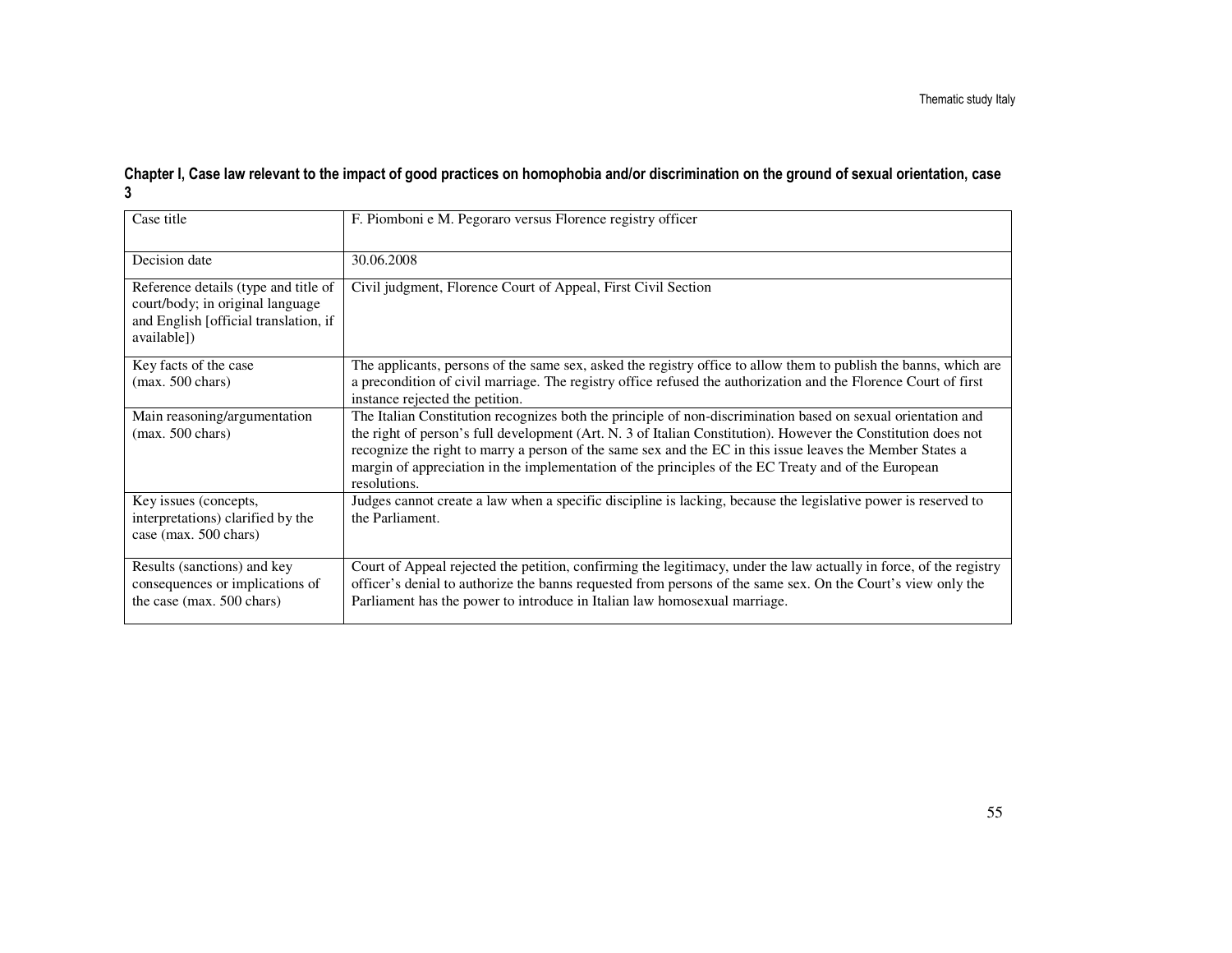## Chapter I, Case law relevant to the impact of good practices on homophobia and/or discrimination on the ground of sexual orientation, case 4

| Case title                                                                                                                       | X and Y versus Venice registry officer; X and Y versus Trento registry officer                                                                                                                                                                                                                                                                                                                                                                                                                                                                                                                                                                                                                                 |
|----------------------------------------------------------------------------------------------------------------------------------|----------------------------------------------------------------------------------------------------------------------------------------------------------------------------------------------------------------------------------------------------------------------------------------------------------------------------------------------------------------------------------------------------------------------------------------------------------------------------------------------------------------------------------------------------------------------------------------------------------------------------------------------------------------------------------------------------------------|
| Decision date                                                                                                                    | 14.04.2010 decision n. 138                                                                                                                                                                                                                                                                                                                                                                                                                                                                                                                                                                                                                                                                                     |
| Reference details (type and title of<br>court/body; in original language<br>and English [official translation, if<br>available]) | constitutional judgement, Corte Costituzionale (Constitutional Court)                                                                                                                                                                                                                                                                                                                                                                                                                                                                                                                                                                                                                                          |
| Key facts of the case<br>$(max. 500 \text{ chars})$                                                                              | The applicants, X and Y, persons of the same sex, asked the registry officer to allow them to publish the banns,<br>which are a precondition of civil marriage. The registry office rejected the petition, considering it contrary to<br>the internal public order: on his view, in fact, the diversity of sex is a fundamental precondition for marriage.<br>The applicants appealed to the Civil Court that considered necessary a statement issued by the Constitutional<br>Court, because it is not possible to extend the civil institute of marriage, regulated by the Italian Civil Law to a<br>person of the same sex, and this is a violation of Art. N. 2, 3, 29, 117, I of the Italian Constitution |
| Main reasoning/argumentation<br>$(max. 500 \text{ chars})$                                                                       | Constitutional Court declared the question partly inadmissible and partly unfounded and stated that founding<br>safeguards and recognising homosexual unions are both up to the Parliament in exercising its own<br>discretionary power.                                                                                                                                                                                                                                                                                                                                                                                                                                                                       |
| Key issues (concepts,<br>interpretations) clarified by the<br>case (max. 500 chars)                                              | There is no violation of Art. No. 29 of the Italian Constitution because this article is only referred to the<br>traditional concept of marriage and the principle of non discrimination provided in Art. No. 3 of the<br>Constitution is not violated by the Civil Code which provides only the marriage between a man and a woman<br>because homosexual unions cannot be considered the same as marriage.                                                                                                                                                                                                                                                                                                    |
| Results (sanctions) and key<br>consequences or implications of<br>the case (max. 500 chars)                                      | It is up to the legislator, within his own discretionary power to provide for the appropriate means of<br>recognition and safeguards.                                                                                                                                                                                                                                                                                                                                                                                                                                                                                                                                                                          |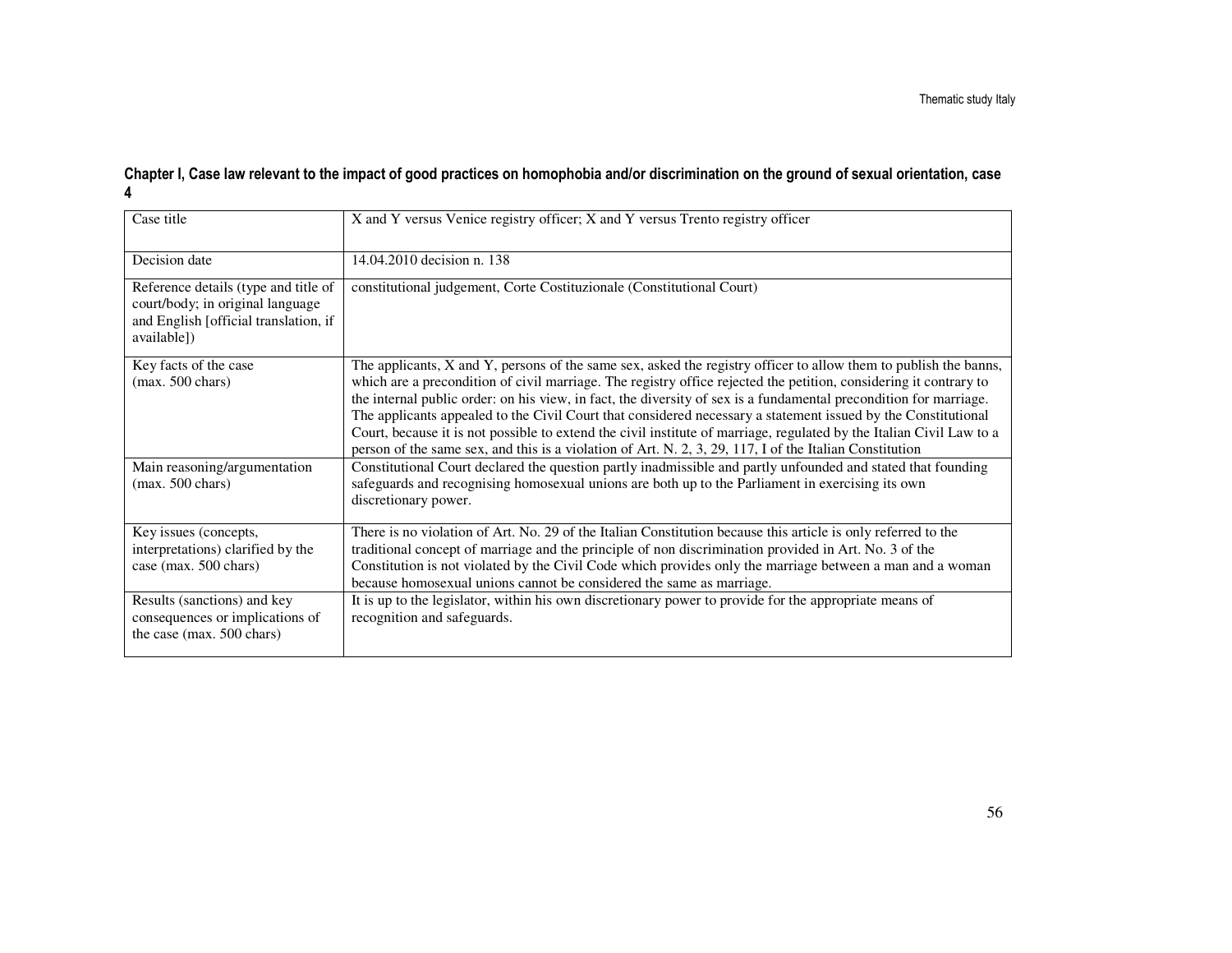| Case title                                                                                                                       | Mr E versus Mrs C                                                                                                                                                                                                                                                                                                                                                                                                                                                                                                  |
|----------------------------------------------------------------------------------------------------------------------------------|--------------------------------------------------------------------------------------------------------------------------------------------------------------------------------------------------------------------------------------------------------------------------------------------------------------------------------------------------------------------------------------------------------------------------------------------------------------------------------------------------------------------|
| Decision date                                                                                                                    | 14.10.2006                                                                                                                                                                                                                                                                                                                                                                                                                                                                                                         |
| Reference details (type and title of<br>court/body; in original language<br>and English [official translation, if<br>available]) | civil judgement, Tribunale di Brescia (Brescia Civil Court)                                                                                                                                                                                                                                                                                                                                                                                                                                                        |
| Key facts of the case<br>$(max. 500 \text{ chars})$                                                                              | Mr E and Mrs C were married when, after fourteen years of marriage, the former confessed a homosexual<br>relationship. Therefore Mrs C left her home and Mr E started living with his partner; the former appealed<br>requesting a declaration of legal separation which stated the husband's responsibility and compensation for<br>existential damage.                                                                                                                                                           |
| Main reasoning/argumentation<br>$(max. 500 \text{ chars})$                                                                       | The legal separation's responsibility is on the husband because his homosexuality made cohabitation<br>impossible with his wife but there is not a duty of maintenance because she has an income similar to Mr E's.<br>The judge granted the compensation for existential damage because there was a violation of a fundamental<br>right, namely the right of personal dignity as a woman and as a wife. In addition a shared life lasting fourteen<br>years was broken up and Mrs C risked being infected by HIV. |
| Key issues (concepts,<br>interpretations) clarified by the<br>case (max. 500 chars)                                              | The legal separation's responsibility is on the spouse who breaks the duty of faithfulness both in case of a<br>hetero and in case of a homosexual relationship out of marriage. In the latter case the judge can grant the other<br>spouse compensation for existential damages.                                                                                                                                                                                                                                  |
| Results (sanctions) and key<br>consequences or implications of<br>the case (max. 500 chars)                                      | Mr E was condemned to pay 40.000,00 $\epsilon$ for existential damage. In general judges do not grant compensation<br>for existential damage in case of legal separation but in this case not only did it bring relevant changes to Mrs<br>C's life but it also caused her traumatic upset, greatly reducing her quality of life. A balance between freedom<br>of choice on the ground of sexual orientation and personal dignity requests compensation for the sufferings that<br>the former might bring.         |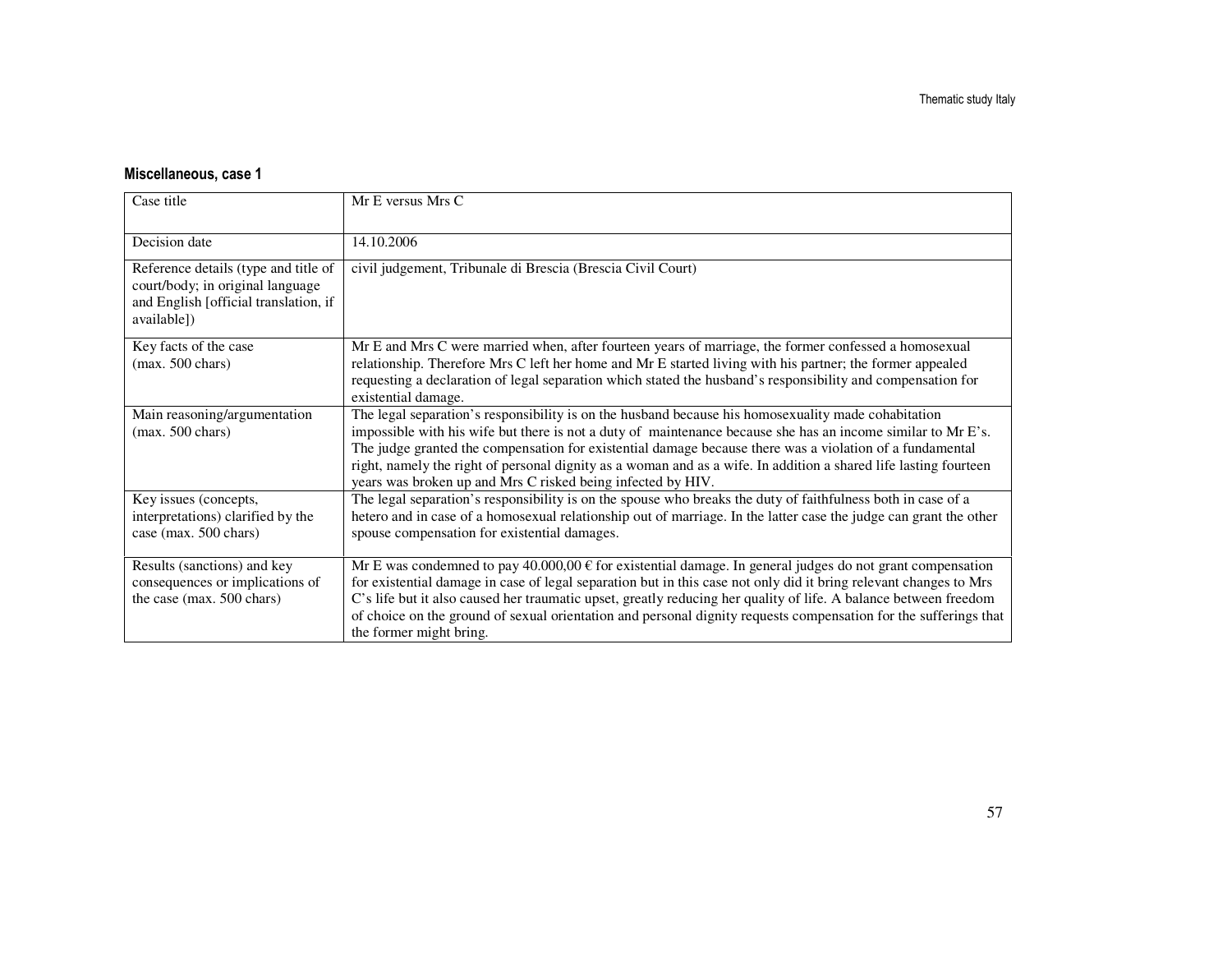| Case title                                                                                                                       | X versus Y                                                                                                                                                                                                                                                                                                                                                                                                                                                                                                                                                                                                                              |
|----------------------------------------------------------------------------------------------------------------------------------|-----------------------------------------------------------------------------------------------------------------------------------------------------------------------------------------------------------------------------------------------------------------------------------------------------------------------------------------------------------------------------------------------------------------------------------------------------------------------------------------------------------------------------------------------------------------------------------------------------------------------------------------|
| Decision date                                                                                                                    | 28.06.2006                                                                                                                                                                                                                                                                                                                                                                                                                                                                                                                                                                                                                              |
| Reference details (type and title of<br>court/body; in original language<br>and English [official translation, if<br>available]) | civil judgement, Tribunale di Napoli (Naples' Civil Court)                                                                                                                                                                                                                                                                                                                                                                                                                                                                                                                                                                              |
| Key facts of the case<br>$(max. 500 \text{ chars})$                                                                              | After their legal separation, during which XXX and YYY's son was entrusted to his mother, the father took the<br>case to Civil Court in order to obtain shared foster care. In fact he claims that the mother has a homosexual<br>relationship which can jeopardize the child's growth, because the two women did not hide it and they lapsed<br>into effusion in front of him.                                                                                                                                                                                                                                                         |
| Main reasoning/argumentation<br>$(max. 500 \text{ chars})$                                                                       | The main point is what is in the best interest of the child, regardless of his parent's sexual orientation.<br>Homosexuality in fact is not an obstacle for foster care, if ever it can be the legal reason for separation, but in<br>the case of foster care this is not relevant, because it does not concern the child's best interest.                                                                                                                                                                                                                                                                                              |
| Key issues (concepts,<br>interpretations) clarified by the<br>case (max. 500 chars)                                              | In matters of foster care the child's best interest must be sought and therefore the shared one cannot be granted<br>if his/her parents fight against each other.                                                                                                                                                                                                                                                                                                                                                                                                                                                                       |
| Results (sanctions) and key<br>consequences or implications of<br>the case (max. 500 chars)                                      | The Court granted exclusive foster care to the mother because in this case the shared one was not practicable<br>considering the hostile relationship between the two parents and the father's violent character. Therefore the<br>responsibility for the legal separation is on the father but it is not relevant for the foster care because this is not<br>an award for the irresponsible parent. The hypothetical homosexual relationship is not an obstacle for exclusive<br>foster care, while the shared one cannot be granted if there is conflict and one parent does not recognize to the<br>other his/her parental capacity. |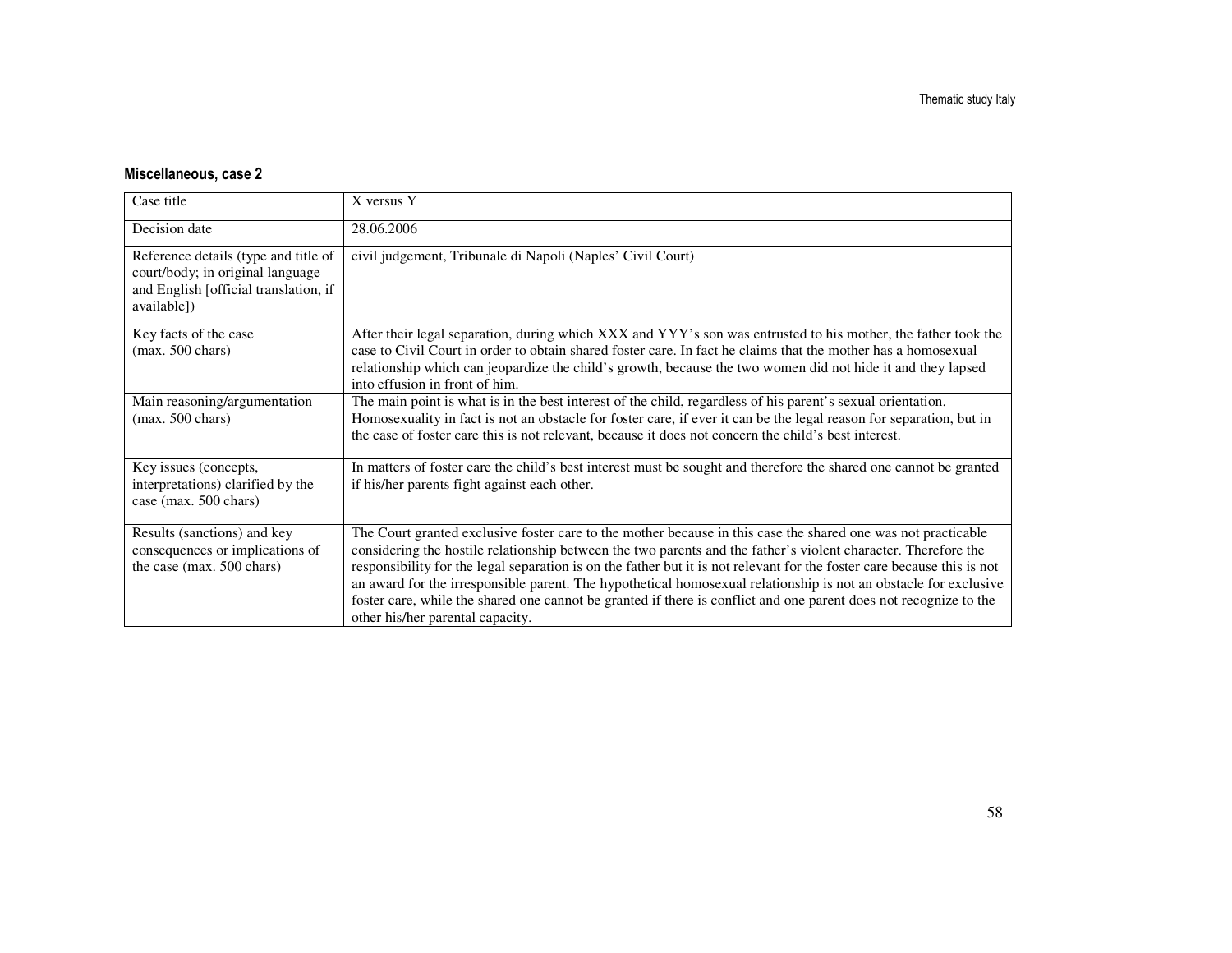| Case title                                                                                                                       | Mr Scarantino versus Public Prosecutor                                                                                                                                                                                                                                                                                                                                                                                                                                                                                                            |
|----------------------------------------------------------------------------------------------------------------------------------|---------------------------------------------------------------------------------------------------------------------------------------------------------------------------------------------------------------------------------------------------------------------------------------------------------------------------------------------------------------------------------------------------------------------------------------------------------------------------------------------------------------------------------------------------|
| Decision date                                                                                                                    | 17.07.2002                                                                                                                                                                                                                                                                                                                                                                                                                                                                                                                                        |
| Reference details (type and title of<br>court/body; in original language<br>and English [official translation, if<br>available]) | criminal judgement, Corte d'Assise d'Appello di Caltanissetta (Caltanissetta's District Court of Appeal).                                                                                                                                                                                                                                                                                                                                                                                                                                         |
| Key facts of the case<br>$(max. 500 \text{ chars})$                                                                              | Mr Scarantino was a member of Cosa Nostra and after his sentence to prison he started a collaboration with the<br>bench. In particular he referred some episodes concerning the murder of judge Mr Borsellino. He was killed<br>with a car bomb and Mr Scarantino participated in the theft of the car used for the explosion. The defence of<br>the accused denied Mr Scarantino's reliability on the ground among others of the fact that he had a homosexual<br>relationship when he was a teenager therefore he could not be a man of honour. |
| Main reasoning/argumentation<br>$(max. 500 \text{ chars})$                                                                       | Cosa Nostra's moral sense is not as conservative as it may seem, therefore it is possible for a homosexual<br>person to take part in the association. Besides, Mr Scarantino uses the Mafia's slang therefore he kept in<br>contact with the organisation and indeed his affirmations have been checked and confirmed.                                                                                                                                                                                                                            |
| Key issues (concepts,<br>interpretations) clarified by the<br>case (max. 500 chars)                                              | The reliability of the declarations of a justice's collaborator have to be considered true if they have a<br>confirmation, regardless of his/her sexual orientation.                                                                                                                                                                                                                                                                                                                                                                              |
| Results (sanctions) and key<br>consequences or implications of<br>the case (max. 500 chars)                                      | The Court confirms Mr Scarantino's reliability. Therefore the Mafia's Code of honour is not so restrictive as it<br>may seem and in the fight against it, it is important to overcome false preconceptions.                                                                                                                                                                                                                                                                                                                                       |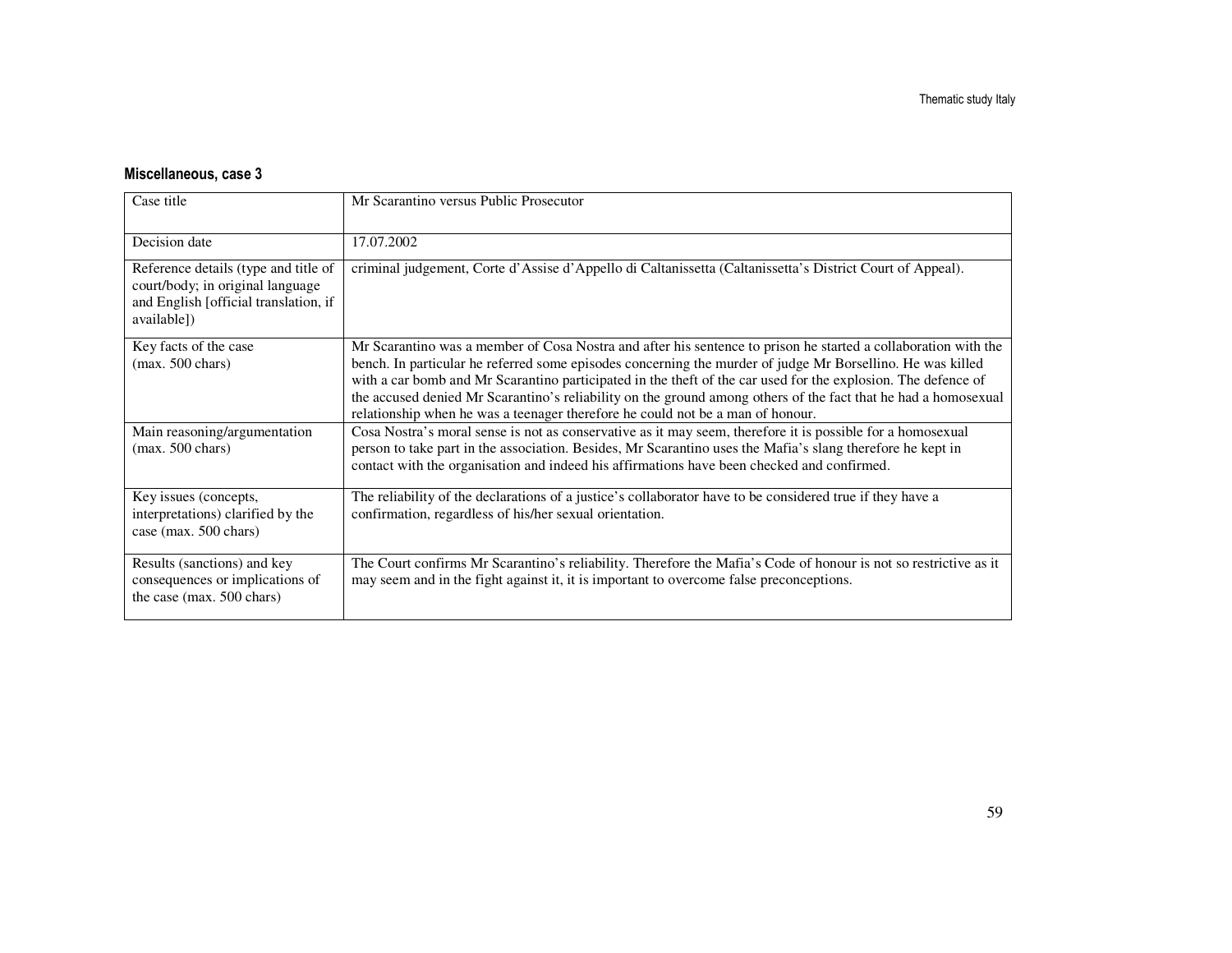| Case title                                                                                                                       | MAG versus SDG                                                                                                                                                                                                                                                                                                                                                                                                                                 |
|----------------------------------------------------------------------------------------------------------------------------------|------------------------------------------------------------------------------------------------------------------------------------------------------------------------------------------------------------------------------------------------------------------------------------------------------------------------------------------------------------------------------------------------------------------------------------------------|
| Decision date                                                                                                                    | 01.03.2005                                                                                                                                                                                                                                                                                                                                                                                                                                     |
| Reference details (type and title of<br>court/body; in original language<br>and English [official translation, if<br>available]) | civil judgement, Corte di Cassazione, sezione I civile (Supreme Court, first civil section)                                                                                                                                                                                                                                                                                                                                                    |
| Key facts of the case<br>$(max. 500 \text{ chars})$                                                                              | Mrs MAG filed a petition aimed at obtaining the declaration of legal separation but her sons were entrusted to<br>Mr SDG because the judge charged to her the legal separation's responsibility, considering that she left home<br>and established a homosexual relationship with one of her daughter's friends. Subsequently, after the second<br>instance's judgement, she appealed to the Supreme Court in order to obtain the foster care. |
| Main reasoning/argumentation<br>$(max. 500 \text{ chars})$                                                                       | Despite Mrs MAG's claims that Mr SDG broke his faithfulness' duty by establishing a relationship out of<br>marriage, she could not prove it. On the contrary her relationship with one if her daughter's friends has been<br>proven and therefore the responsibility for the legal separation is in the first place hers and secondly this choice<br>shocked her children so their best interest is to live with their father.                 |
| Key issues (concepts,<br>interpretations) clarified by the<br>case (max. 500 chars)                                              | In responsibility for issues regarding legal separation what has to be proved is the cause of the intolerability of<br>cohabitation: in the present case this element is the steady homosexual relationship established out of marriage<br>by the wife during the marriage.                                                                                                                                                                    |
| Results (sanctions) and key<br>consequences or implications of<br>the case (max. 500 chars)                                      | The petition was rejected and therefore the sons were entrusted to their father. Therefore homosexual and<br>heterosexual relationships are evaluated in the same way in order to establish the responsibility for legal<br>separation, without any discrimination: both are considered valid causes of cohabitation intolerability.                                                                                                           |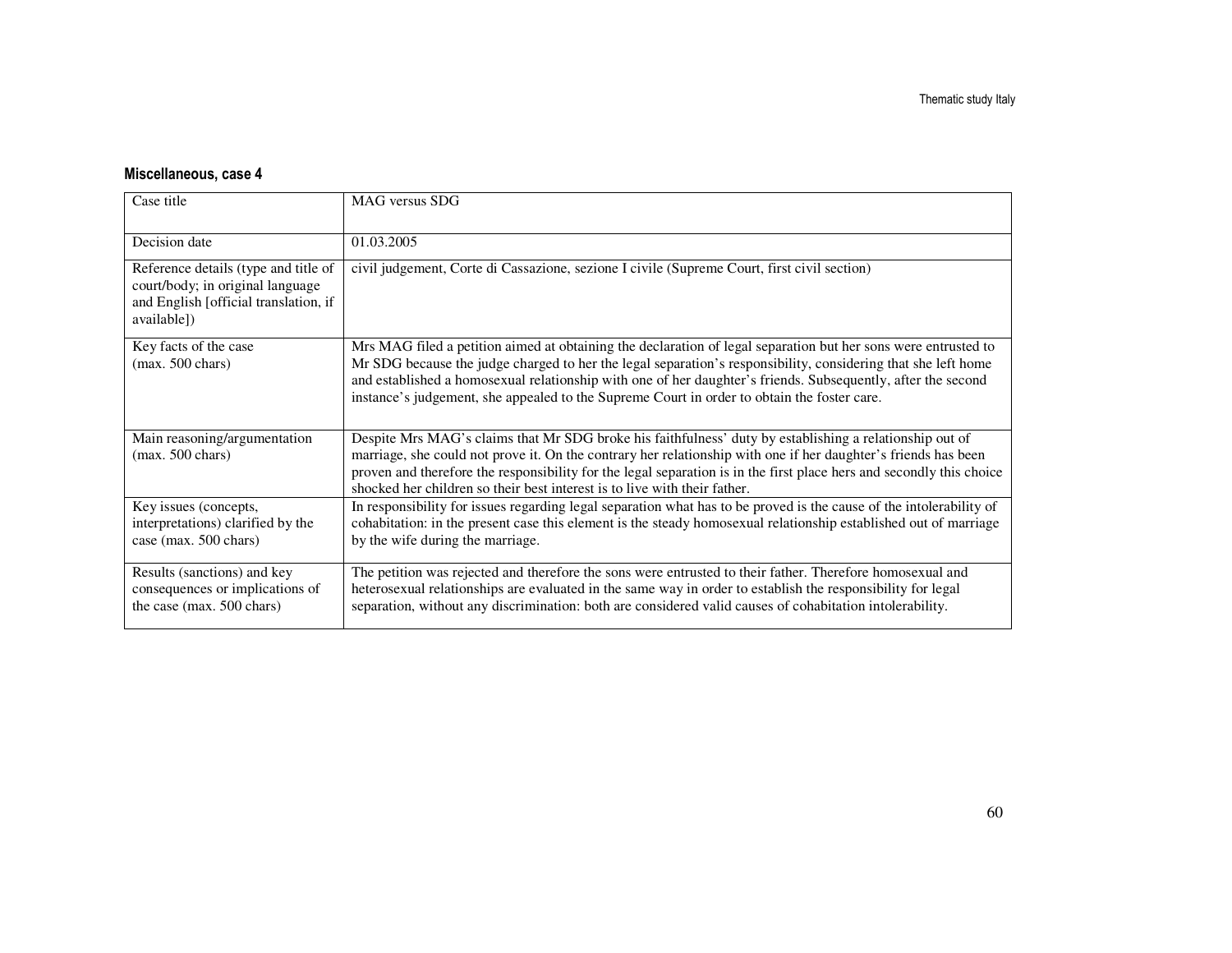| Case title                                                                                                                       | D. Giuffrida versus Ministry of Transport and Ministry of Defense                                                                                                                                                                                                                                                                                                                                                                                                                                                                                                                                                                   |
|----------------------------------------------------------------------------------------------------------------------------------|-------------------------------------------------------------------------------------------------------------------------------------------------------------------------------------------------------------------------------------------------------------------------------------------------------------------------------------------------------------------------------------------------------------------------------------------------------------------------------------------------------------------------------------------------------------------------------------------------------------------------------------|
| Decision date                                                                                                                    | 12.07.2008                                                                                                                                                                                                                                                                                                                                                                                                                                                                                                                                                                                                                          |
| Reference details (type and title of<br>court/body; in original language<br>and English [official translation, if<br>available]) | Civil judgement, Tribunale di Catania (Catania's civil court)                                                                                                                                                                                                                                                                                                                                                                                                                                                                                                                                                                       |
| Key facts of the case<br>$(max. 500 \text{ chars})$                                                                              | In 2006 Mr Giuffrida's driving license was suspended on the ground of "conflict of sexual identity": the<br>applicant, who is a truck driver, during the medical examination had declared his homosexuality. Mr.<br>Giuffrida appealed to the Administrative Court and judges granted the suspension of the decision which had<br>suspended the driving license, assessing that homosexuality cannot be considered a psychiatric illness. At the<br>same time, Mr. Giuffrida filed a petition at the Civil Court in order to obtain a restoration of the damage from<br>the Ministry of Transport and from the Ministry of Defense. |
| Main reasoning/argumentation<br>$(max. 500 \text{ chars})$                                                                       | The Public Administration's behaviour constitutes a clear discrimination based on sexual orientation, in<br>contrast with the Italian Constitution; as a consequence, the damage and sorrow caused to the applicant must<br>both be restored.                                                                                                                                                                                                                                                                                                                                                                                       |
| Key issues (concepts,<br>interpretations) clarified by the<br>case (max. 500 chars)                                              | The Law does not require heterosexuality as a psyco-physical prerequisite for a truck driver; as a consequence,<br>the public administration's behavior is a discrimination which is heavily offensive for homosexual persons,<br>being an obstacle for their personal realization. The moral offence, then, has to be restored.                                                                                                                                                                                                                                                                                                    |
| Results (sanctions) and key<br>consequences or implications of<br>the case (max. 500 chars)                                      | The Ministries of Transport and of Defense were condemned to pay $100.000,00 \in$ for existential damage and<br>both appealed the decision.                                                                                                                                                                                                                                                                                                                                                                                                                                                                                         |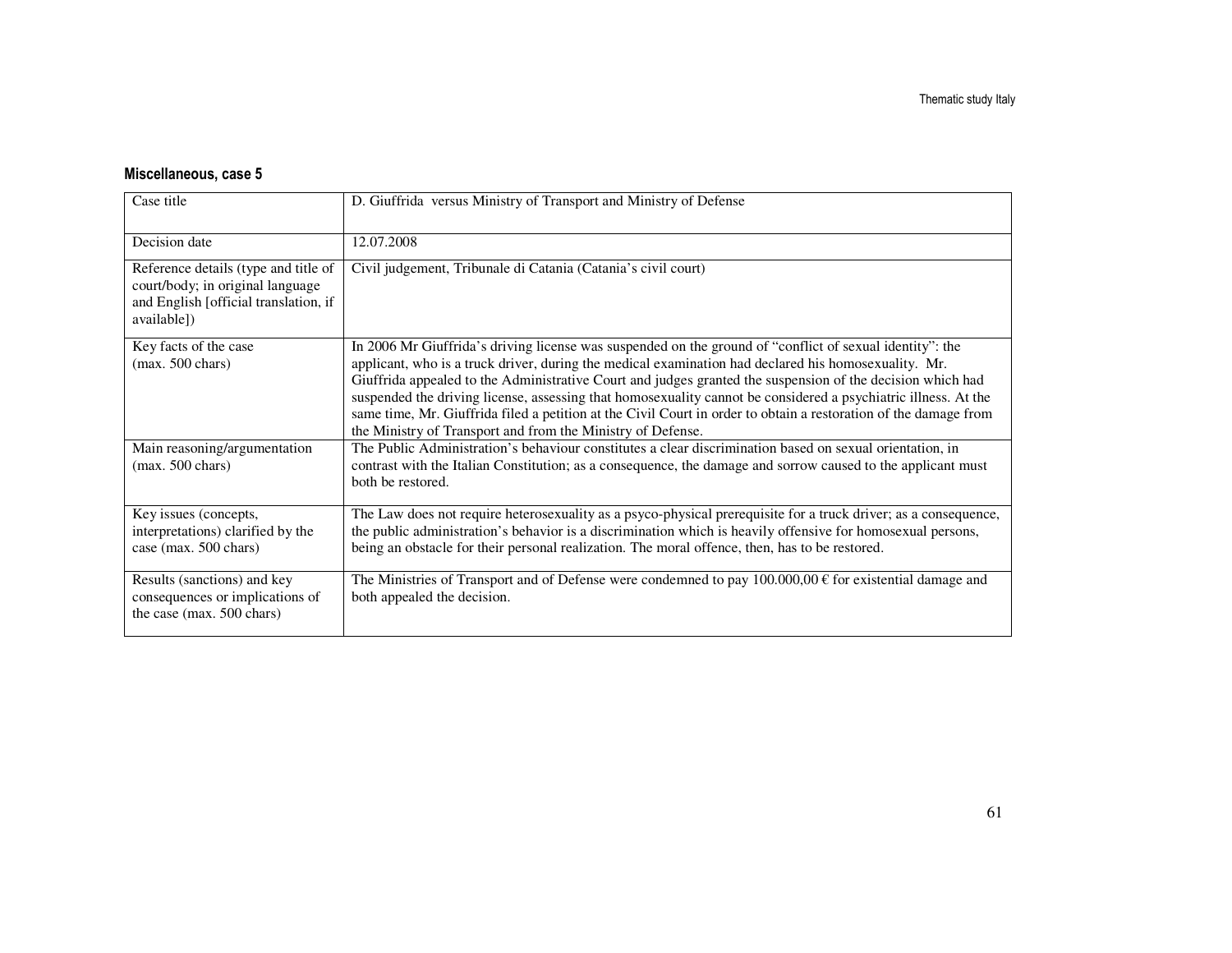| Case title                                                                                                                       | X versus Y                                                                                                                                                                                                                                                                                                                                  |
|----------------------------------------------------------------------------------------------------------------------------------|---------------------------------------------------------------------------------------------------------------------------------------------------------------------------------------------------------------------------------------------------------------------------------------------------------------------------------------------|
| Decision date                                                                                                                    | 4.10.2008                                                                                                                                                                                                                                                                                                                                   |
| Reference details (type and title of<br>court/body; in original language<br>and English [official translation, if<br>available]) | Civil judgement, Tribunale di Reggio Emilia (Reggio Emilia's civil court)                                                                                                                                                                                                                                                                   |
| Key facts of the case<br>$(max. 500 \text{ chars})$                                                                              | An underage boy left his family because of a hostile relationship with his mother who did not accept his sexual<br>orientation. The woman, in fact, stopped speaking to her son and giving him any maintenance.                                                                                                                             |
| Main reasoning/argumentation<br>$(max. 500 \text{ chars})$                                                                       | Maintenance of an underage son is not a free choice, but a binding duty descending from the responsibility of<br>parents. As a consequence, its denial cannot be considered legitimate.                                                                                                                                                     |
| Key issues (concepts,<br>interpretations) clarified by the<br>case (max. 500 chars)                                              | The hostile relationship between mother and son does not allow the latter to return home, because this would<br>put him in a situation whereby he would be repudiated as a person. This would constitute a violation of the<br>right of every person to respect for his personal identity, which includes of course his sexual orientation. |
| Results (sanctions) and key<br>consequences or implications of<br>the case (max. 500 chars)                                      | Considering that the right to maintenance cannot be refused to an underage son on the ground of his sexual<br>orientation, the Civil Court sentenced the mother to give her son 250 Euros every month.                                                                                                                                      |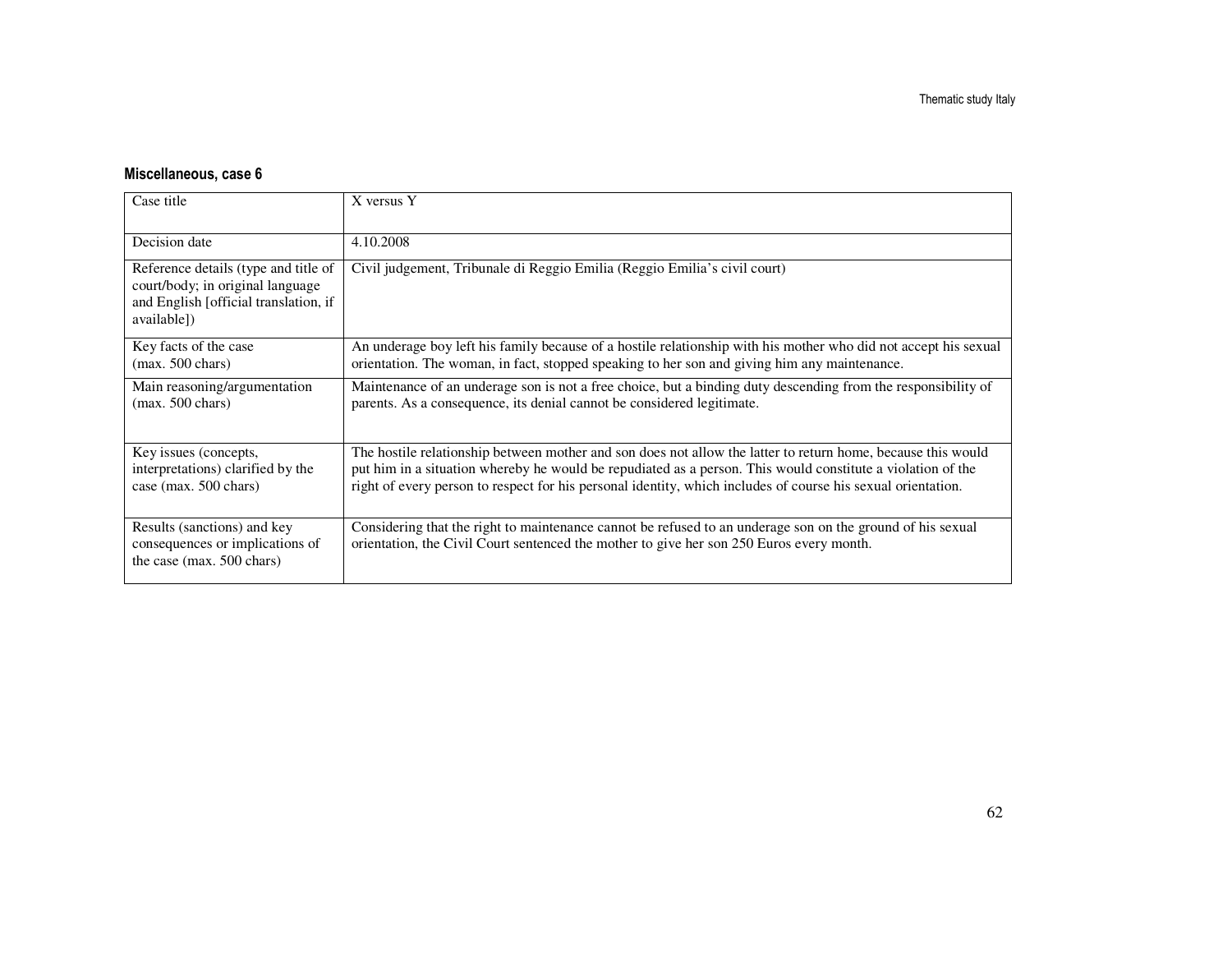| Case title                                                                                                                       | Ministry of Internal Affairs versus Mr MC Call and Mr Taddeucci                                                                                                                                                                                                                                                                                                                                                                                                                                                                                                                                          |
|----------------------------------------------------------------------------------------------------------------------------------|----------------------------------------------------------------------------------------------------------------------------------------------------------------------------------------------------------------------------------------------------------------------------------------------------------------------------------------------------------------------------------------------------------------------------------------------------------------------------------------------------------------------------------------------------------------------------------------------------------|
| Decision date                                                                                                                    | 12.05.2006                                                                                                                                                                                                                                                                                                                                                                                                                                                                                                                                                                                               |
| Reference details (type and title of<br>court/body; in original language<br>and English [official translation, if<br>available]) | civil judgement, Corte d'Appello di Firenze (Florence's Court of Appeal)                                                                                                                                                                                                                                                                                                                                                                                                                                                                                                                                 |
| Key facts of the case<br>$(max. 500 \text{ chars})$                                                                              | Mr MC Call, a New Zealand national, and Mr Taddeucci, an Italian national, obtained from New Zealand the<br>recognition of partners de facto status; therefore, the former requested the residence permit in Italy on the<br>grounds of his family link to Mr Taddeucci. The Court granted it. But subsequently Ministry for Internal<br>Affairs appealed to the Court of Appeal against the decision of first instance.                                                                                                                                                                                 |
| Main reasoning/argumentation<br>$(max. 500 \text{ chars})$                                                                       | Italian law requests the quality of family of the petitioner in order to grant the residence permit. In this case,<br>New Zealand acknowledged the couple with the status of cohabitants. Constitutional Court case-law does not<br>apply all the provisions concerning legal family to mere cohabitations on the ground that only the former is<br>steady and involves both duties and rights. Besides parliament has not yet ruled the issues in a specific way,<br>and pursuant to European law each State has a right to make its own choices. In any case, New Zealand is not a<br>EC Member State. |
| Key issues (concepts,<br>interpretations) clarified by the<br>case (max. 500 chars)                                              | In order to obtain a residence permit on the ground of family connections this kind of connection has to be<br>recognised in Italy in accordance with domestic law.                                                                                                                                                                                                                                                                                                                                                                                                                                      |
| Results (sanctions) and key<br>consequences or implications of<br>the case (max. 500 chars)                                      | Judges overturned the Civil Court's order. Therefore, until a law is passed recognising de facto unions is<br>passed, family re-unions between persons of the same sex cannot be recognised, even if there is foreign<br>recognition of the union.                                                                                                                                                                                                                                                                                                                                                       |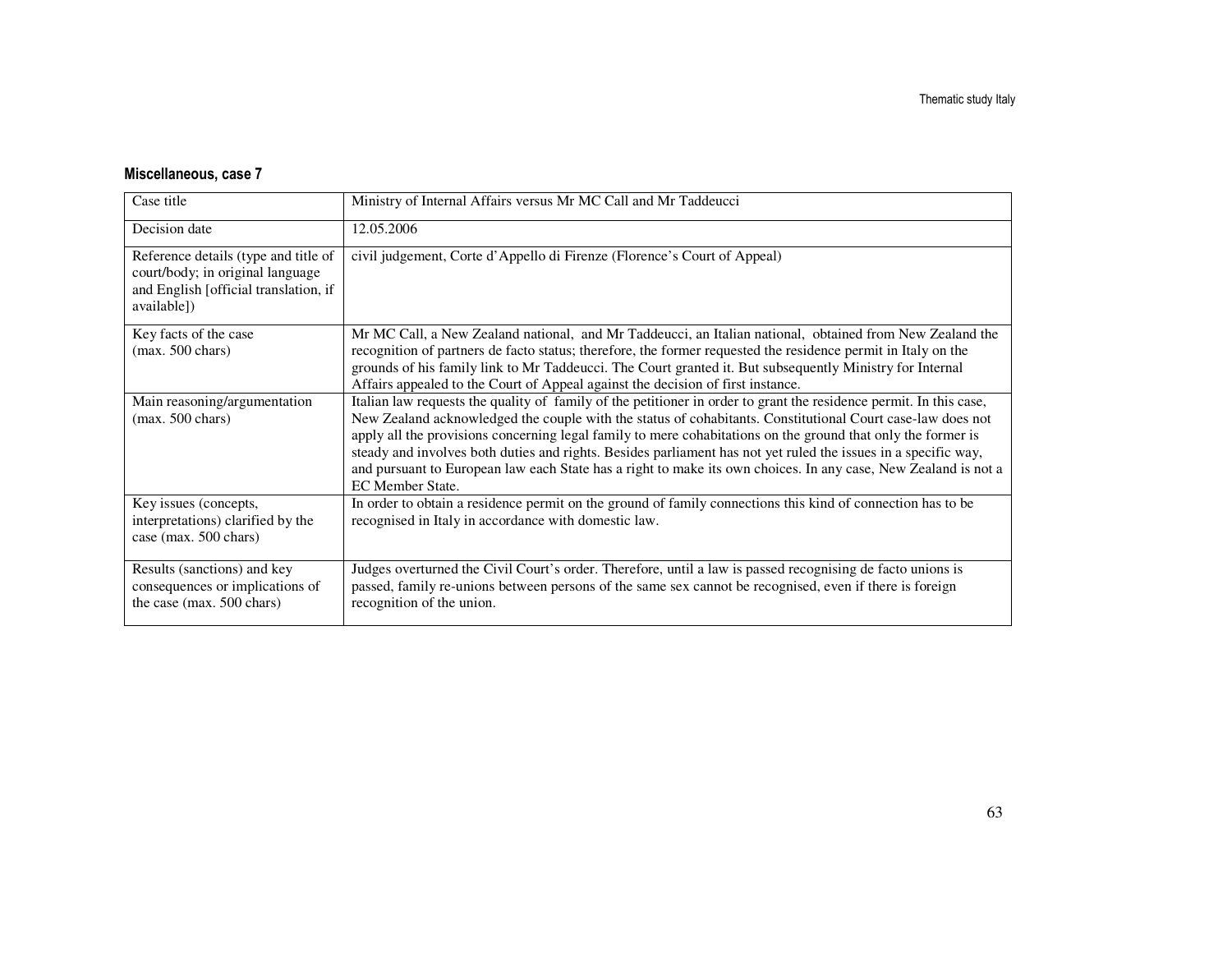| Case title                                                                                                                       | Mr MC Call and Mr Taddeucci versus Ministry of Internal Affairs                                                                                                                                                                                                                                                                                                                                                                                                                                                                                                                                                                                                                                                                                                                                                                                                                                                                            |
|----------------------------------------------------------------------------------------------------------------------------------|--------------------------------------------------------------------------------------------------------------------------------------------------------------------------------------------------------------------------------------------------------------------------------------------------------------------------------------------------------------------------------------------------------------------------------------------------------------------------------------------------------------------------------------------------------------------------------------------------------------------------------------------------------------------------------------------------------------------------------------------------------------------------------------------------------------------------------------------------------------------------------------------------------------------------------------------|
| Decision date                                                                                                                    | 17.03.2009 n. 6441                                                                                                                                                                                                                                                                                                                                                                                                                                                                                                                                                                                                                                                                                                                                                                                                                                                                                                                         |
| Reference details (type and title of<br>court/body; in original language<br>and English [official translation, if<br>available]) | Civil judgement, Corte di cassazione, Sezione Prima civile (Supreme Court, First and civil section)                                                                                                                                                                                                                                                                                                                                                                                                                                                                                                                                                                                                                                                                                                                                                                                                                                        |
| Key facts of the case<br>$(max. 500 \text{ chars})$                                                                              | Mr MC Call, a New Zealand national, and Mr Taddeucci, an Italian national, obtained the recognition of<br>partners de facto status from New Zealand. Furthermore, the former requested the residence permit in Italy for<br>family reunion with Mr Taddeucci. The Court granted it and then the Ministry of Internal Affairs appealed<br>against the decision. The Court of Appeal overturned the decision of the Court of first instance which had<br>authorized the family reunion.                                                                                                                                                                                                                                                                                                                                                                                                                                                      |
| Main reasoning/argumentation<br>$(max. 500 \text{ chars})$                                                                       | The Supreme Court assessed that partners de facto cannot be considered as "relative" under Italy/Dlgs. 286/98<br>(25.07.1998. Nonetheless, this extensive interpretation is not imposed by any constitutional rule and it cannot<br>derive from Art. n. 9 of the European Charter of Human Rights or from Art. 12 of European Convention of<br>Human Rights. Furthermore, the European Directive 2003/86/EC (implemented by Italy/Dlgs. 5/2007, that<br>only concern the reunification of third country national with their family members) and the European Directive<br>2004/38/EC (implemented by Italy/Dlgs. 30/2007 that concern the right of citizen of the Union and their<br>family members to move and reside freely within an other Member State and not the right of family<br>reunification to a citizen of a Member State who is regularly resident and who lives in his country of origin)<br>are not applicable in the case |
| Key issues (concepts,<br>interpretations) clarified by the<br>case (max. 500 chars)                                              | A non-EU citizen has not the right to family reunion with an Italian citizen of the same sex because the notion<br>of relative, necessary under Art. N. 30 of Italy/Dlgs. 286/98, does not include de facto unions, both hetero and<br>homo sexual.                                                                                                                                                                                                                                                                                                                                                                                                                                                                                                                                                                                                                                                                                        |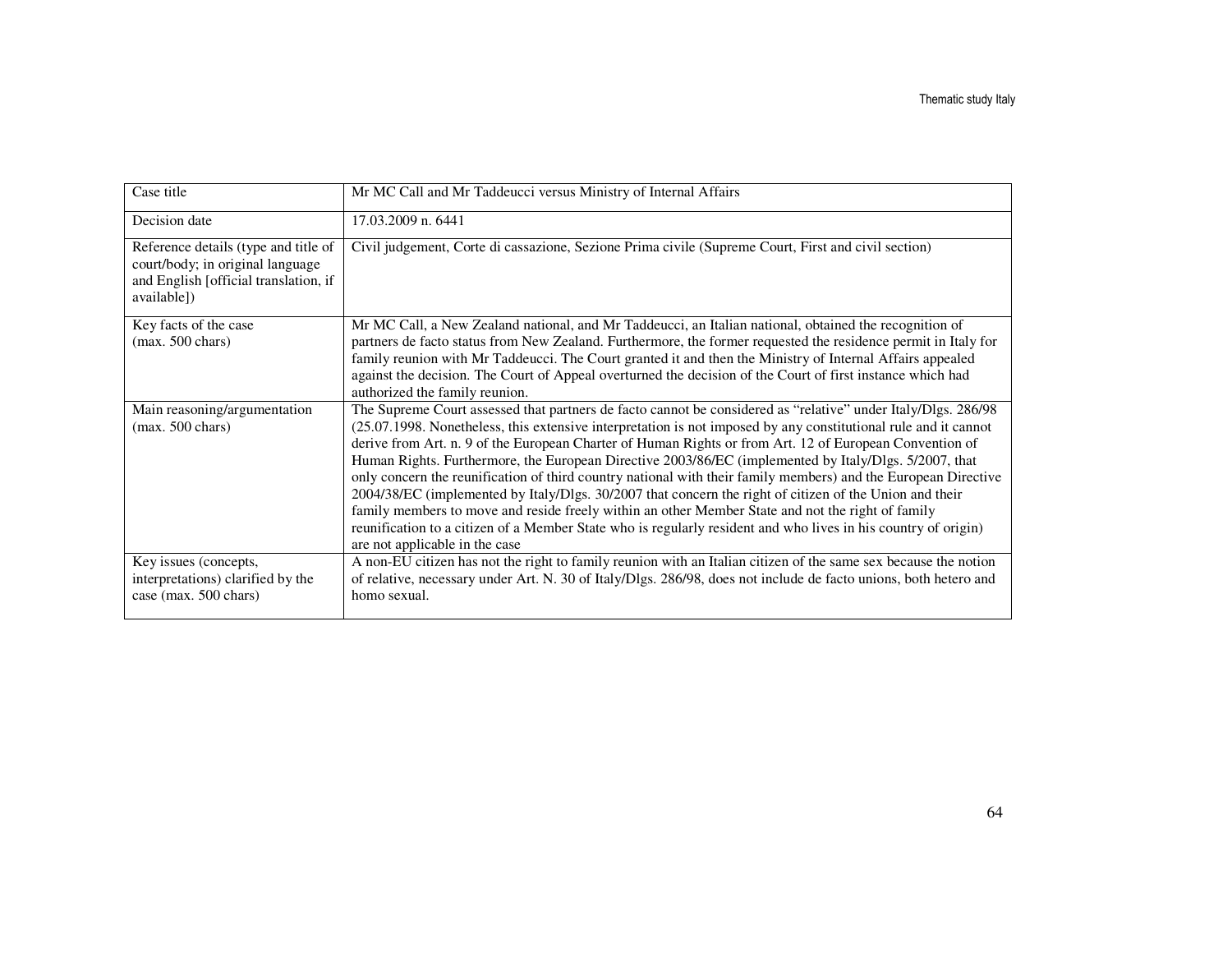| Results (sanctions) and key     | The Court rejected the petition. As a consequence, until a law recognising de facto unions is passed, family re- |
|---------------------------------|------------------------------------------------------------------------------------------------------------------|
| consequences or implications of | unions between persons of the same sex will not be available, even if there is foreign recognition of the union. |
| the case (max. $500$ chars)     |                                                                                                                  |
|                                 |                                                                                                                  |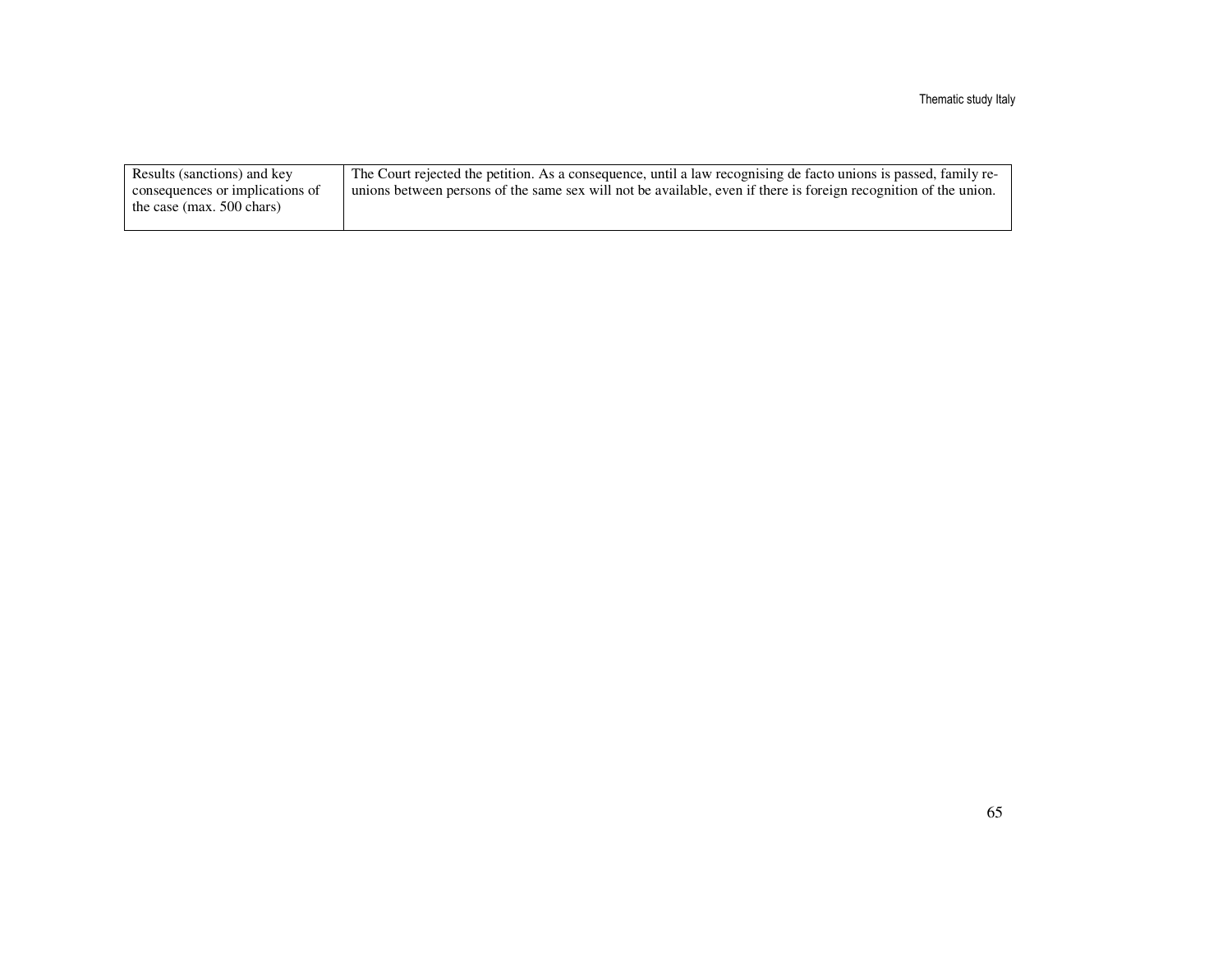# Annex 2 – Statistics

The Minister of Equal Opportunities personally answered, 11.01.2008, that data or statistics are not available

The Minister of the Internal Affairs personally answered, 04.02.2008, that data or statistics are not available

| Chapter A, Implementation of Employment Directive 2000/78/EC in relation to sexual orientation |
|------------------------------------------------------------------------------------------------|
|------------------------------------------------------------------------------------------------|

|                                                                                                                                                                                                                                                                          | 2000                    | 2001                    | 2002                    | 2003                    | 2004                    | 2005                    | 2006                    | 2007                    | 2008             | 2009             |
|--------------------------------------------------------------------------------------------------------------------------------------------------------------------------------------------------------------------------------------------------------------------------|-------------------------|-------------------------|-------------------------|-------------------------|-------------------------|-------------------------|-------------------------|-------------------------|------------------|------------------|
| Total complaints of<br>discrimination on the ground<br>of sexual orientation (equality)<br>body, tribunals, courts etc.): if<br>possible disaggregated<br>according to social areas of<br>discrimination (employment,<br>education, housing, goods and<br>services etc.) | Not<br>available        | Not.<br>available       | <b>Not</b><br>available | <b>Not</b><br>available | Not.<br>available       | <b>Not</b><br>available | <b>Not</b><br>available | <b>Not</b><br>available | Not<br>available | Not<br>available |
| Total findings of<br>discrimination confirmed (by<br>equality body, tribunals,<br>courts etc.): if possible<br>disaggregated according to<br>social areas of discrimination<br>(employment, education,<br>housing, goods and services<br>$etc.$ )                        | <b>Not</b><br>available | <b>Not</b><br>available | Not<br>available        | <b>Not</b><br>available | <b>Not</b><br>available | <b>Not</b><br>available | <b>Not</b><br>available | <b>Not</b><br>available | Not<br>available | Not<br>available |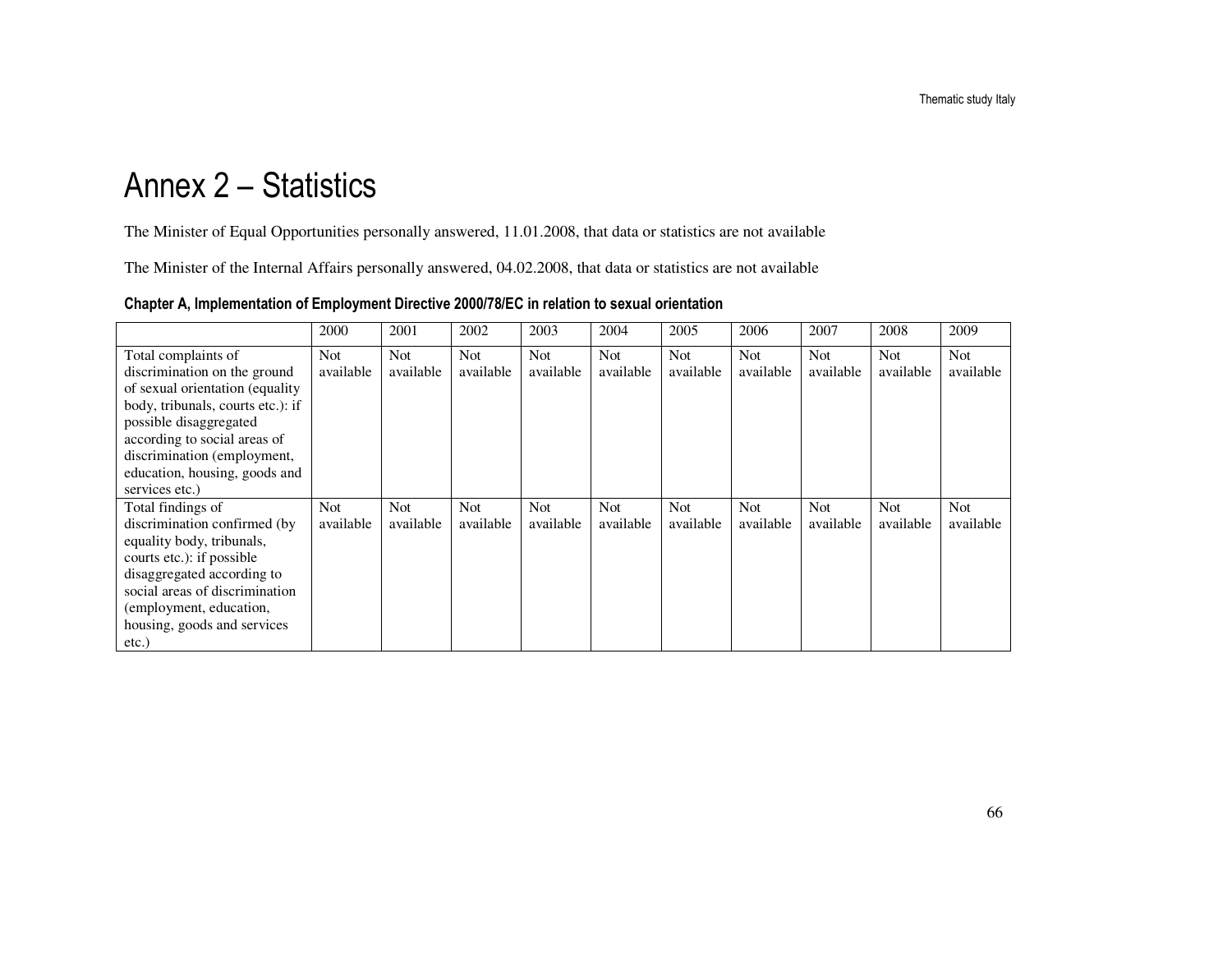| National Number of               | <b>Not</b> | <b>Not</b> | <b>Not</b> | Not.      | Not.      | <b>Not</b> | Not        | <b>Not</b> | <b>Not</b> | <b>Not</b> |
|----------------------------------|------------|------------|------------|-----------|-----------|------------|------------|------------|------------|------------|
| sanctions/compensation           | available  | available  | available  | available | available | available  | available  | available  | available  | available  |
| payments issued (by courts,      |            |            |            |           |           |            |            |            |            |            |
| tribunals, equality bodies       |            |            |            |           |           |            |            |            |            |            |
| etc.): if possible disaggregated |            |            |            |           |           |            |            |            |            |            |
| according to social areas of     |            |            |            |           |           |            |            |            |            |            |
| discrimination (employment,      |            |            |            |           |           |            |            |            |            |            |
| education, housing, goods and    |            |            |            |           |           |            |            |            |            |            |
| services etc.)                   |            |            |            |           |           |            |            |            |            |            |
|                                  |            |            |            |           |           |            |            |            |            |            |
| National range of                | <b>Not</b> | Not        | <b>Not</b> | Not.      | Not       | Not.       | <b>Not</b> | <b>Not</b> | <b>Not</b> | <b>Not</b> |
| sanctions/compensation           | available  | available  | available  | available | available | available  | available  | available  | available  | available  |
| payments (by courts,             |            |            |            |           |           |            |            |            |            |            |
| tribunals, equality bodies       |            |            |            |           |           |            |            |            |            |            |
| etc.): if possible disaggregated |            |            |            |           |           |            |            |            |            |            |
| according to social areas of     |            |            |            |           |           |            |            |            |            |            |
| discrimination (employment,      |            |            |            |           |           |            |            |            |            |            |
| education, housing, goods and    |            |            |            |           |           |            |            |            |            |            |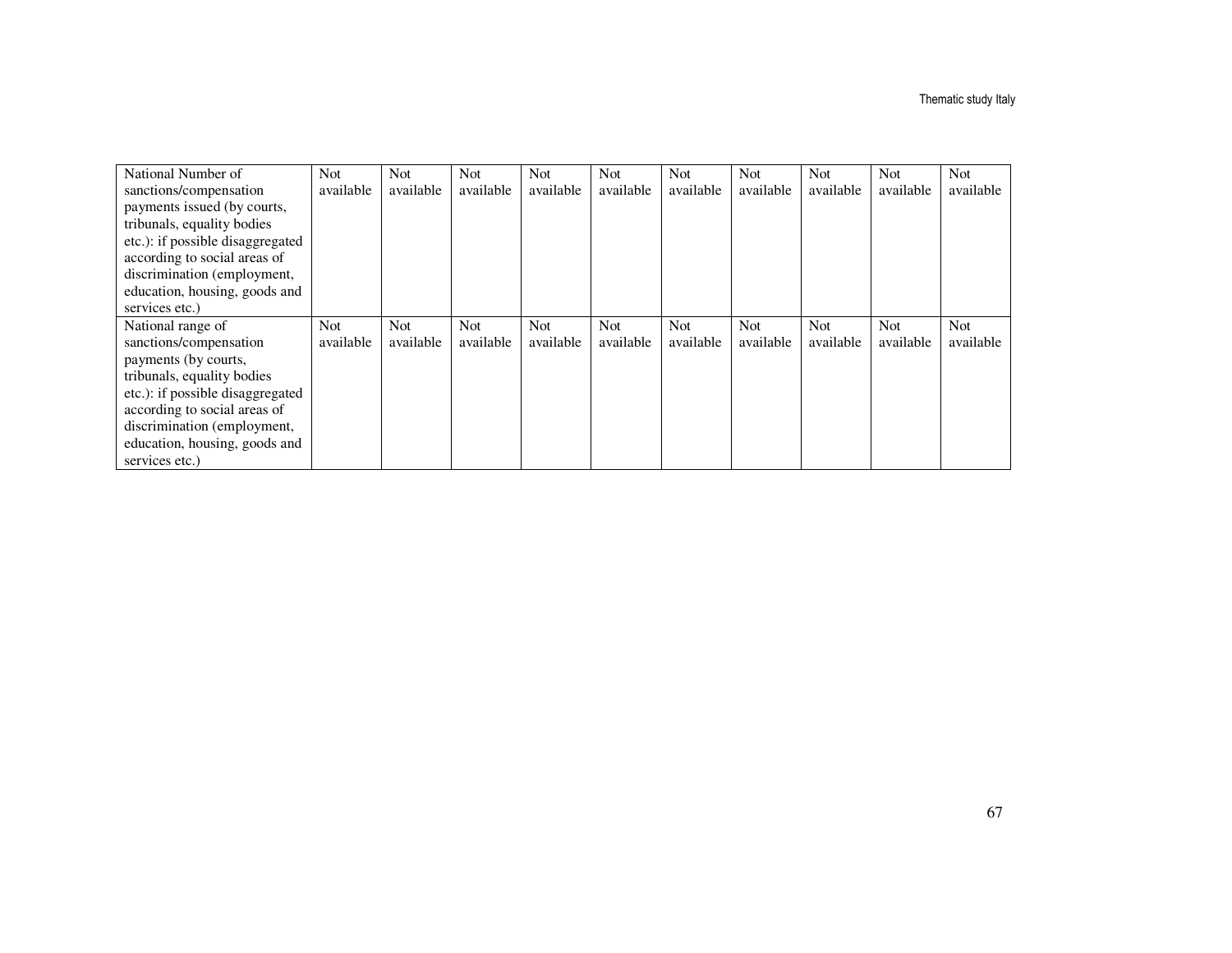### Chapter B, Freedom of movement of LGBT partners

|                                      | 2000      | 2001      | 2002      | 2003      | 2004       | 2005       | 2006       | 2007      | 2008      | 2009      |
|--------------------------------------|-----------|-----------|-----------|-----------|------------|------------|------------|-----------|-----------|-----------|
| Number of LGBT partners of           | Not.      | Not.      | Not.      | Not.      | <b>Not</b> | <b>Not</b> | <b>Not</b> | Not.      | Not.      | Not       |
| EU citizens residing in your         | available | available | available | available | available  | available  | available  | available | available | available |
| country falling under                |           |           |           |           |            |            |            |           |           |           |
| Directive 2004/38/EC ( <i>i.e.</i> , |           |           |           |           |            |            |            |           |           |           |
| LGBT partners having                 |           |           |           |           |            |            |            |           |           |           |
| exercised their freedom of           |           |           |           |           |            |            |            |           |           |           |
| movement as granted to               |           |           |           |           |            |            |            |           |           |           |
| family members of EU                 |           |           |           |           |            |            |            |           |           |           |
| citizens, whether under              |           |           |           |           |            |            |            |           |           |           |
| Directive 2004/38/EC or              |           |           |           |           |            |            |            |           |           |           |
| under previous instruments)          |           |           |           |           |            |            |            |           |           |           |
| Number of LGBT partners              | Not.      | Not.      | Not.      | Not.      | Not.       | Not.       | <b>Not</b> | Not.      | Not.      | Not       |
| who claimed their right to           | available | available | available | available | available  | available  | available  | available | available | available |
| residence but were denied            |           |           |           |           |            |            |            |           |           |           |
| this right                           |           |           |           |           |            |            |            |           |           |           |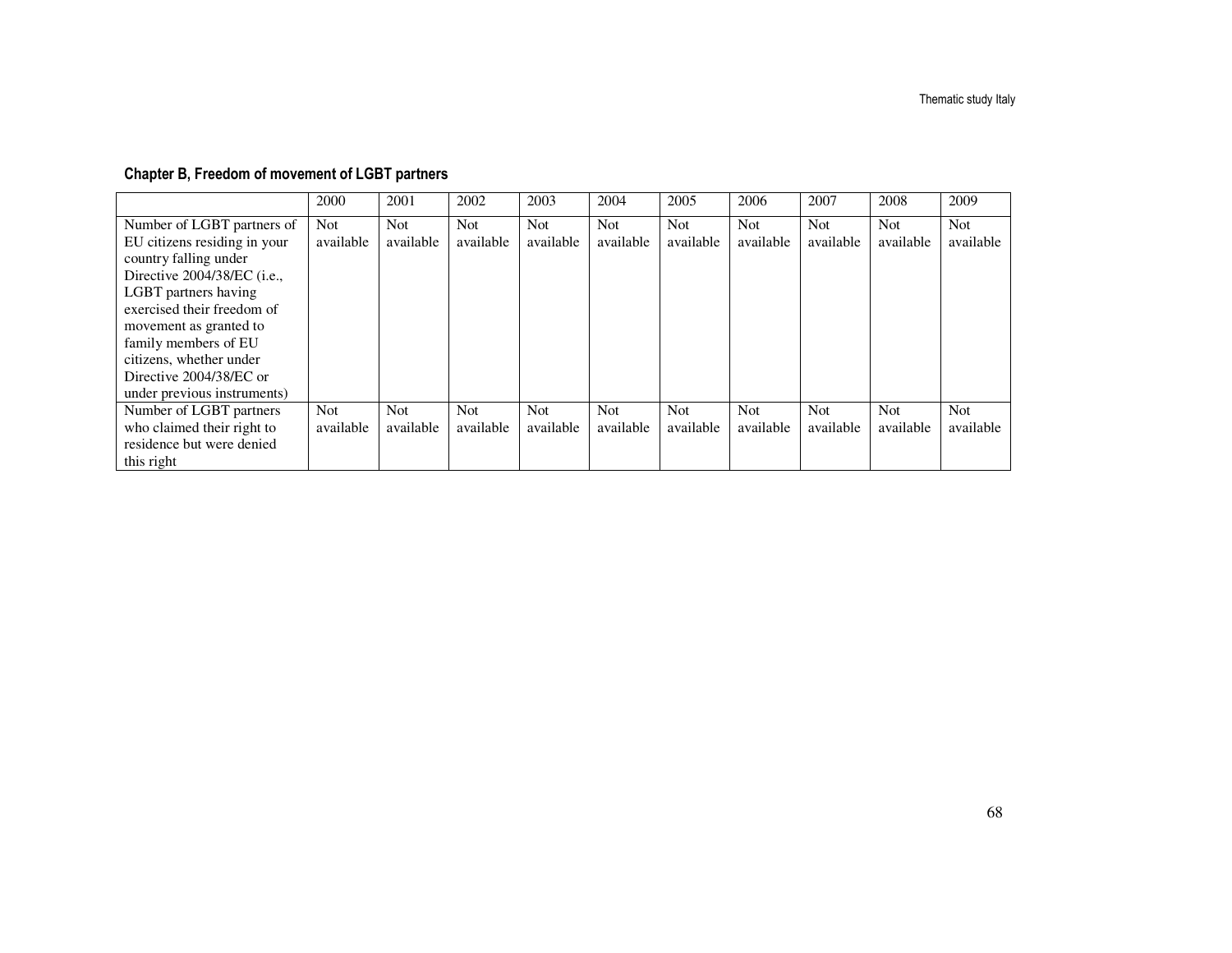|                                                                                                                                                                                                       | 2000                    | 2001                    | 2002                    | 2003              | 2004                    | 2005                    | 2006                    | 2007                    | 2008                    | 2009                    |
|-------------------------------------------------------------------------------------------------------------------------------------------------------------------------------------------------------|-------------------------|-------------------------|-------------------------|-------------------|-------------------------|-------------------------|-------------------------|-------------------------|-------------------------|-------------------------|
| Number of LGBT<br>individuals<br>benefiting from<br>asylum/subsidiary<br>protection due to<br>persecution on the<br>ground of sexual<br>orientation.                                                  | <b>Not</b><br>available | <b>Not</b><br>available | <b>Not</b><br>available | Not.<br>available | <b>Not</b><br>available | <b>Not</b><br>available | Not<br>available        | <b>Not</b><br>available | <b>Not</b><br>available | Not<br>available        |
| Number of LGBT<br>individuals who<br>were denied the<br>right to asylum or<br>to subsidiary<br>protection despite<br>having invoked the<br>fear of persecution<br>on grounds of<br>sexual orientation | <b>Not</b><br>available | <b>Not</b><br>available | Not<br>available        | Not.<br>available | <b>Not</b><br>available | <b>Not</b><br>available | <b>Not</b><br>available | Not<br>available        | <b>Not</b><br>available | <b>Not</b><br>available |

Chapter C, Asylum and subsidiary protection, protection due to persecution on the grounds of sexual orientation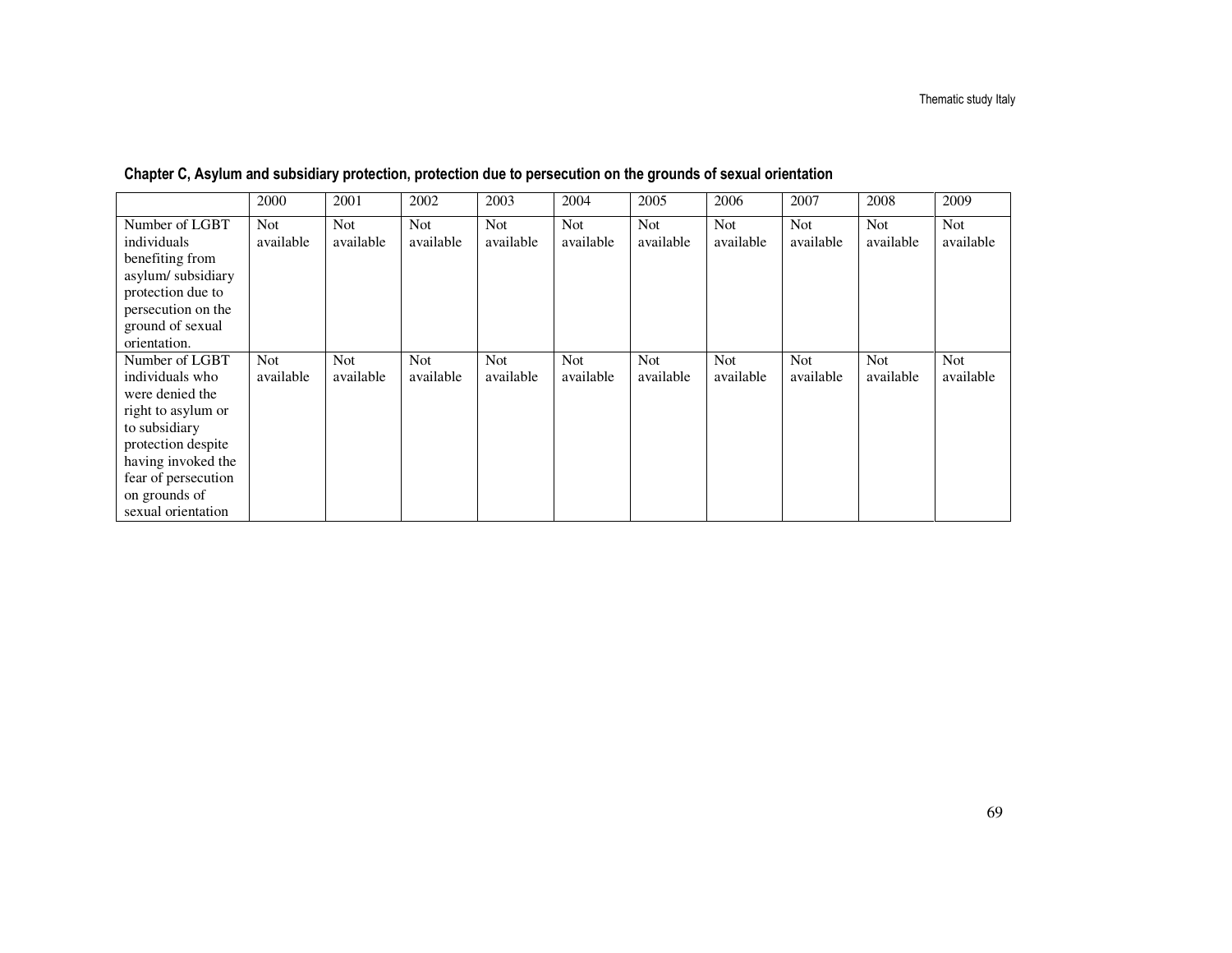|                                                                                                                                                                               | 2000                    | 2001              | 2002                    | 2003                    | 2004              | 2005                    | 2006                    | 2007                    | 2008                    | 2009                    |
|-------------------------------------------------------------------------------------------------------------------------------------------------------------------------------|-------------------------|-------------------|-------------------------|-------------------------|-------------------|-------------------------|-------------------------|-------------------------|-------------------------|-------------------------|
| Number of LGBT<br>partners of persons<br>enjoying refugee/<br>subsidiary protection<br>status residing in<br>your country falling<br>under Art 2/h<br>Directive<br>2004/83/EC | <b>Not</b><br>available | Not.<br>available | Not<br>available        | Not<br>available        | Not.<br>available | <b>Not</b><br>available | <b>Not</b><br>available | <b>Not</b><br>available | Not<br>available        | <b>Not</b><br>available |
| Number of LGBT<br>partners of persons<br>enjoying<br>refugee/subsidiary<br>protection status who<br>were denied the<br>possibility to stay<br>with their partner              | Not.<br>available       | Not.<br>available | <b>Not</b><br>available | <b>Not</b><br>available | Not<br>available  | Not<br>available        | <b>Not</b><br>available | <b>Not</b><br>available | <b>Not</b><br>available | Not<br>available        |

### Chapter C, Asylum and subsidiary protection, protection of LGBT partners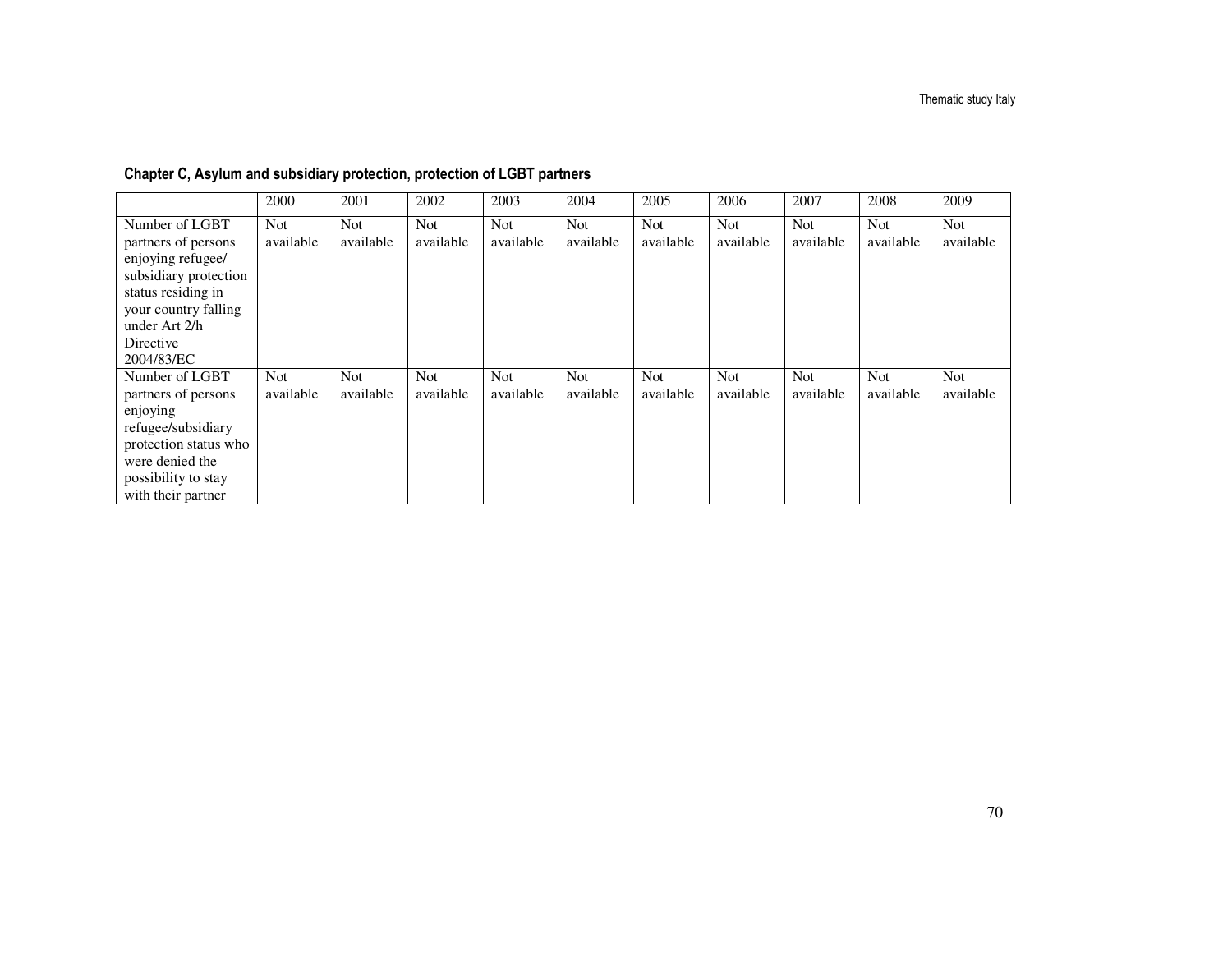### Chapter D, LGBT partners benefiting family reunification

|                                                                                                                                                                 | 2000                    | 2001                    | 2002             | 2003                    | 2004                    | 2005                    | 2006                    | 2007             | 2008             | 2009                    |
|-----------------------------------------------------------------------------------------------------------------------------------------------------------------|-------------------------|-------------------------|------------------|-------------------------|-------------------------|-------------------------|-------------------------|------------------|------------------|-------------------------|
| Number of LGBT<br>partners of third<br>country nationals<br>residing in your<br>country benefiting<br>from family<br>reunification.                             | Not.<br>available       | Not<br>available        | Not<br>available | <b>Not</b><br>available | <b>Not</b><br>available | <b>Not</b><br>available | <b>Not</b><br>available | Not<br>available | Not<br>available | <b>Not</b><br>available |
| Number of LGBT<br>partners of third<br>country nationals<br>residing in your<br>country who were<br>denied the right to<br>benefit from family<br>reunification | <b>Not</b><br>available | <b>Not</b><br>available | Not<br>available | Not.<br>available       | <b>Not</b><br>available | <b>Not</b><br>available | <b>Not</b><br>available | Not<br>available | Not<br>available | <b>Not</b><br>available |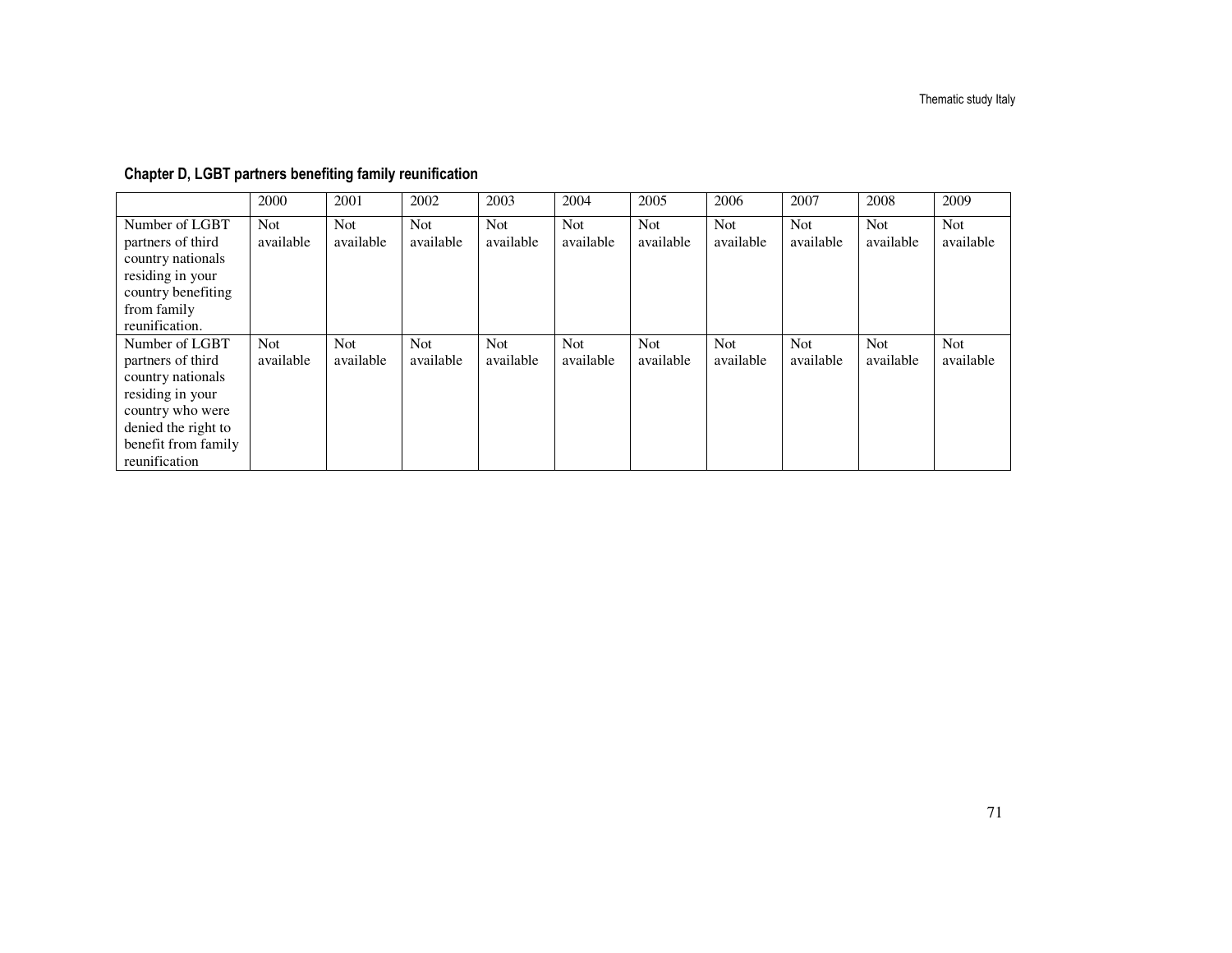|                                                                                                       | 2000                    | 2001                    | 2002              | 2003                    | 2004                    | 2005                    | 2006                    | 2007                    | 2008                    | 2009                    |
|-------------------------------------------------------------------------------------------------------|-------------------------|-------------------------|-------------------|-------------------------|-------------------------|-------------------------|-------------------------|-------------------------|-------------------------|-------------------------|
| Number of<br>demonstrations in<br>favour of tolerance<br>of LGBT people,<br>gay pride parades,<br>etc | <b>Not</b><br>available | <b>Not</b><br>available | Not.<br>available | <b>Not</b><br>available | <b>Not</b><br>available | <b>Not</b><br>available | <b>Not</b><br>available | <b>Not</b><br>available | <b>Not</b><br>available | <b>Not</b><br>available |
| Number of<br>demonstrations<br>against tolerance of<br>LGBT people.                                   | Not.<br>available       | Not.<br>available       | Not.<br>available | <b>Not</b><br>available | <b>Not</b><br>available | <b>Not</b><br>available | <b>Not</b><br>available | <b>Not</b><br>available | <b>Not</b><br>available | <b>Not</b><br>available |

### Chapter E, LGBT people enjoyment of freedom of assembly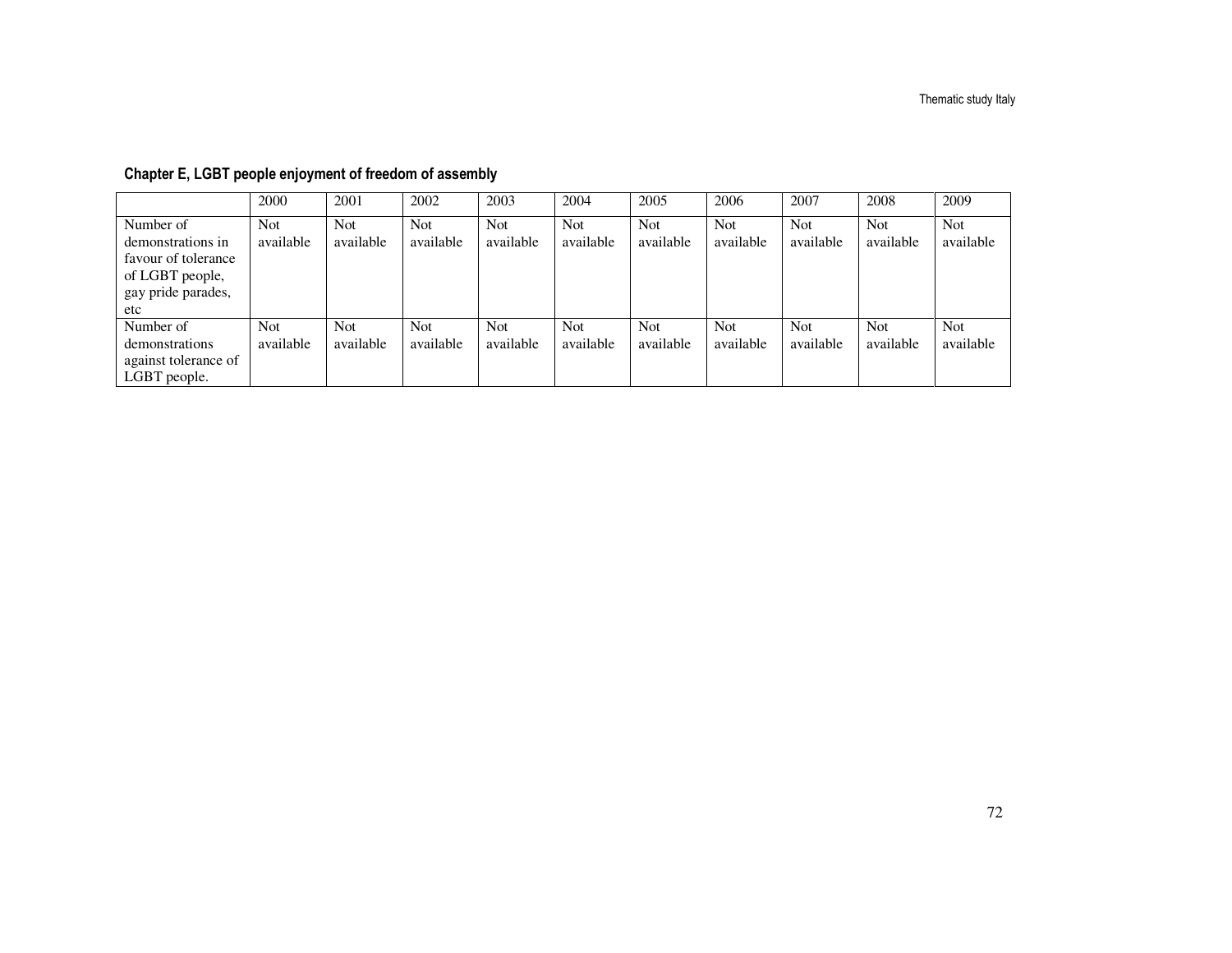## Chapter F, Homophobic hate speech

|                             | 2000       | 2001       | 2002       | 2003       | 2004       | 2005       | 2006       | 2007       | 2008       | 2009       |
|-----------------------------|------------|------------|------------|------------|------------|------------|------------|------------|------------|------------|
| Number of criminal court    | <b>Not</b> | Not        | <b>Not</b> | <b>Not</b> | <b>Not</b> | <b>Not</b> | Not        | Not        | Not        | Not        |
| cases regarding             | available  | available  | available  | available  | available  | available  | available  | available  | available  | available  |
| homophobic hate speech      |            |            |            |            |            |            |            |            |            |            |
| initiated (number of        |            |            |            |            |            |            |            |            |            |            |
| prosecutions)               |            |            |            |            |            |            |            |            |            |            |
| Number of convictions       | <b>Not</b> | Not        | <b>Not</b> | <b>Not</b> | <b>Not</b> | <b>Not</b> | <b>Not</b> | <b>Not</b> | <b>Not</b> | <b>Not</b> |
| regarding homophobic hate   | available  | available  | available  | available  | available  | available  | available  | available  | available  | available  |
| speech (please indicate     |            |            |            |            |            |            |            |            |            |            |
| range of sanctions ordered) |            |            |            |            |            |            |            |            |            |            |
| Range of sanctions issued   | <b>Not</b> | <b>Not</b> | <b>Not</b> | <b>Not</b> | <b>Not</b> | <b>Not</b> | <b>Not</b> | <b>Not</b> | <b>Not</b> | <b>Not</b> |
| for homophobic hate speech  | available  | available  | available  | available  | available  | available  | available  | available  | available  | available  |
| Number of non-criminal      | Not        | Not        | Not        | Not        | Not        | <b>Not</b> | <b>Not</b> | Not        | <b>Not</b> | Not        |
| court cases initiated for   | available  | available  | available  | available  | available  | available  | available  | available  | available  | available  |
| homophobic statements       |            |            |            |            |            |            |            |            |            |            |
| Number of non-criminal      | <b>Not</b> | Not        | <b>Not</b> | <b>Not</b> | <b>Not</b> | <b>Not</b> | <b>Not</b> | <b>Not</b> | <b>Not</b> | Not        |
| court cases initiated for   | available  | available  | available  | available  | available  | available  | available  | available  | available  | available  |
| homophobic statements       |            |            |            |            |            |            |            |            |            |            |
| which were successfully     |            |            |            |            |            |            |            |            |            |            |
| completed (leading to a     |            |            |            |            |            |            |            |            |            |            |
| decision in favour of the   |            |            |            |            |            |            |            |            |            |            |
| plaintiff, even if no       |            |            |            |            |            |            |            |            |            |            |
| sanctions other than        |            |            |            |            |            |            |            |            |            |            |
| symbolic were imposed)      |            |            |            |            |            |            |            |            |            |            |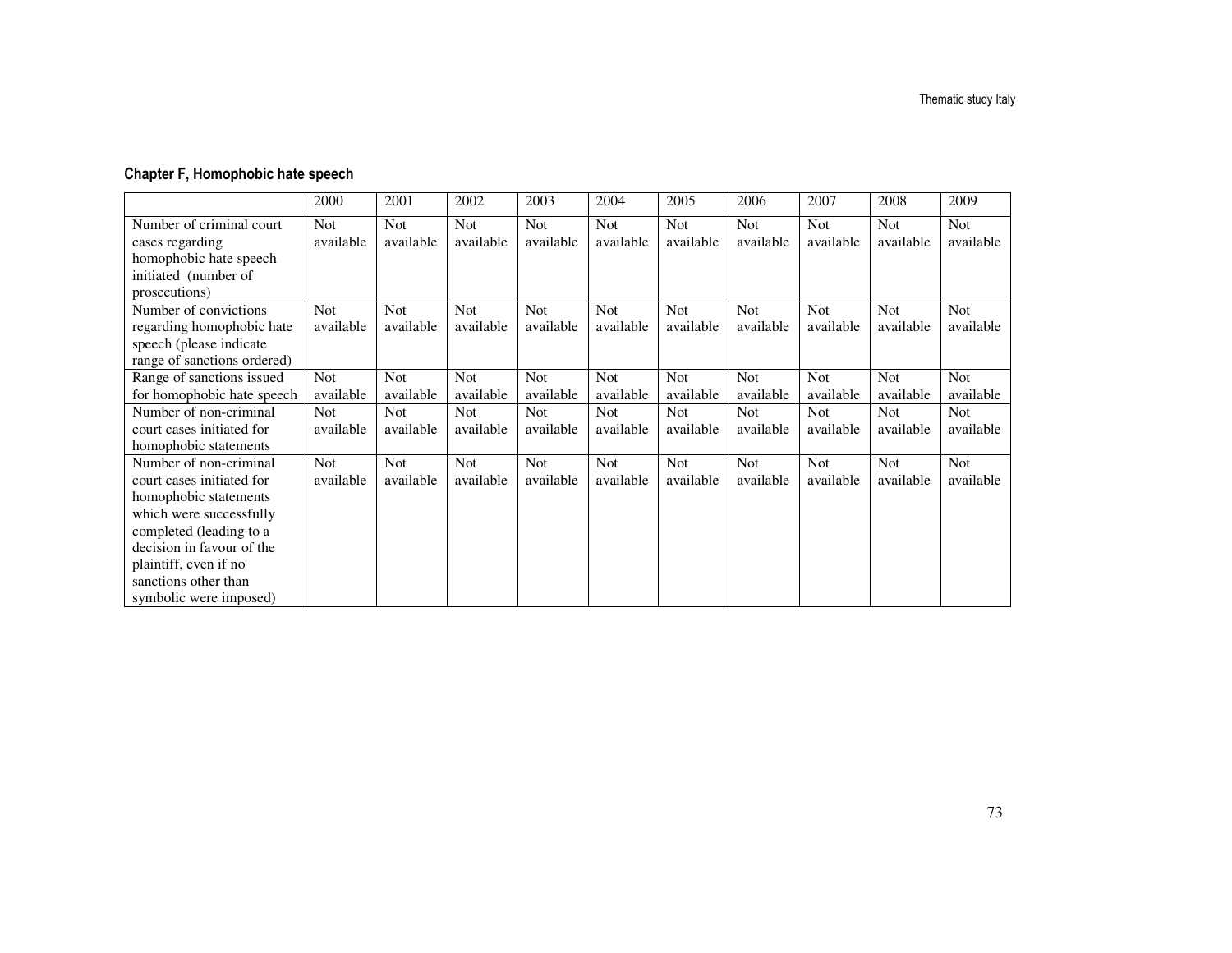## Chapter F, Homophobic motivation of crimes as aggravating factor

|                                                                                                                                        | 2000                    | 2001                    | 2002                | 2003              | 2004                    | 2005                    | 2006                    | 2007              | 2008                    | 2009                    |
|----------------------------------------------------------------------------------------------------------------------------------------|-------------------------|-------------------------|---------------------|-------------------|-------------------------|-------------------------|-------------------------|-------------------|-------------------------|-------------------------|
| Number of<br>criminal court<br>decisions in which<br>homophobic<br>motivation was<br>used as an<br>aggravating factor<br>in sentencing | <b>Not</b><br>available | <b>Not</b><br>available | Not \,<br>available | Not.<br>available | <b>Not</b><br>available | <b>Not</b><br>available | <b>Not</b><br>available | Not.<br>available | <b>Not</b><br>available | <b>Not</b><br>available |

## Chapter G, Transgender issues

|                                                                                                                   | 2000                    | 2001             | 2002                    | 2003              | 2004                    | 2005                    | 2006                    | 2007                    | 2008                    | 2009                    |
|-------------------------------------------------------------------------------------------------------------------|-------------------------|------------------|-------------------------|-------------------|-------------------------|-------------------------|-------------------------|-------------------------|-------------------------|-------------------------|
| Number of name<br>changes effected<br>due to change of<br>gender                                                  | <b>Not</b><br>available | Not<br>available | <b>Not</b><br>available | Not.<br>available | <b>Not</b><br>available | <b>Not</b><br>available | <b>Not</b><br>available | <b>Not</b><br>available | Not.<br>available       | <b>Not</b><br>available |
| Number of<br>persons who<br>changed their<br>gender/sex in your<br>country under the<br>applicable<br>legislation | <b>Not</b><br>available | Not<br>available | <b>Not</b><br>available | Not.<br>available | <b>Not</b><br>available | <b>Not</b><br>available | <b>Not</b><br>available | <b>Not</b><br>available | <b>Not</b><br>available | <b>Not</b><br>available |